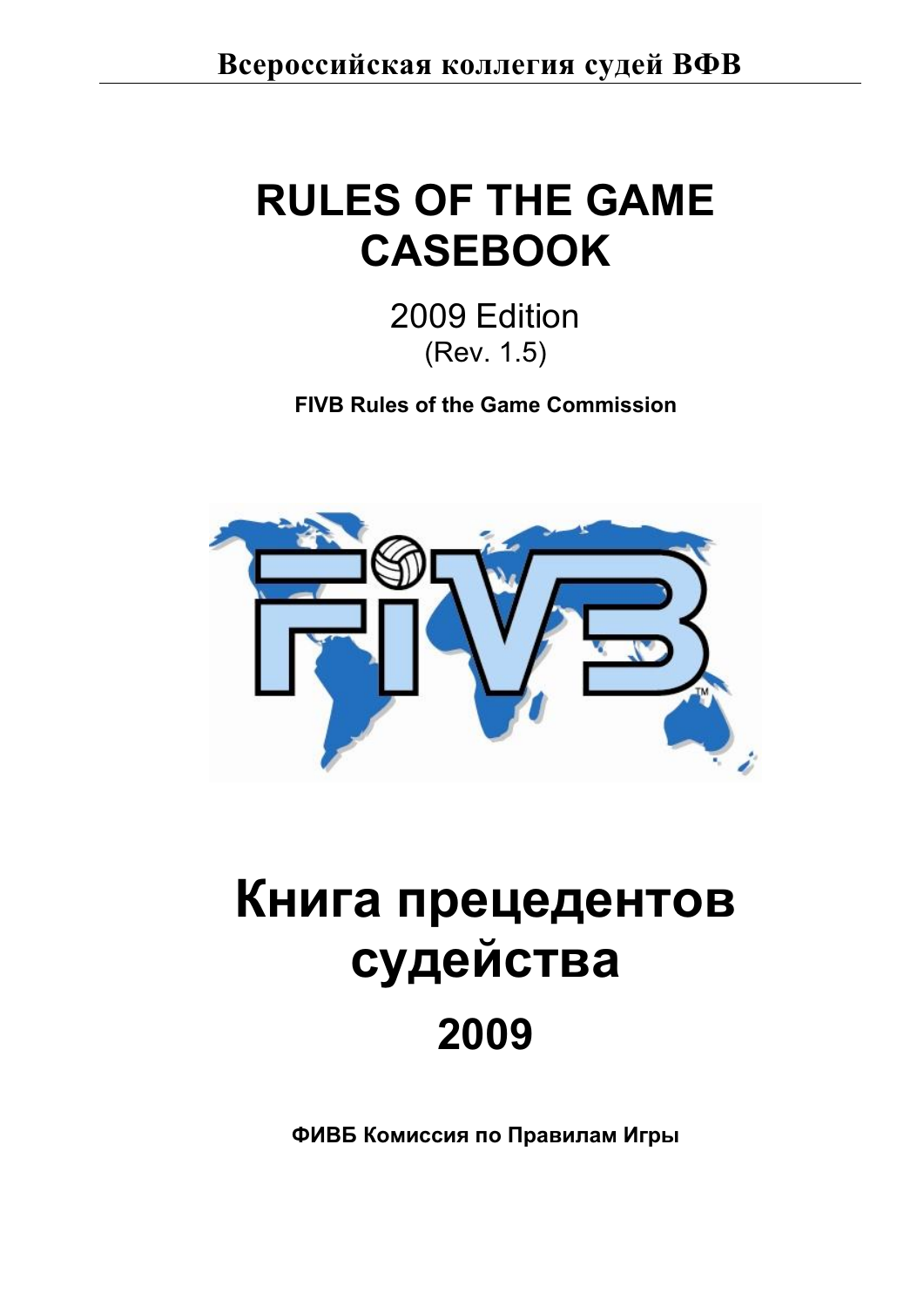# **ОГЛАВЛЕНИЕ**

# ПРЕДИСЛОВИЕ

# ЧАСТЬ І: ТЕОРЕТИЧЕСКИЕ ПРИНЦИПЫ ПРИМЕНЕНИЯ

# ЧАСТЬ II: СИТУАЦИИ

# $\Gamma$ ЛАВА 1: УЧАСТНИКИ

| Капитан……………………………………………………………………………… 1.3 – 1.7 |  |
|-------------------------------------------------|--|
|                                                 |  |

# **ȽɅȺȼȺ2ɂȽɊɈȼɈɃɎɈɊɆȺɌ**

| Позиционные ошибки и ошибки при переходе 2.2 - 2.8 |  |
|----------------------------------------------------|--|

# **ȽɅȺȼȺ3ɂȽɊɈȼɕȿȾȿɃɋɌȼɂə**

| $5.338 - 3.51$ |  |
|----------------|--|

# ГЛАВА 4: ПЕРЕРЫВЫ И ЗАДЕРЖКИ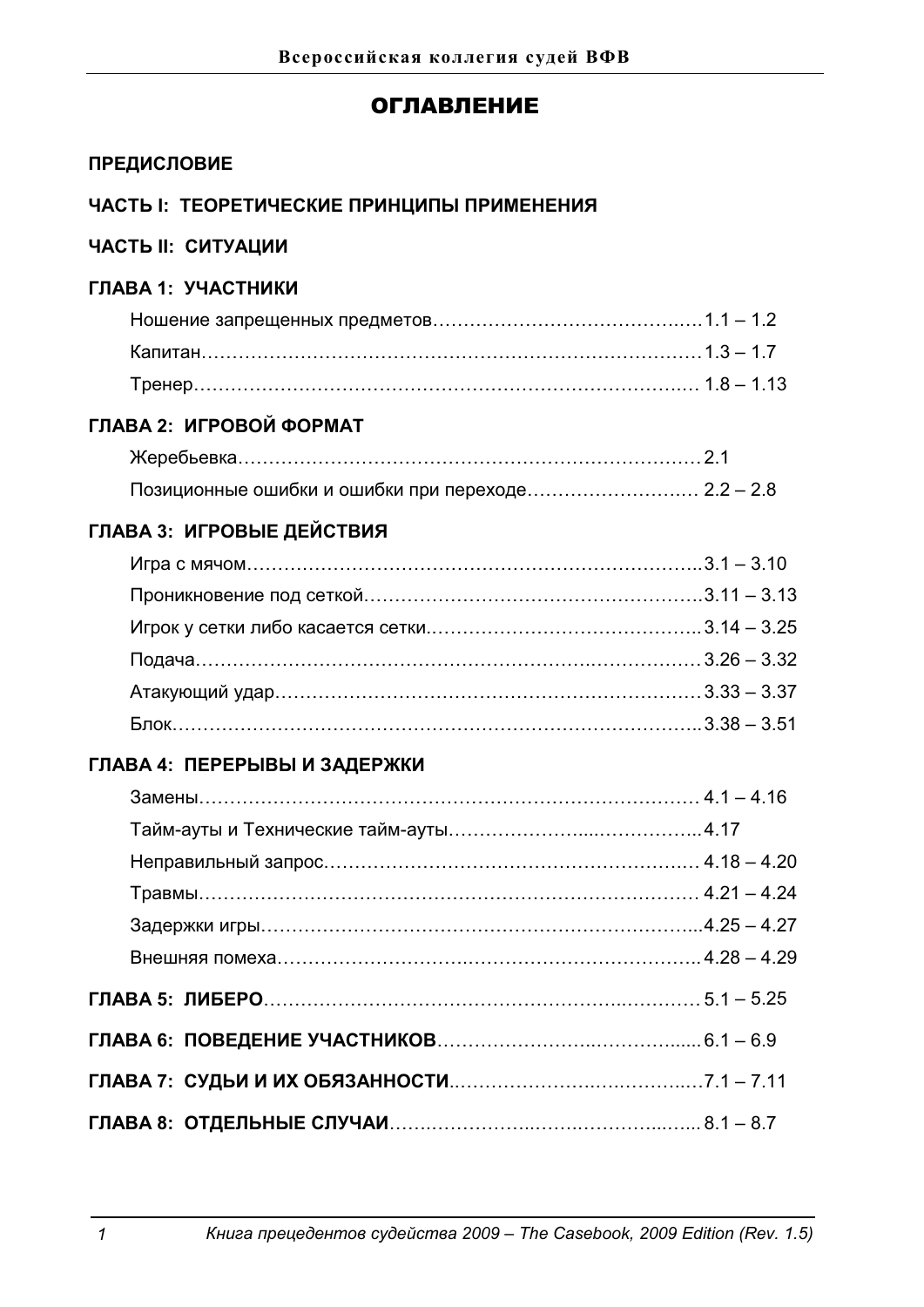# ПРЕДИСЛОВИЕ К ТЕКСТУ НА РУССКОМ ЯЗЫКЕ

Настоящая «Книга прецедентов судейства» разработана Комиссией по правилам игры Международной федерации волейбола (ФИВБ) и является официальной интерпретацией действующих волейбольных правил, обязательной для применения всеми судьями в аналогичных игровых ситуациях.

Знание официальных трактовок ситуаций, описанных в настоящей «Книге прецедентов судейства», наряду со знанием правил является обязательным условием для роста мастерства судей всех категорий.

Комиссией по правилам игры ФИВБ могут быть рассмотрены, и после обсуждения помещены в «Книгу прецедентов судейства» другие случаи, которые будут предложены судьями в дальнейшем. В этом случае предложения должны включать в себя описание случая, предлагаемую трактовку и наименование соревнований, на которых случай имел место. Направлять описание таких случаев можно на страницу вопросов и ответов судейского раздела сайта Всероссийской федерации волейбола (www.volley.ru).

Перевод данного издания «Casebook» на русский язык подготовлен Методической комиссией Всероссийской коллегии судей (Шестаков Ю.А.).

C B THTOB

Председатель Всероссийской коллегии судей, Член Международной судейской комиссии ФИВБ.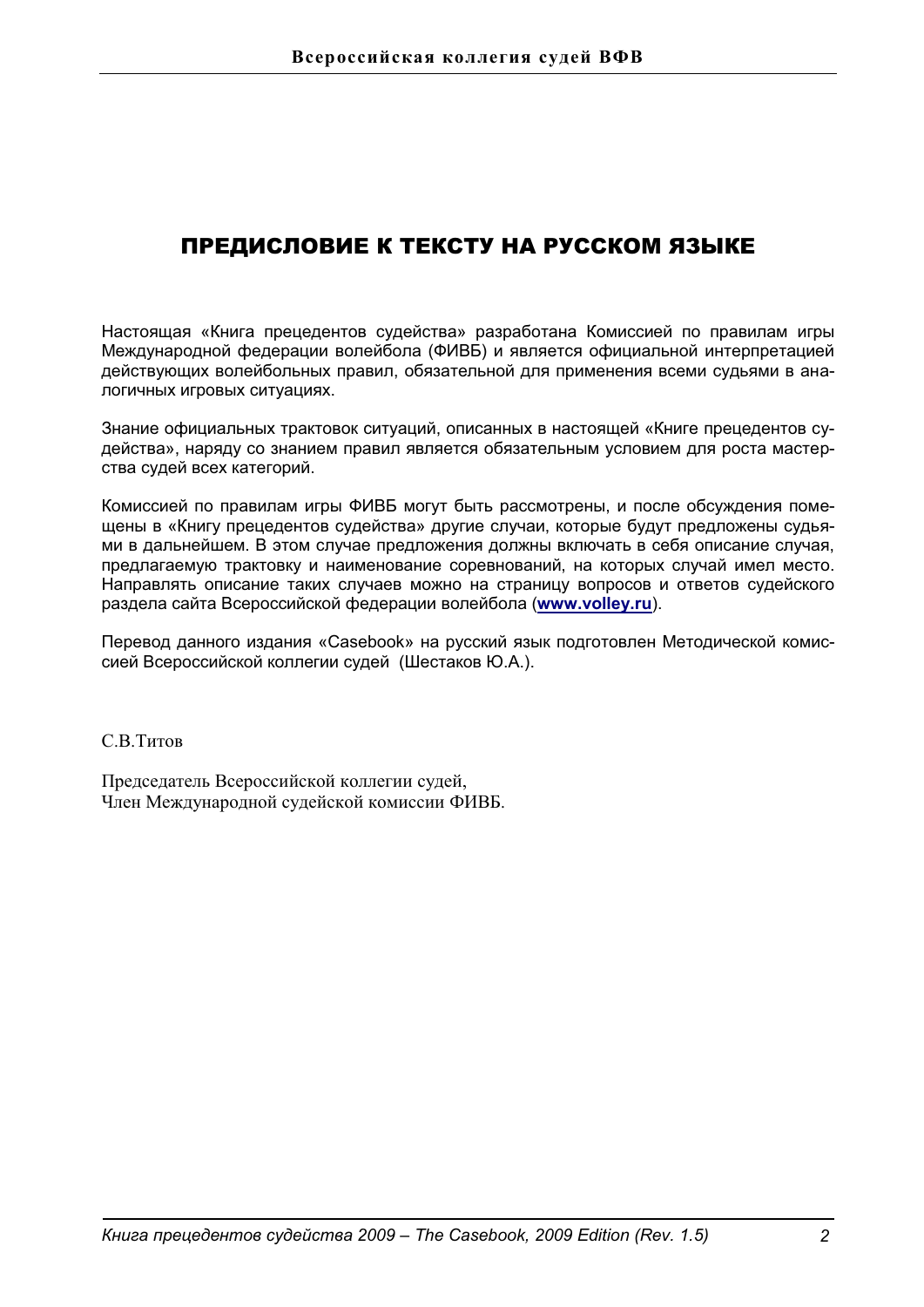# ПРЕДИСЛОВИЕ

Волейбол – это замечательная игра, просто спросите у тех миллионов людей, кто играет, смотрит, изучает его, осуществляет судейство. Волейбол активно пропагандировался в последние годы и достиг значительных высот в своем развитии и совершенствовании как один из ведущих конкурентоспособных соревновательных видов спорта. Возросшая скорость, вдохновенная игра, взрывной характер действий, зрелищность, многочисленная телевизионная аудитория, а также тот факт, что игра является воплощением здорового образа жизни, дали толчок к совершенствованию игры, дальнейшему ее развитию, стремлению сделать игру более понятной и более привлекательной для широкого круга зрителей.

Все это является основой и предпосылкой для продолжающегося совершенствования текста Правил. Не менее важно, впрочем, достичь правильного и единообразного применения данных правил на всех соревновательных площадках по всему миру, что также будет способствовать дальнейшему развитию игры.

Книга прецедентов судейства - это собрание игровых ситуаций с официальными указаниями по судейству, одобренными Комиссией по правилам игры и базирующимися на самом современном издании Правил. Приведенные прецеденты судейства подробно излагают, раскрывают суть и разъясняют дух и букву официальных Правил и являются их официальной интерпретацией, следовать которой необходимо в ходе всех санкционированных ФИВБ соревнований.

Цель публикации ФИВБ Книги прецедентов - выделить ключевые ситуации в игре и разъяснить их, чтобы способствовать принятию унифицированных решений. Ожидается поэтому, что данное издание Книги будет наилучшим подспорьем для игроков, тренеров и, особенно для судей, чтобы каждый мог быть уверен в принятии единообразных согласующихся решений независимо от того, кто проводит матч, и какого уровня соревнования.

Данное издание Книги прецедентов составлено: Клаусом Фицером на основе сборника Йошихару Нишиваки, базирующегося на предыдущем издании, автором которого был д-р Джим Колеман. Необходимо выразить признательность за помощь и вклад остальным членам Комиссии по правилам игры и президенту Международной комиссии по судейству Гавриэлю Краусу, наряду с другими членами этой комиссии.

Настоящее издание Книги прецедентов основывается на редакции текста Правил 2009-2012, утвержденной Конгрессом ФИВБ в 2008 г.

Санди Стил, Президент Комиссии по правилам игры ФИВБ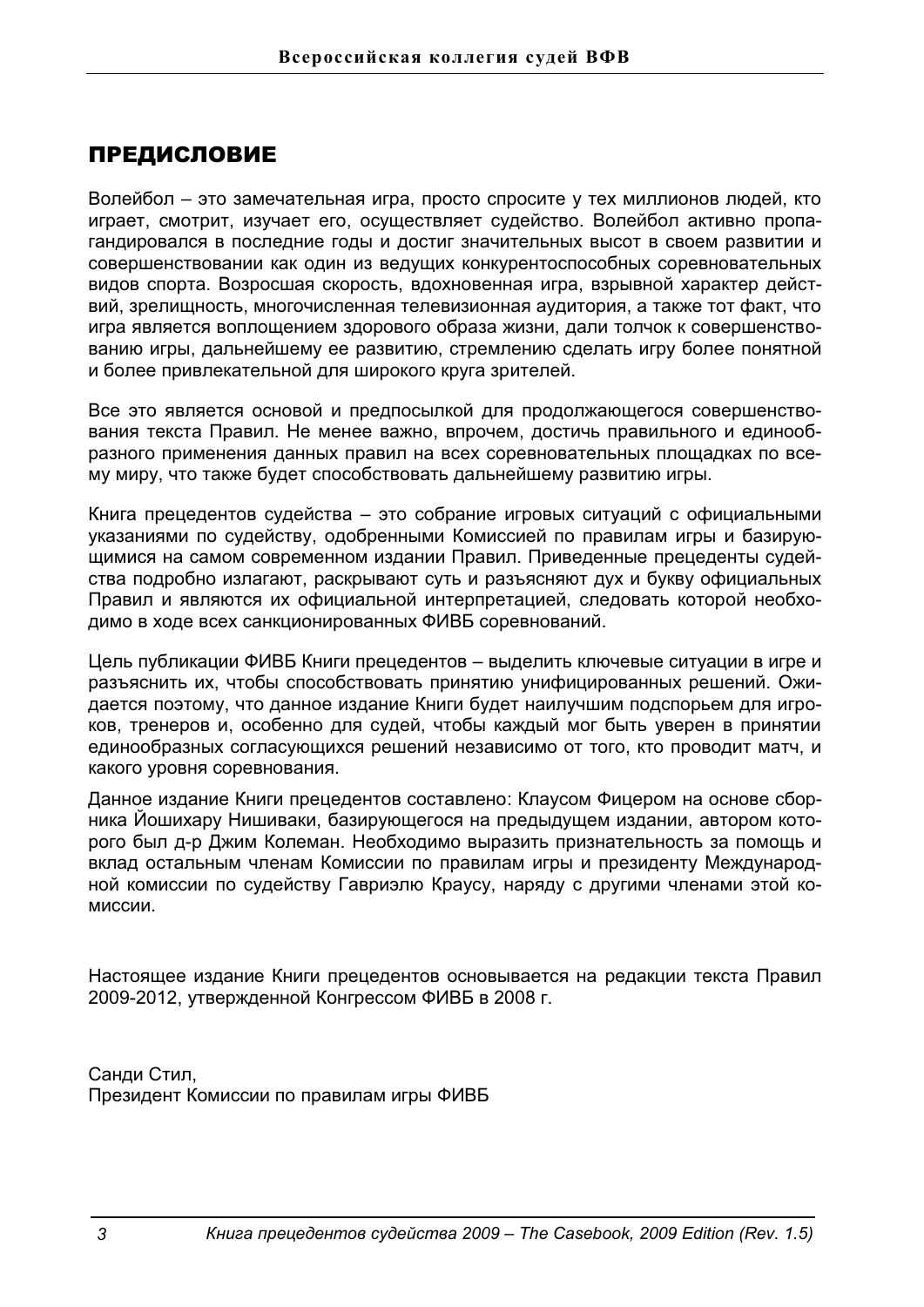# ЧАСТЬ І: ТЕОРЕТИЧЕСКИЕ ПРИНЦИПЫ ПРИМЕНЕНИЯ ПРАВИЛ.

Судья – это тот, кто применяет правила на практике. Чтобы правильно их применять, судьи должны знать правила в совершенстве и применять их решительно и безошибочно в процессе игры. И, что не менее важно, судьи должны владеть основными принципами создания правил. В противном случае, судья вряд ли мог бы достичь правильного и всестороннего понимания правил и, следовательно, испытывал бы значительные трудности в применении правил надлежащим образом. Особенно, когда возникает ситуация, которая не изложена точно в правилах, в таких случаях судья, используя предоставленное ему право принимать решение своей властью, должен принять правильное решение. Правило 23.2.3 утверждает: "Судья имеет право решать любые вопросы, касающиеся игры, включая и те, которые не предусмотрены в правилах". Это возможно сделать, только всецело овладев знанием основных принципов создания и применения правил.

Чтобы добиться правильного применения правил, судьи должны в совершенстве владеть знанием следующих основных функций и теоретических принципов создания и применения правил.

# 1. **Назначение (функции) Правил.**

Безусловно, если Вы хотите применять правила безошибочно, Вы должны знать, каково назначение этих правил. В сущности, Правила в целом имеют следующие функции:

А. Характеристика (описание) Игры:

Правила дают характеристику игры и дифференцируют Волейбол от других видов спорта.

- а. Правила оговаривают условия игры, игровые сооружения и оборудование, состояние поверхности и размеры площадки, регламентируют характеристики сетки и мячей, и т.д.
- b. Правила определяют количество участников, количество игроков, находящихся в игре, их позиции, порядок смены позиций, и т.д.
- с. Правила устанавливают методы ведения игры, игровые действия с мячом, площадь перехода мяча, условия выигрыша очка, партии и матча.
- B. Определение правильных приемов игры:

Многие пункты правил дают ясное определение и четкое отличие правильных технических приемов игры от неправильных и неразрешенных приемов. Пункты правил, относящиеся к разделу технических приемов игры, требуют от судей тщательного их изучения и очень точного понимания для правильного их применения.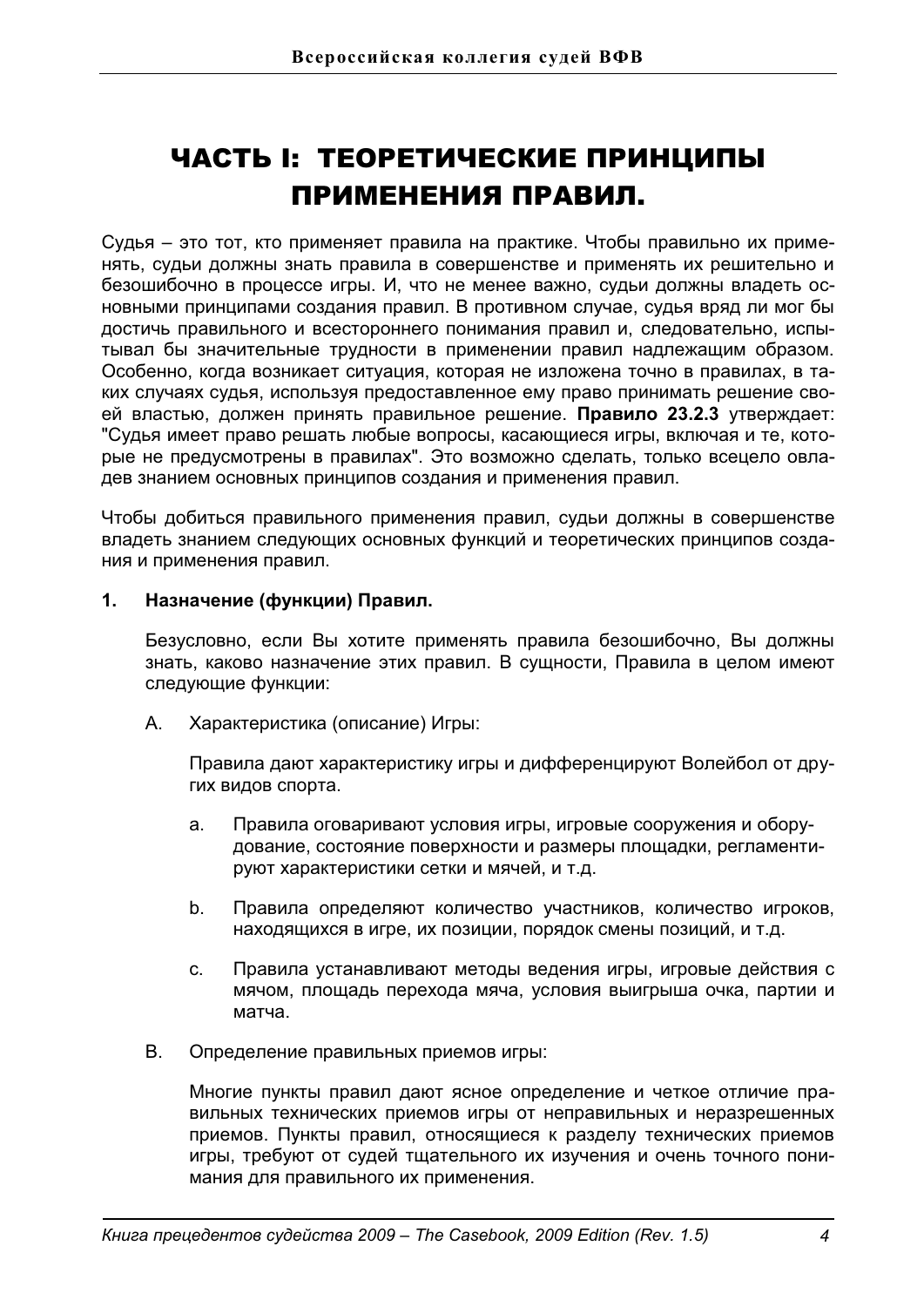С. Игра на Справедливых Условиях:

Все правила, касающиеся площадки, оборудования, снаряжения, технических приемов игры, а также поведения участников, одинаковы для всех игроков обеих команд. В этом заключается СПРАВЕДЛИВОСТЬ. Это чрезвычайно важный и ответственный момент в судействе. Если применение правил различно для играющих команд даже вследствие непреднамеренных действий судьи, такое применение правил будет несправедливым. Безусловно и то, что точность понимания и применения правил является основой беспристрастного и справедливого судейства.

D. Воспитательная функция:

СПОРТИВНОЕ ПОВЕДЕНИЕ, т.е. поведение в духе честного соперничества - основная цель в поведении атлетов во всех видах спортивных состязаний. Глава 7 - ПОВЕДЕНИЕ УЧАСТНИКОВ посвящена именно этой теме. Все судьи должны уделять особое внимание этой функции Правил, поскольку СПОРТИВНОЕ ПОВЕДЕНИЕ является основой спортивного состязания. Цель спорта заключается не только в том, чтобы состязаться, она состоит и в том, чтобы создать атмосферу благородства и честного соперничества в духе всеобщей дружбы и взаимопонимания - это тоже является целью любого вида спорта.

# 2. Важнейшие факторы в создании правил.

Правила должны соответствовать требованиям развития вида спорта. Таким образом, при создании и изменении (модификации) правил естественным является то, что следующие положения и задачи должны быть приняты к рассмотрению:

A. Техническое и тактическое развитие:

Правила должны не только отвечать требованиям развития техники и тактики, наряду с этим, они должны брать на себя инициативу, возглавлять и направлять развитие вида спорта.

В. Требования к зрелищности:

Проявление интереса публики к любому спортивному состязанию и его успех в значительной степени зависят от его привлекательности. По уровню эмоциональной мотивации широких масс зрителей можно судить о привлекательности вида спорта. Этим оценивается ЗРЕЛИЩНОСТЬ компонент игры, создаваемый самой игрой, эффектными, впечатляющими, захватывающими действиями команд.

С. Требования к освещению в обществе:

Развитие современного спорта в значительной степени зависит от его социальной основы - общества. Рекламирование, создание положительного и привлекательного образа – наиболее важный и эффективный способ повысить интерес к спорту в обществе и добиться признания публики. Это одна из основных задач, требующих внимания.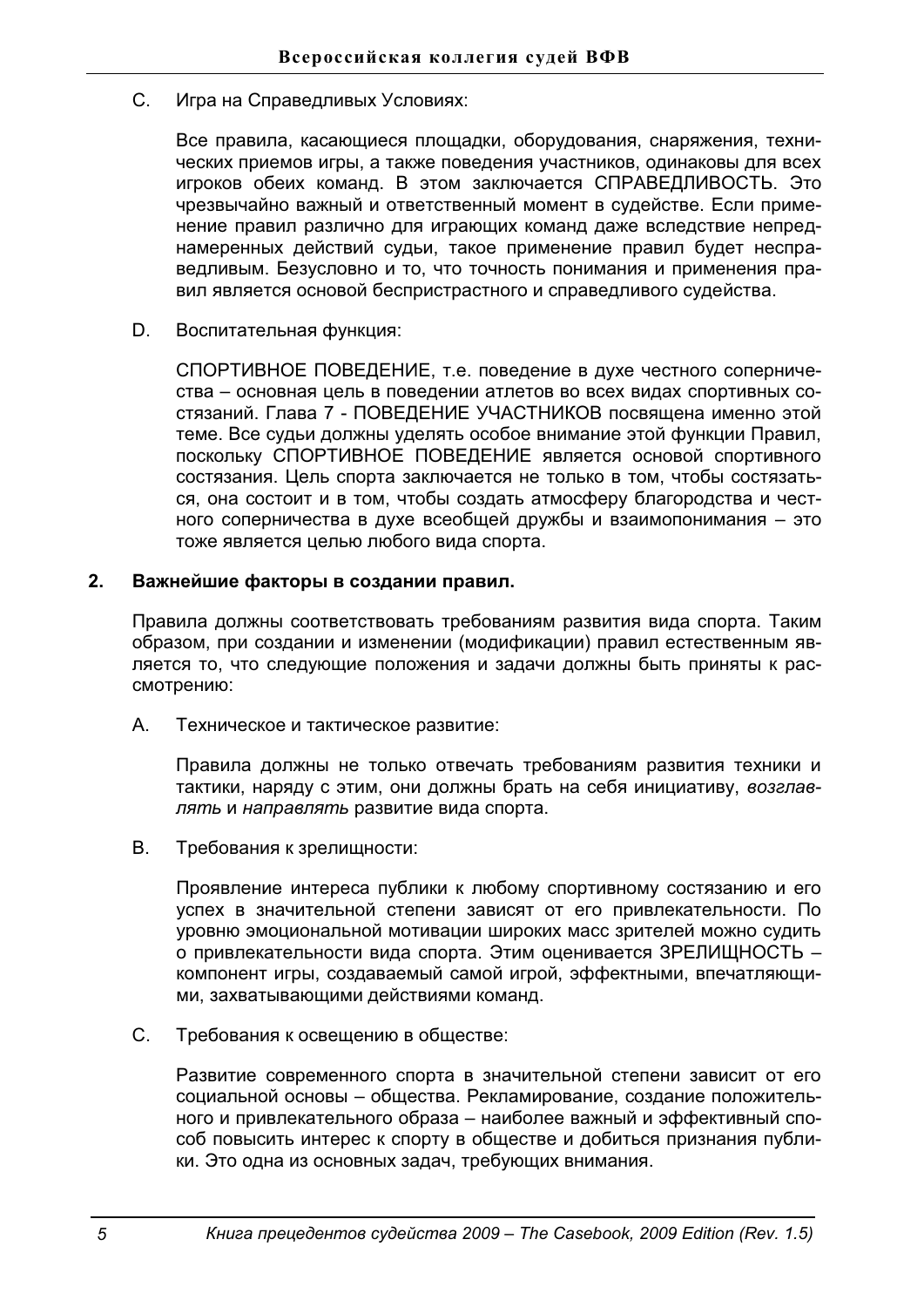D. Экономические требования:

Разумеется, в развитии любого вида спорта абсолютно необходимо иметь финансовую поддержку. Определенные льготы и концессии должны быть предоставлены для решения этой задачи.

# 3. Основополагающие принципы применения правил.

Основные принципы применения правил естественным образом базируются на рассмотренных выше двух разделах: назначении правил и факторах, играющих важную роль в создании правил. На основании требований вышеупомянутых разделов следующие позиции могут быть признаны наиболее значимыми принципами применения правил:

A. Достойные и справедливые условия игры:

Самым главным принципом применения правил является необходимость предоставить все надлежащие условия и шансы, какие только возможны, чтобы позволить игрокам продемонстрировать их наивысший уровень игры. По уровню игры можно судить об уровне спорта вообще. Спортсмены тренируются годами ради участия в соревнованиях. Таким образом, соревнование для спортсменов является важным условием и возможностью продемонстрировать и оценить результаты их тренировок и истинный уровень их игры. Подлинную оценку уровня подготовленности спортсменов, или действительный результат матча или соревнования можно получить только исходя из того, что в полной мере продемонстрированы наивысший уровень игры и предельные усилия игроков. Судье необходимо отдавать себе отчет в том, что каждый единичный факт судейства окажет очевидное психологическое воздействие на игроков. А любое психологическое воздействие вызовет позитивную или негативную реакцию. Таким образом, безусловно, одним из принципиальных и главным требованием для судей является необходимость предоставить все возможные условия и шансы игрокам продемонстрировать их наивысший уровень игры.

С этой точки зрения, крайне необходимым, наиболее ответственным и решающим моментом в судействе представляется беспристрастность, равное отношение к соперникам и стабильность судейства. Фактической • основой равности и стабильности судейства является точность и безошибочность, психологической основой - честность и беспристрастность. Еще один момент, который судьи могут взять на вооружение, чтобы способствовать наивысшему уровню игры - должным образом контролировать темп проведения игры. Он не должен быть ни слишком быстрым, ни слишком медленным.

В. Поошрение зрелишности:

Зрелищность - самый сущностный элемент в пропаганде спорта и привлечении внимания публики. Вызвать энтузиазм, воодушевить зрителей  $-$  это тоже важное условие, тот фактор, который в полной мере следует учитывать судье. Например, судье следует продумать, как сократить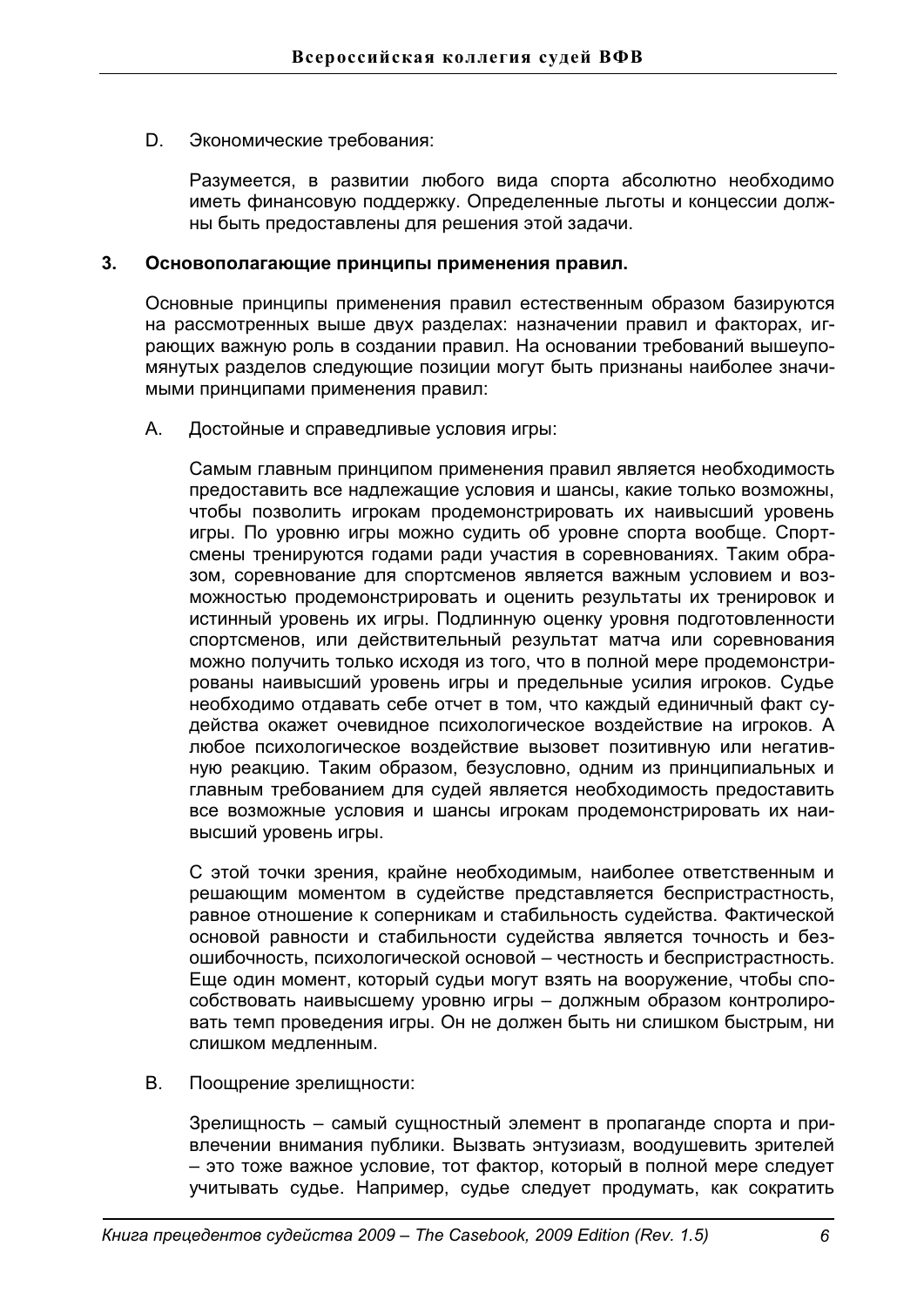число и продолжительность пауз в игре и как привлечь, сконцентрировать внимание зрителей на наиболее ярких эпизодах игры. Судья не может брать на себя инициативу в мотивации зрителей, но, по крайней мере, он своими действиями не должен ни разочаровывать зрителей, ни обескураживать их, ни подавлять их энтузиазм. Безусловно и то, что судья в определенной мере ответственен за пропаганду и рекламирование спорта, его популяризацию.

С. Сотрудничество и взаимодействие судей:

Административной (исполнительной) основой для наилучшей работы судей, надлежащего проведения матча является сотрудничество и взаимодействие внутри судейского корпуса. Каждый член судейской бригады имеет конкретные полномочия и обязанности в соответствии с предписаниями правил. Каждому члену судейской бригады определено оптимально расположенное специальное местоположение на площадке с таким расчетом, чтобы позволить судье с максимальной эффективностью выполнять возложенный на него круг обязанностей. Хотя эта конкретная позиция может и не позволить отдельному судье иметь полный обзор и общую картину игры, расположение судей выбрано таким образом, чтобы судейская команда могла иметь наилучшее видение и представление об игре в целом. Таким образом, единственный способ обеспечить справедливое, безошибочное судейство - это тесное взаимодействие судей и точное выполнение предписанного правилами круга обязанностей в соответствии с предоставленными правилами полномочиями.

В заключение, суммируя все вышесказанное, мы можем понять, что судья – не только тот, кто выполняет обязанности по проведению матча, безошибочно применяя правила, помимо того, он обязан учитывать влияние социальных, психологических и технических факторов игры. Судья - не только организатор, не только арбитр, он - еще и педагог, и пропагандист, т.е. тот, кто способствует развитию и популяризации волейбола.

# *Ɉ ɄɇɂȽȿ ɉɊȿɐȿȾȿɇɌɈȼ ɋɍȾȿɃɋɌȼȺ 2009*

Книга прецедентов судейства 2009 основывается на вступивших в силу Правилах. үтвержденных Конгрессом ФИВБ в 2008 году, являясь их отражением и осмыслением. Учитывая то, что, вполне вероятно, будут рассматриваться изменения в правилах и в философии правил, что обусловлено развитием спорта и его социальной значимостью, важно помнить, что приводимые здесь указания по судейству всегда будут соотноситься именно с той редакцией правил, которая в силе в настоящее  $$ 

ПРИМЕЧАНИЕ: В ситуациях, где названия команд и фамилии игроков не указаны, чтобы правильно понять приведенные, описанные в общих чертах игровые ситуации, буква "S" используется для обозначения подающей команды и игроков таковой команды. Игроки принимающей команды и сама команда обозначены буквой "R". В обоих случаях позиции 2, 3 и 4 - игроки передней линии. S-1 - правильный подающий команды, которая подает, R-1 - игрок, подававший последним в принимающей команде.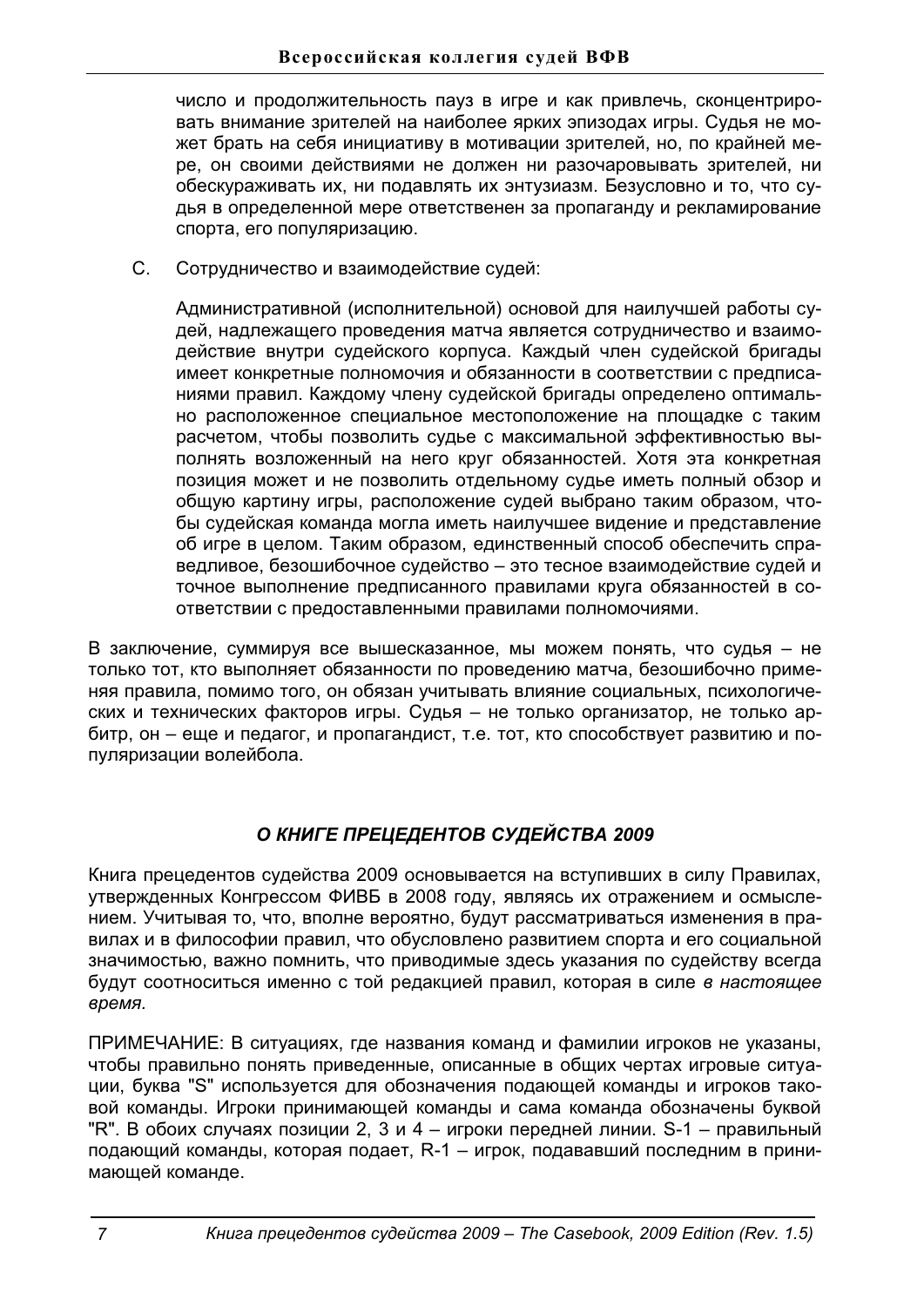Следующие изменения сделаны в издании 2009, в сравнении с изданием 2007:

Большинство ситуаций остались неизменными, только небольшое редактирование отдельных формулировок и текста или изменение грамматического времени было сделано.

Изменены номера ситуаций, предыдущие номера приведены в скобках.

Ниже перечислены ситуации, которые претерпели изменения в соответствии с новыми правилами или интерпретациями, и лучше согласуются с современной философией правил - "держать мяч в игре":

- 1.12 (2.12) Для ФИВБ Мировых и Официальных Соревнований введена ограничительная линия тренера.
- 3.14 (4.13) Новое правило контакта с сеткой.
- 3.16 (4.16) Новое правило 9.1.2.3.
- 3.18 (4.18) Новое правило контакта с сеткой.
- 3.19 (4.19) Новое правило контакта с сеткой.
- 3.21 (4.22) Новое правило контакта с сеткой.
- 3.22 (4.23) Новое правило контакта с сеткой.
- 3.23 (4.24) Новое правило контакта с сеткой.
- 3.24 (4.25) Новое правило контакта с сеткой.
- 4.2 (5.3) Новая процедура замены.
- 4.3 (5.4) Новая процедура замены.<br>4.4 (5.5) Новая процедура замены.
- Новая процедура замены.
- 4.5 (5.6) Новая процедура замены.<br>4.19 (5.19) Неправильный запрос дол
- Неправильный запрос должен быть зарегистрирован в протоколе.
- 4.20 (5.20) Неправильный запрос должен быть зарегистрирован в протоколе.
- 5.5 (6.5) Новое правило 19.1.1
- 5.11 (6.11) Новое правило 19.1.1
- 5.15 (6.15) Новое правило 19.1.1
- 5.17 (6.18) Судье не позволяется предотвращать совершение ошибки командой.
- 5.19 (6.21) Новое правило 19.1.1
- 5.22 (6.25) Новое правило 19.1.1

Полностью удалены ситуации:

Новыми ситуациями являются:

| 1.1  | 3.13 |
|------|------|
| 2.13 | 3.49 |
| 4.14 | 3.50 |
| 4.21 | 3.51 |
| 5.2  | 4.16 |
| 6.17 | 4.24 |
| 6.20 | 5.23 |
| 6.24 | 5.24 |
|      | 5.25 |
|      | 6.8  |
|      | 6.9  |
|      | 8.6  |
|      | 8.7  |
|      |      |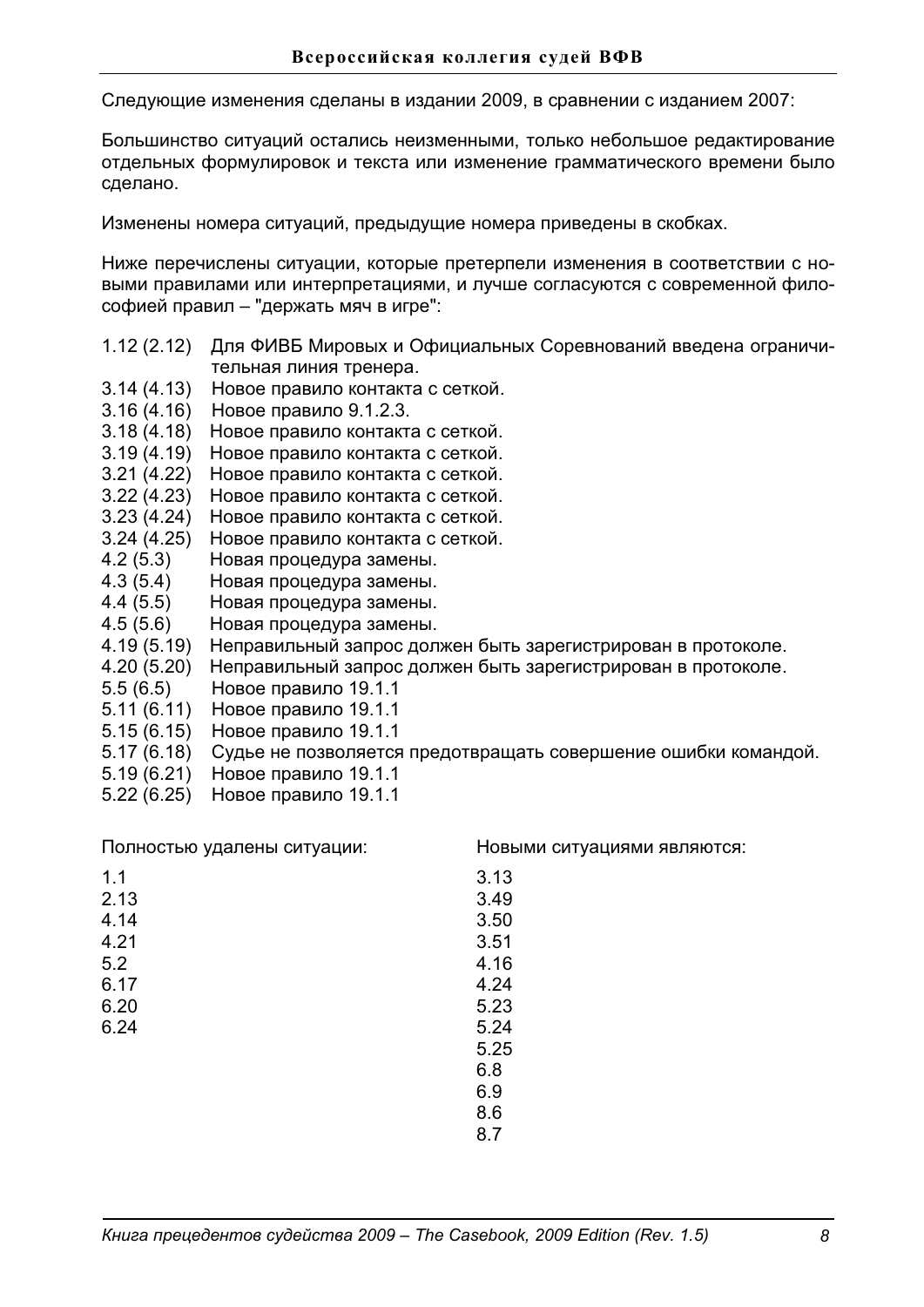# ЧАСТЬ II: СИТУАЦИИ

# ГЛАВА 2: УЧАСТНИКИ

# **НОШЕНИЕ ЗАПРЕЩЕННЫХ ПРЕДМЕТОВ**

| Случай<br>Nº | Ситуация                                                                                                                                                                                                                                                        | Указание                                                                                                                                                                                                                                                                                                                          |
|--------------|-----------------------------------------------------------------------------------------------------------------------------------------------------------------------------------------------------------------------------------------------------------------|-----------------------------------------------------------------------------------------------------------------------------------------------------------------------------------------------------------------------------------------------------------------------------------------------------------------------------------|
| 1.1<br>(2.1) | Игрок вышел для замены. Второй<br>судья видит, что игрок имеет на но-<br>ге протез. Это допустимо?                                                                                                                                                              | Второй судья может разрешить иг-<br>року войти в игру при условии, что<br>такое приспособление не будет<br>причиной чрезмерного риска для<br>этого игрока или других игроков в<br>процессе игры. В то же время, иг-<br>року с гипсовой повязкой не раз-<br>решается ни играть, ни сидеть на<br>скамейке команды.<br>Правило 4.5.1 |
| 1.2<br>(2.2) | Во время игры в женских соревно-<br>ваниях у игрока на пальце кольцо с<br>остро ограненным бриллиантом.<br>Первый судья<br>попросил<br>СНЯТЬ<br>кольцо. Она ответила, что снять<br>его с пальца невозможно. Можно<br>ли ей позволить играть с таким<br>кольцом? | В принципе, правило требует снять<br>кольцо. Если же это действительно<br>невозможно, кольцо должно быть<br>изолировано пластырем, так чтобы<br>и она, и другие игроки были защи-<br>щены от травмы. Важно, чтобы су-<br>дья предупредил и игрока, и тре-<br>об ответственности<br>нару-<br>нера<br>шающего это правило игрока за |

травмы. Правило 4.5.1

# **КАПИТАН**

### **Случай ʋ**

**1.3**  (2.3) На Всеамериканском Кубке игровой капитан Аргентины Хьюго Конте в многочисленных случаях подвергал сомнению судейские решения и интересовался, почему именно такие решения были приняты. Как должен реагировать на это первый судья?

# Ситуация Указание

последствия нанесения кольцом

Когда, по мнению судьи, такое поведение выходит за рамки Правила 5.1.2, первый судья должен предупредить игрового капитана без наказания в соответствии с Правилом 21.1. Если поведение продолжает оставаться вне границ приемлемого выражения несогласия, на игрового капитана налагается санкция за грубое поведение: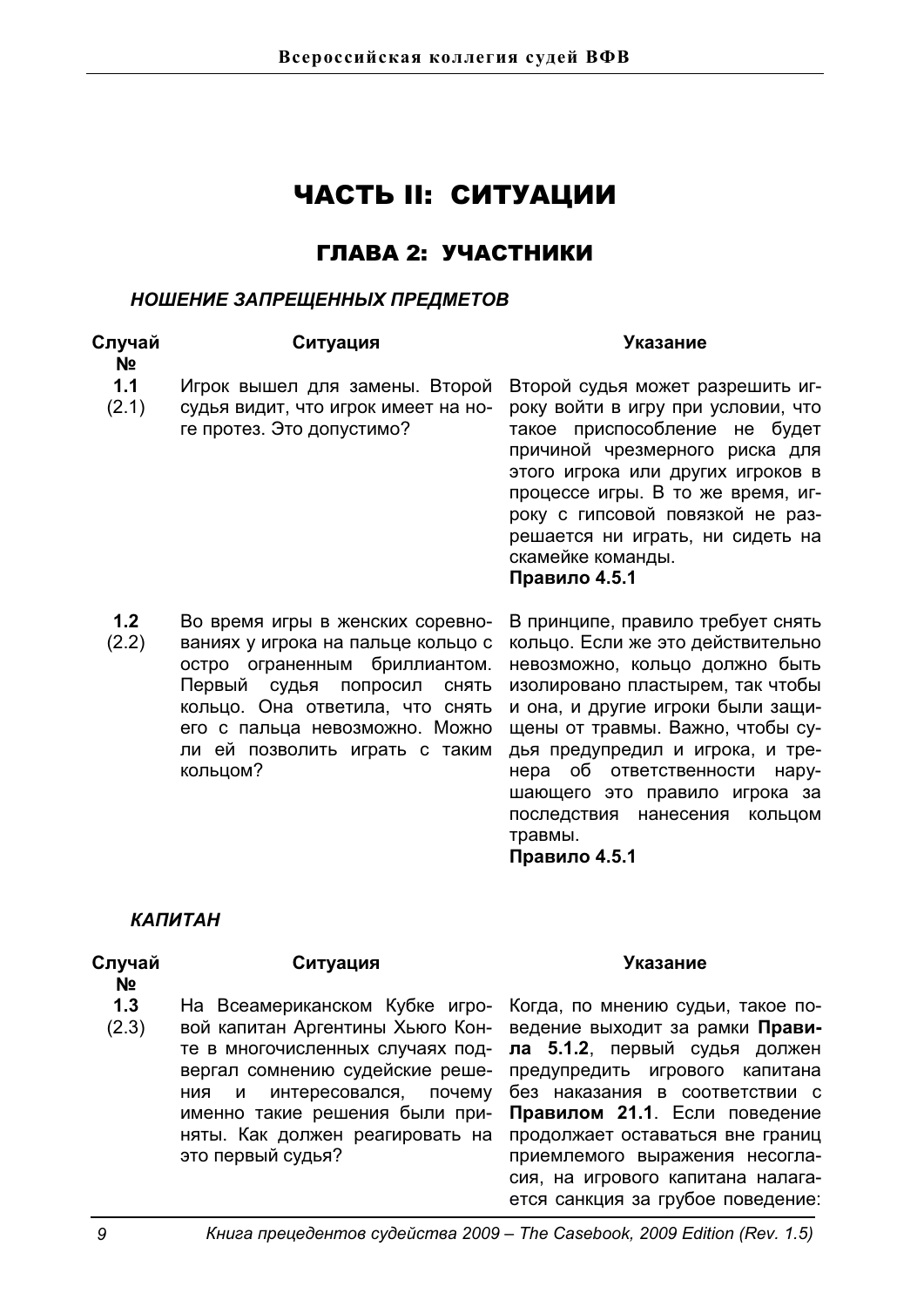замечание - желтая карточка (очко и право подачи сопернику).

Правило 5.1.2, 20.1, 20.2, 21.2,  $Cxema<sub>9</sub>$ 

Вопрос капитана правомерен. Тем не менее, злоупотреблять этим правом не может ни одна из команд.

Правило 5.1.2.2

**1.5**  (2.5) Игровой капитан подающей команды пытался определить, какие именно игроки принимающей команды находятся в передней линии. С этой целью он попросил первого судью проверить расстановку соперников. Разрешается ли это?

питану делать такой запрос?

В одном из матчей женского Чемпионата Северной и Центральной Америки и Карибского региона (NORCECA) игровой капитан Пуэрто-Рико не была уверена, что ее команда не нарушает порядок подачи. Перед возобновлением игры она попросила второго судью проверить позиции игроков ее команды. Разрешается ли игровому ка-

**1.4**  (2.4)

> Если такие запросы не носят частый характер, первый судья может дать указание второму судье проверить расстановку соперников. Однако, единственной предоставляемой информацией, касающейся команды соперника, будет следующее: правильная или нет расстановка в команде соперника. Никакая другая информация, как-то: какие игроки являются игроками передней или задней линии, не должна быть раскрыта.

- Правило 5.1.2.2
- **1.6**  (2.6) Игровой капитан видит, что судья на линии сигнализирует о касании мяча блоком. Первый судья не видит сигнала судьи на линии. Как игровому капитану правильно и вежливо попросить, чтобы первый судья получил информацию от судьи на линии о его сигнале?
- **1.7**  (2.7) Решение первого судьи о наложении соответствующего наказания вызвало протест игрового капитана подающей команды. Первый судья заявил, что судейское решение окончательное и протест не будет принят. Является ли это заявление судьи правильным?

По окончании розыгрыша игровой капитан может, вежливо подняв руку, попросить разрешение обратиться к первому судье. Он может просить разъяснить решение судьи в отношении интерпретации правила. Первый судья должен удовлетворить запрос.

**ɉɪɚɜɢɥɨ 5.1.2.1, 20.2.1**

Действия первого судьи неправильные. Он должен точно сформулировать основание для своего решения. Если объяснение не удовлетворяет игрового капитана, он может зарезервировать право по окончании матча либо самому записать в протоколе свое несогласие в качестве официального протеста, либо секретарь записы-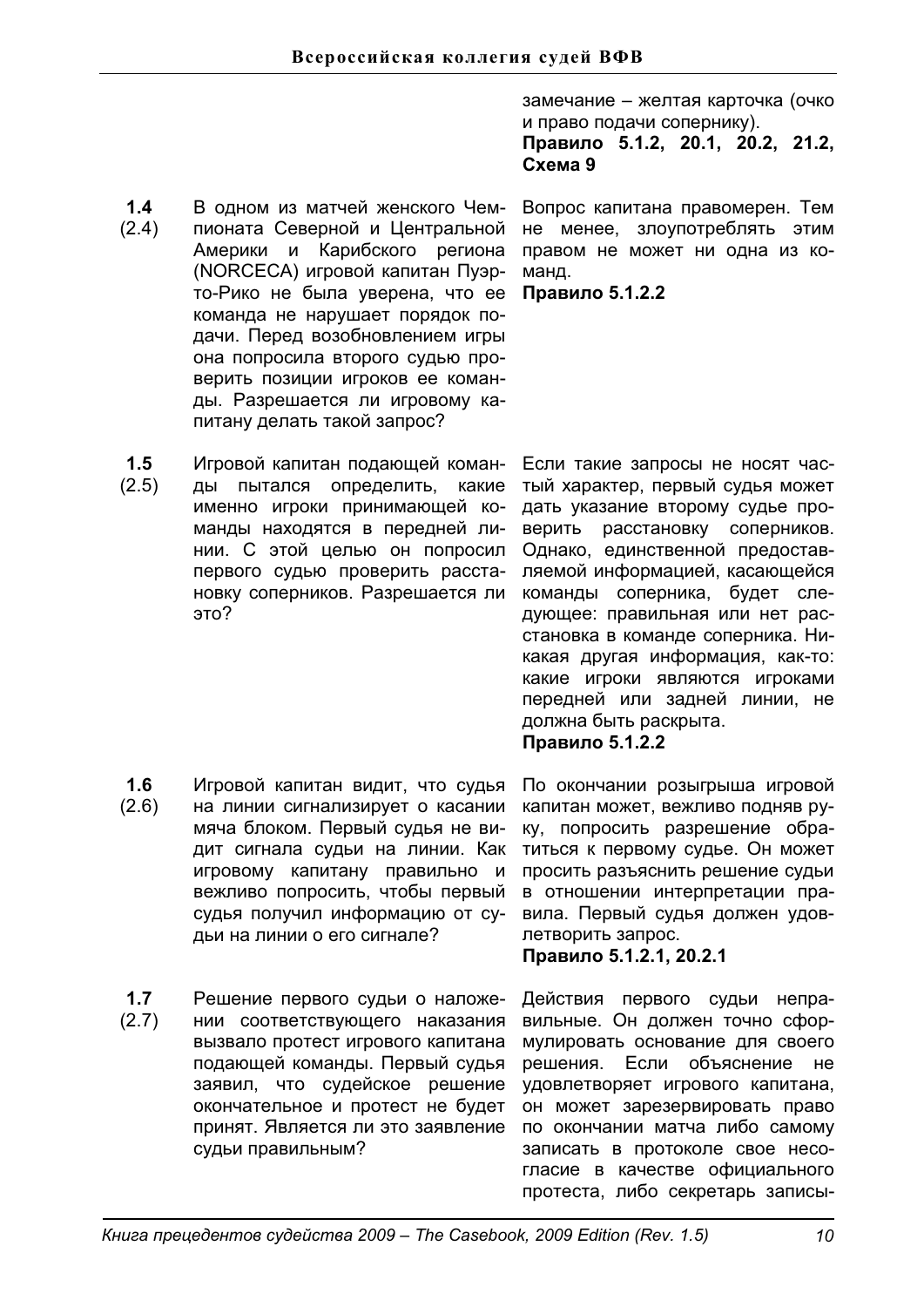вает протест от имени игрового капитана. Протесты, касающиеся интерпретации правил или наложения наказаний, допускаются и должны быть приняты. Никаких дискуссий и обсуждения инцидента в ходе матча не допускается.

В соревнованиях ФИВБ, где существует Контрольный комитет, тренер протестующей команды может просить президента жюри игры этого матча о проведении "Судейского совещания". Процедура Судейского совещания приведена в "Судейском руководстве и инструкциях ФИВБ".

С другой стороны, командам не позволяется протестовать против обычных нормальных судейских решений.

Правило 5.1.2.1, 23.2.4

*ɌɊȿɇȿɊ*

| Случай<br>N <sub>2</sub> | Ситуация                                                                                                                                                                                                                                                                                                                                                                    | Указание                                                                                                                                                                                                                                                                                                                                                                                                                                                                                                                          |
|--------------------------|-----------------------------------------------------------------------------------------------------------------------------------------------------------------------------------------------------------------------------------------------------------------------------------------------------------------------------------------------------------------------------|-----------------------------------------------------------------------------------------------------------------------------------------------------------------------------------------------------------------------------------------------------------------------------------------------------------------------------------------------------------------------------------------------------------------------------------------------------------------------------------------------------------------------------------|
| 1.8<br>(2.8)             | Во время одного из матчей Олим-<br>пийских игр в Афинах первый су-<br>дья заметил, что тренер команды<br>Бразилии, имея головной телефон,<br>общается со статистиком, сидящим<br>позади рекламных панелей. Допус-<br>использование<br>кается<br>ли<br>таких<br>устройств?                                                                                                   | Использование<br>устройств<br>таких<br>допускается.                                                                                                                                                                                                                                                                                                                                                                                                                                                                               |
| 1.9<br>(2.9)             | В первой и второй партиях матча<br>команд Германии и Канады тренер<br>команды Германии был не согла-<br>сен с решениями первого судьи. В<br>этих случаях тренер подходил ко<br>второму судье и настаивал на объ-<br>яснении решений первого судьи.<br>Дважды второй судья говорил с<br>ним в течение более десяти се-<br>кунд. Соответствуют ли правилам<br>такие действия? | В соответствии с Правилом 5.1.2<br>только игровому капитану разре-<br>шается разговаривать с судьями и<br>запрашивать разъяснения. Тренер<br>не наделен правом разговаривать<br>с судьями.<br>Второму судье следует отклонить<br>требования тренера, он должен<br>попросить его вернуться на пред-<br>назначенную для тренера позицию.<br>Если это не действует, второй су-<br>дья должен немедленно обратить<br>внимание первого судьи на пред-<br>мет наложения соответствующих<br>санкций.<br>Обычно первый судья в случае та- |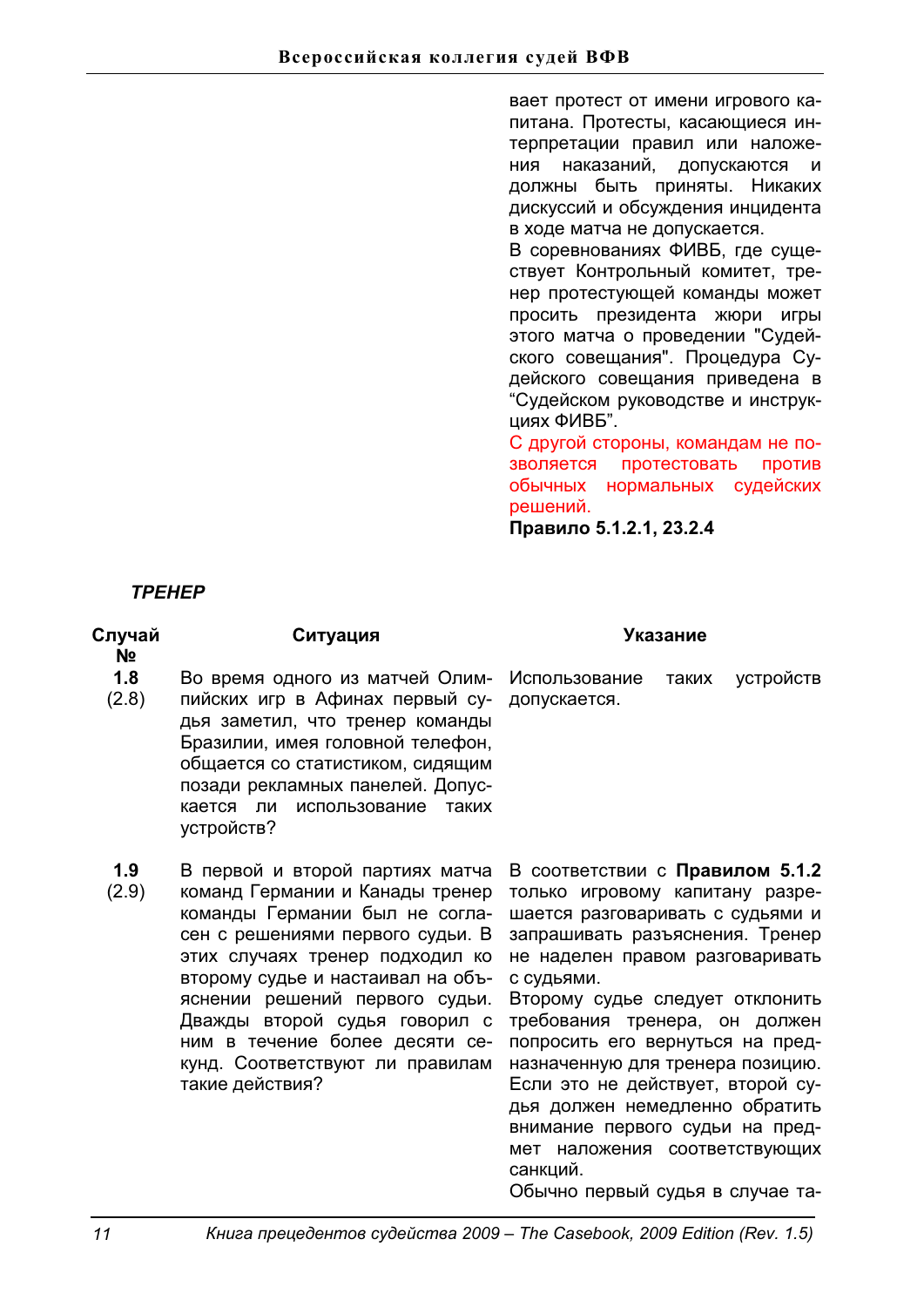**1.10**  (2.10) На Панамериканских играх в Аргентине тренер женской команды США по окончании розыгрыша встал и, громко выражая свое неудовольствие решением судьи, попросил первого судью пересмотреть решение.

> Как должен отреагировать на это первый судья?

**1.11**  (2.11) В одном из матчей европейского Кубка между командами BSE и Galatasaray тренер венгерской команды, прохаживаясь в свободной зоне вдоль боковой линии, решил взять тайм-аут. Он попросил своего помощника нажать кнопку зуммера, после чего показал официальный жест тайм-аута. Допустима ли такая процедура запроса таймav<sub>Ta</sub>?

**1.12**  (2.12) На чемпионате мира в Японии во время матча японской и российской команд помощник тренера и массажист японской команды. встав со скамейки, курсировали вдоль боковой линии вслед за тре-

кого поведения тренера должен предупредить его через игрового капитана. Без наказания.

Если неправильное поведение тренера продолжится, первый судья через игрового капитана должен сделать тренеру замечание за грубое поведение (желтая карточка), результатом чего является проигрыш розыгрыша - очко и право подавать сопернику.

**ɉɪɚɜɢɥɨ 5.1.2, 5.2.3.4, 21.1, 21.2, 21.3** 

Первый судья через игрового капитана может сделать тренеру предупреждение, а также любому члену команды, за незначительное неправильное поведение. В более серьезных случаях первый судья может сделать тренеру замечание за грубое поведение (желтая карточка) в соответствии со шкалой санкций. Схема 9, Правило 21.3. Только игровому капитану разрешено разговаривать с первым судьей и просить его разъяснить решение. Правило 5.1.2, 5.2.3, 20.1, 21.2, **21.3**

Это приемлемая процедура для запроса тайм-аута. Тренер, запрашивая тайм-аут, обязан использовать сигнал зуммера и соответствующий официальный жест. Чтобы не усложнять процедуры матча, наряду с разрешением тренеру передвигаться в свободной зоне, ему позволено просить другого члена команды, не обязательно помощника тренера, включить зуммер, но сам тренер все же обязан показать официальный жест.

**ɉɪɚɜɢɥɨ 5.2.1, 5.2.3.3, 5.3.1** 

Только тренеру разрешается правилами передвигаться вдоль боковой линии в свободной зоне между продолжением линии атаки и местом разминки. На таких соревнованиях тренер должен выполнять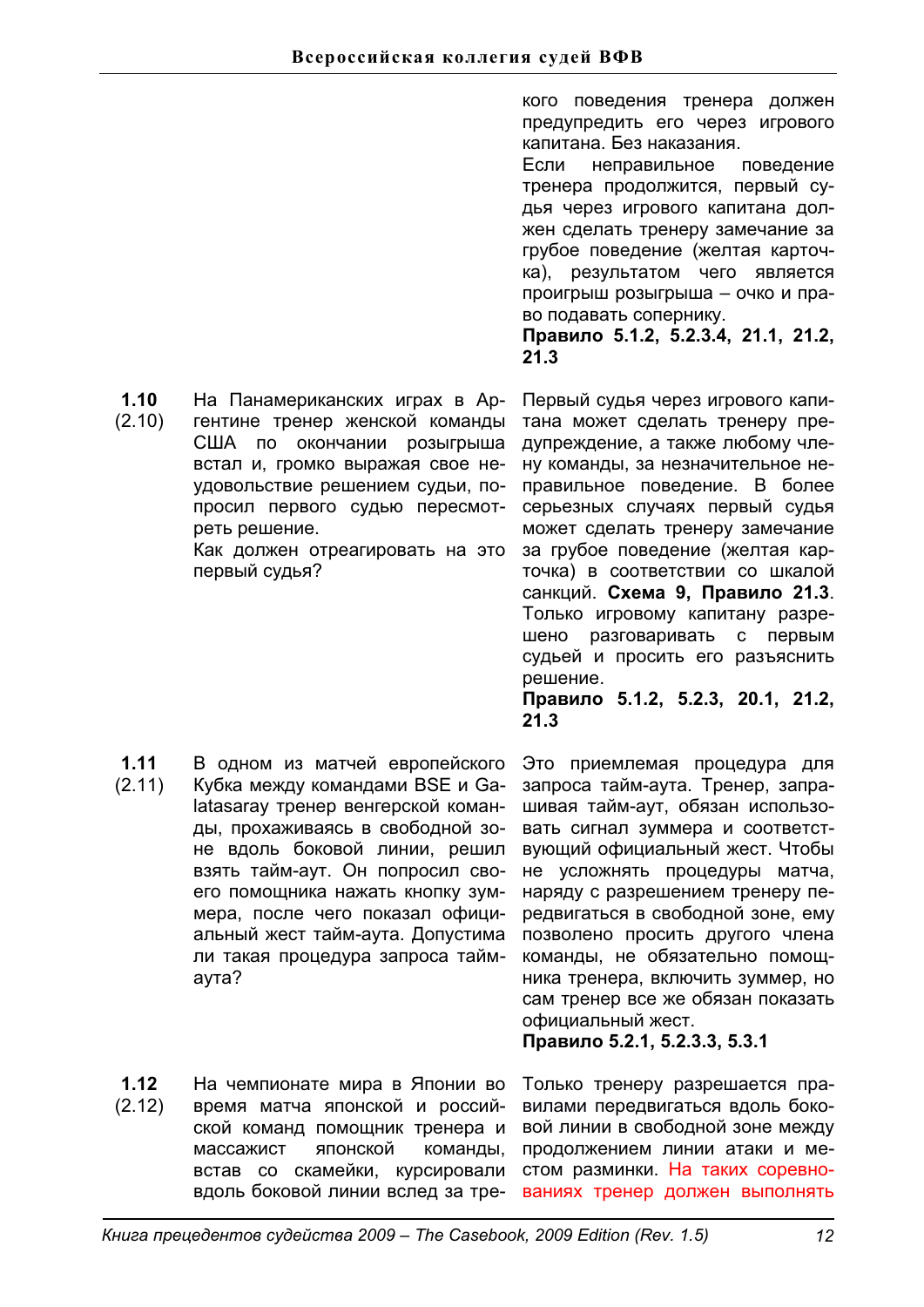нером. Первый судья не предпринял ничего, чтобы воспрепятствовать такому поведению.

Является ли такое поведение допустимым?

свои функции за ограничительной линией тренера. Другие члены команды должны сидеть на скамейке или находиться в месте разминки. Первому судье следует через игрового капитана предупредить тренера об этом и потребовать, чтобы помощник тренера и массажист сели на скамейку.

Правило. 5.2.3.2, 5.2.3.4, 5.3.1

**1.13**  (2.14) В одном из европейских кубков в матче команд Ниборга (Nyborg) и Аустрата (Austrat) тренер команды Аустрата через лицевую линию вошел на плошадку, чтобы дать инструкции Либеро. В другой ситуации тренер в нарушение правил стоял между продолжением линии атаки и продолжением центральной линии, его позиция не позволяла секретарю видеть подающе- $FQ_{\perp}$ 

Как судьи должны отреагировать на такое поведение тренера?

Тренер - единственный, кто имеет право передвигаться в свободной зоне между продолжением линии атаки и местом разминки. Тренер, выполняя свои функции, не имеет права выходить на площадку. Следовательно, тренер нарушил правило в трех случаях. Он не должен:

- 1. находиться позади площадки в зоне подачи;
- 2. находиться между продолжением линии атаки и центральной линией:
- 3. выходить на площадку.

При первом таком случае в матче первый судья должен через игрового капитана сделать тренеру предупреждение за незначительное неправильное поведение. Следует напомнить тренеру об ограничениях его местонахождения. **Правило 5.2.3.4** 

# ГЛАВА 3: ИГРОВОЙ ФОРМАТ

# **ЖЕРЕБЬЕВКА**

# Сл**учай**

# Ситуация Указание

- **ʋ**
- **2.1**  Выиграв жеребьевку перед первой
- (3.1) (или пятой) партией матча, капитан команды А выбрал левую сторону площадки и право подавать. Имеет ли капитан право такого выбора?

Победитель жеребьевки имеет право выбрать один из следующих вариантов:

- 1. подавать,
- 2. принимать подачу,
- 3. выбрать сторону площадки.

Таким образом, если капитан команды, выигравший жеребьевку,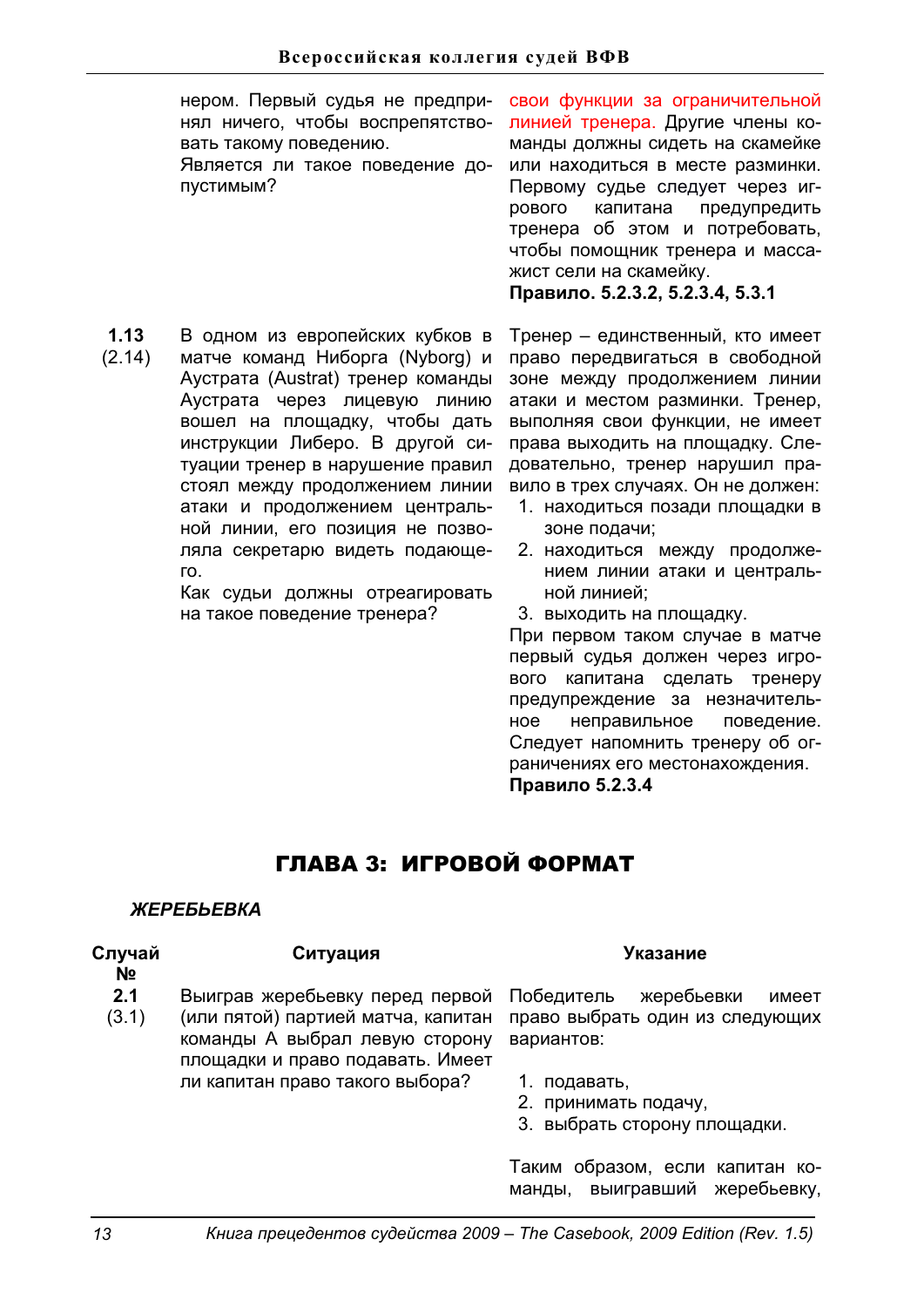выбирает одну из сторон площадки, то капитан команды, проигравший жеребьевку, должен принять другую сторону площадки и может выбрать либо подавать, либо принимать подачу. Если же капитан команды, выигравший жеребьевку, выбирает право подавать, то капитан команды, проигравший жеребьевку, должен принять прием подачи, но может выбрать сторону площадки. Если выигравший жеребьевку капитан выбрал право принимать подачу, проигравшая жеребьевку команда должна подавать, но может выбрать сторону площадки.

Правило 7.1.2

# ПОЗИЦИОННЫЕ ОШИБКИ И ОШИБКИ ПРИ ПЕРЕХОДЕ

| Случай<br>N <sub>2</sub> | Ситуация                                                                                                                                                                                                                                                                                                                                                                                   |  |  |
|--------------------------|--------------------------------------------------------------------------------------------------------------------------------------------------------------------------------------------------------------------------------------------------------------------------------------------------------------------------------------------------------------------------------------------|--|--|
| 2.2<br>(3.2)             | В ходе матча национального Чем-<br>пионата США центральный игрок<br>задней линии Сато стоял явно впе-<br>реди центрального игрока перед-<br>ней линии Миллера. Непосредст-<br>венно перед ударом по мячу по-<br>дающим команды соперника Сато<br>подпрыгнул и уже не имел контакта<br>с площадкой впереди Миллера в<br>момент подачи. Совершила ли ко-<br>манда Сато ошибку в расстановке? |  |  |
|                          |                                                                                                                                                                                                                                                                                                                                                                                            |  |  |

**2.3**  (3.3) В момент подачи центральный игрок задней линии R-6 принимающей команды стоял так, что обе стопы находились несколько позади стоп центрального игрока передней линии R-3. В момент, когда Правило 7.4.3, 7.5 подающий ударил по мячу, игрок R-6 явно касался рукой пола впереди игрока R-3. Являются ли такие позиции игроков принимающей команды правильными?

# Ситуация Указание

В ходе матча национального Чем- Если игрок подпрыгивает, отрывапионата США центральный игрок ясь от пола, его позиция определязадней линии Сато стоял явно впе- ется по месту его последнего конреди центрального игрока перед- такта с полом. Поэтому, несмотря ней линии Миллера. Непосредст- на то, что Сато в момент подачи не венно перед ударом по мячу по- контактировал с полом, его подающим команды соперника Сато следний контакт с полом был пеподпрыгнул и уже не имел контакта ред Миллером, что означает, что с площадкой впереди Миллера в позиция Сато должна рассматриваться как находящаяся впереди Миллера, т.е. Сато нарушил расстановку, в результате - очко и подача сопернику Правило 7.4, 7.4.2, 7.4.3

> Позиция игрока R-6 правильная. Только положение стоп, контактирующих с полом, принимается во внимание при определении, нарушает ли игрок расстановку.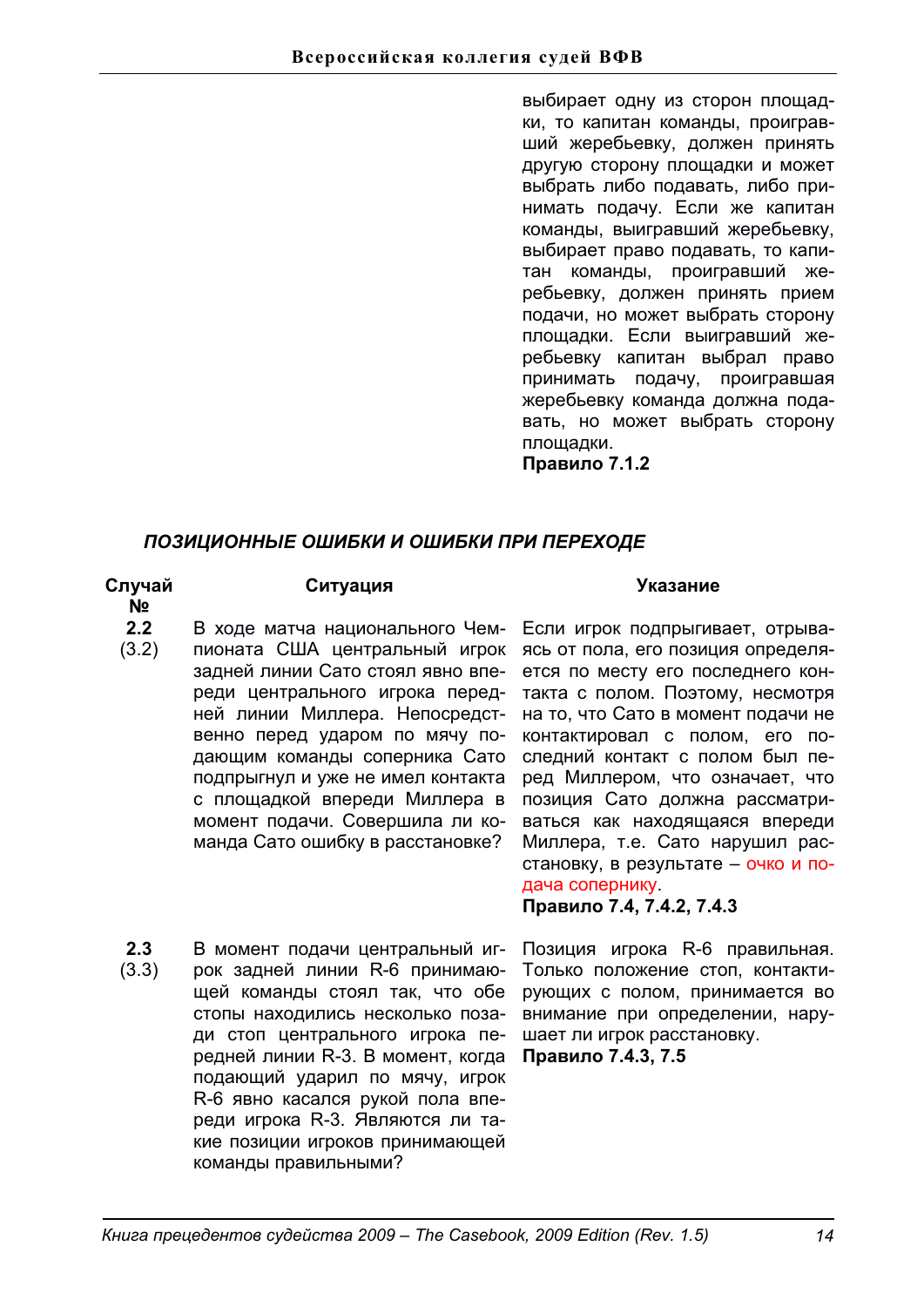- **2.4**  В момент удара по мячу подающим
- (3.4) команды соперника пасующий американской команды Джефф Сторк стоял на центральной линии, касаясь частью стопы плошадки соперника. Второй судья дал свисток, определив, что в момент подачи Сторк, не находясь полностью в пределах площадки своей команды, совершил позиционную ошибку. Правильное ли это решение второго судьи?
- **2.5**  (3.5) В третьей партии одного из матчей женского Гран-при команда Бразилии принимала подачу и выиграла розыгрыш. Бразильская команда должна была сделать переход, и игроку №6 предстояло подавать. Но подал игрок №5. Секретарь

пропустил этот факт. При подачах игрока №5 команда Бразилии выиграла три очка. Спустя еще два розыгрыша подача вновь перешла к команде Бразилии. Игрок №11, следующий за игроком №5, вышел подавать.

Как только подача состоялась, секретарь заявил, что подавший игрок совершил ошибку при переходе. Единственное, что смогли определить при проверке протокола, было то, что подавать должен игрок №5. Позже, просмотр видео показал все произошедшее, но не было возможности определить это по протоколу.

Так как игрок №11 команды Бразилии подал, нарушая порядок перехода, судья присудил очко и право подачи сопернику. Порядок перехода игроков бразильской команды был исправлен. Аннулирования очков не производилось. Было ли решение первого судьи правильным?

**2.6**  (3.6) Команда Кореи, выиграв розыгрыш, получила очко и право подавать. Перед переходом игровой капитан Кореи попросил второго судью посмотреть расстановку своей команды, чтобы определить по-

Решение второго судьи правиль-HOe.

Правило 1.3.3, 7.4

Исходя из информации, имеющейся в его распоряжении, первый судья принял правильное решение. Правило 7.7.1, 23.2.3

Первый судья принял правильное решение.

В ситуациях, подобных этой, санкции за неправильное поведение и технические тайм-ауты остаются в силе, если они имели место в этом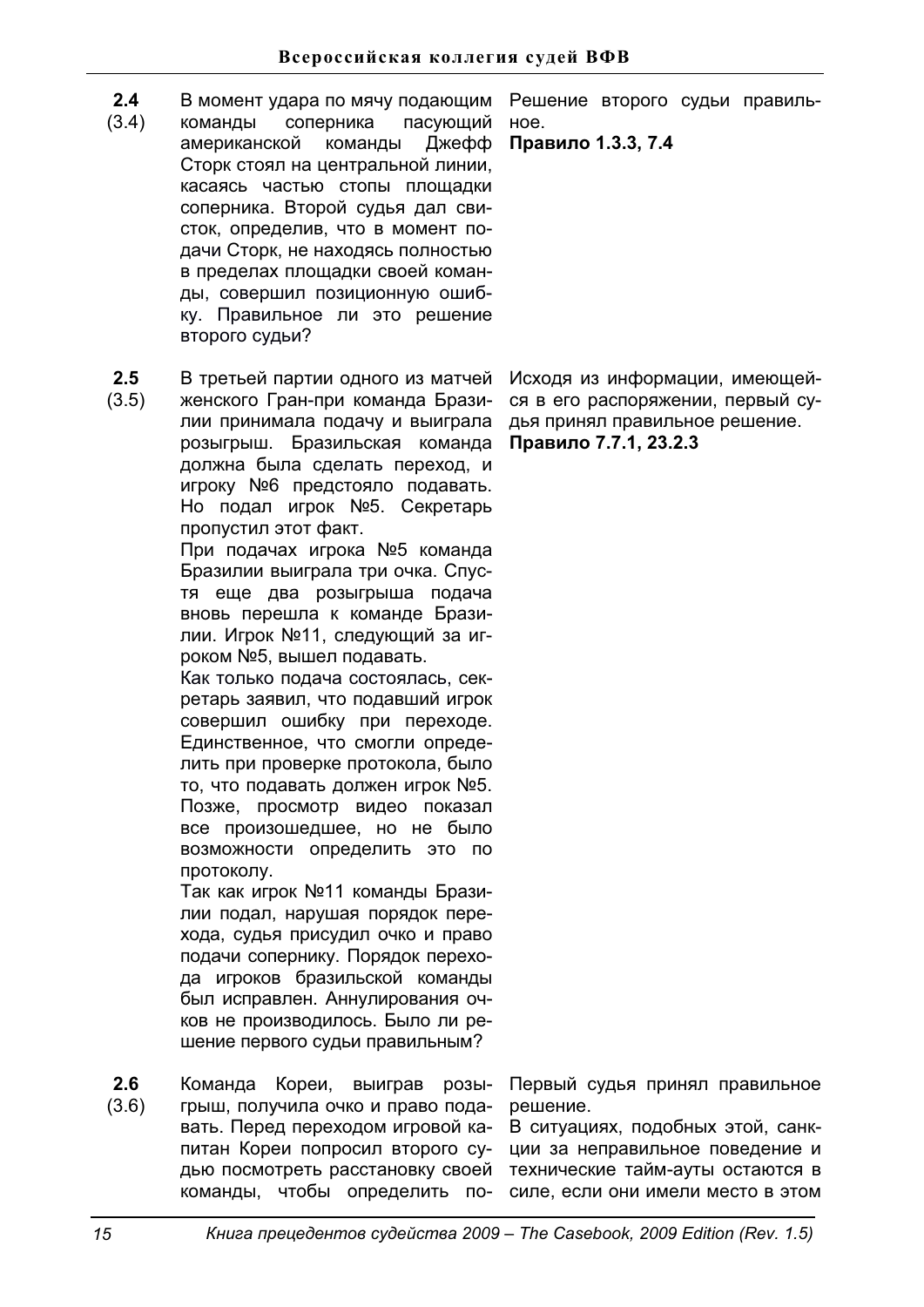дающего. Секретарь сообщил второму судье, что подавать должен игрок №10.

При подачах игрока №10 его команда выиграла 4 очка. Перед тем. как №10 подал вновь, секретарь сообщил второму судье, что в действительности игрок №8 должен подавать в команде Кореи.

Первый судья принял следующее решение: 4 очка, набранные Кореей во время подач игрока №10, должны быть аннулированы. Команда Кореи возвращается к счету и позициям, при которых подавать должен был игрок №8. Все запрошенные тайм-ауты и замены обеих команд, имевшие место во время этих четырех розыгрышей, аннулируются.

Игроку №8 команды Кореи было разрешено подавать, и матч был возобновлен с того положения в игре, когда игровой капитан Кореи сделал запрос, чтобы узнать, кто из игроков его команды должен подавать.

Было ли это решение первого судьи правильным?

**2.7**  (3.7) Первый судья, после того как дал свисток на подачу, увидел, что только пять игроков команды находятся на площадке. И Либеро, и замещаемый игрок по-прежнему находятся в месте разминки и не стремятся выходить на площадку, чтобы принять участие в розыгрыше. Какими должны быть действия судьи?

игровом отрезке. Команды должны вернуться к их подлинной расста-HOBKe.

Эти события должны быть зарегистрированы в протоколе.

Только убедившись, что команды готовы играть и подающий владеет мячом, первый судья разрешает свистком подачу.

Здравый смысл подсказывает, что определенные вещи являются обязанностью команд. Например, судья не обязан информировать игрока о том, что он подает не с надлежащего места или стоит одной ногой за площадкой в момент подачи.

Поскольку судья заметил ошибку только после свиста на подачу, оставался единственный выбор: как только подающий произведет удар, дать свисток и зафиксировать позиционную ошибку.

Если первый судья перед тем, как дать свисток на подачу, видит, что только пять игроков вышли на площадку после тайм-аута, в таком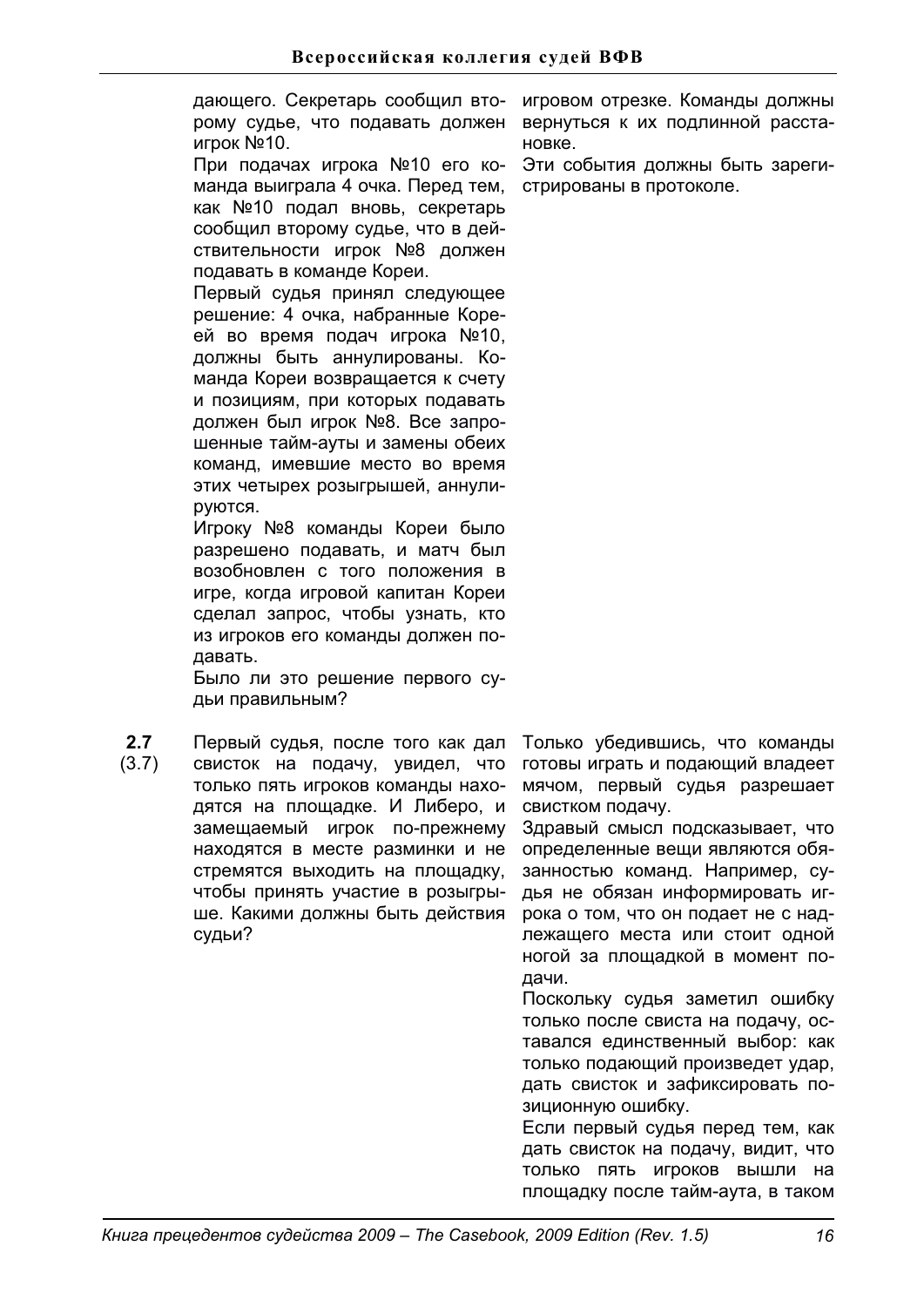случае на команду налагается санкция за задержку. Если санкция  $-$  предупреждение (ранее случаев задержки не было), команда сохраняет право подачи и очко сопернику не присуждается.

Правило 7.5, 7.7, 12.3, 12.4.3

**2.8**  (3.8) Команда А подавала в очередном розыгрыше. Сразу после удара подающим судья на линии на позиции 2 помахал флагом, сигнализируя, что часть стопы игрока №13 команды Б находится за площадкой в момент подачи. Второй судья не видел этого сигнала судьи на линии, но первый судья сигнал флагом увидел, дал свисток и зафиксировал позиционную ошибку принимающей команды Б. Было ли решение первого судьи правильным?

Да. Решение первого судьи принять сигнал флагом судьи на линии и зафиксировать позиционную ошибку - правильное. Так как первый судья имеет власть над всеми членами судейской бригады и обеих команд, следовательно, принимая решение, первый судья может принять любые сигналы и информацию от судейской бригады, даже если сам не видел ошибку, поскольку в момент подачи наблюдал за подающей командой.

# **ɉɪɚɜɢɥɨ 7.5, 23.2.1**

# ГЛАВА 4: ИГРОВЫЕ ДЕЙСТВИЯ

# *ɂȽɊȺɋɆəɑɈɆ*

# **Случай**

# Ситуация Указание

- **ʋ 3.1**  На Всемирном кубке чемпионов в
- (4.1) матче мужских команд Японии и Нидерландов японская команда неудачно приняла подачу, и мяч перелетел через сетку за антенной.

Пасующий команды Японии Нарита погнался за мячом в свободную зону соперника и направил мяч в сторону площадки команды Японии. К несчастью для Нариты мяч после его удара не пересек плоскость сетки, а полетел по направлению к сетке над площадкой команды Нидерландов, где был пойман центральным блокирующим нидерландской команды.

Первый судья дал свисток еще до того, как мяч был пойман центральным блокирующим нидерландской команды, и жест мяч "за" был показан судьями.

Жест судей правильный, мяч "за". Мяч считается вышедшим из игры, когда он полностью покинет пространство над свободной зоной на стороне соперника.

Мяч, также, считается "за", если он касается нидерландского игрока в свободной зоне, при условии, что этот игрок не пытался помешать сопернику вернуть мяч на свою сторону.

Правило 10.1.2, 10.1.2.2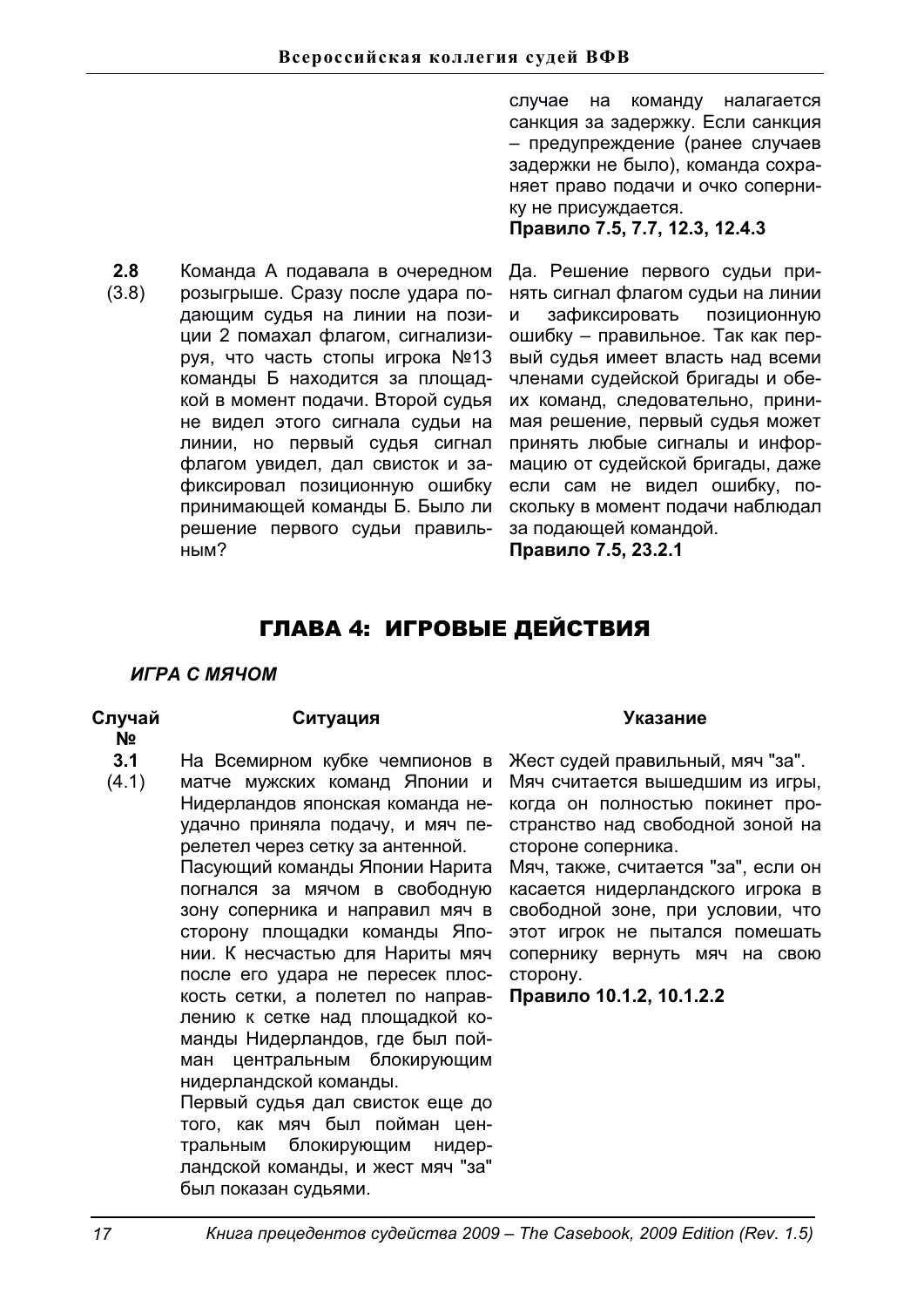Правильным ли был жест судей? В какой момент фиксируется, что мяч "<sub>3a</sub>"?

- **3.2**  (4.2) В попытке сыграть мяч на задней линии (первое касание команды) итальянский нападающий Папи (Papi) ударил мяч ладонью поднятой руки. Первый судья не остановил игру. Правильное ли это решение первого судьи?
- **3.3**  (4.3) Во время матча женских команд США и Китая китаянка Ли выполнила атакующий удар, направив мяч прямо в блок американки Элайны Оден. Мяч отскочил обратно на сторону команды Китая, где Ли попыталась сыграть его предплечьями. Мяч отскочил от одной руки в другую, затем в грудь, все произошло во время одного игрового действия, при этом мяч не был ни схвачен, ни брошен. Первый судья не остановил игру. Правильное ли это решение?

Соответствует ли удар по мячу правилам, необходимо оценивать по качеству контакта с мячом, т.е., исходя из того, был ли мяч схвачен и/или брошен. Оценивая контакт игрока с мячом, первый судья не должен слишком спешить со свистком, если он не увидит отчетливо, что мяч схвачен и/или брошен. Правило 9.2.1, 9.2.2, 9.3.3, 9.3.4

Решение первого судьи правильное. Это был первый удар команды при приеме мяча от соперника. Поэтому разрешаются последовательные касания, если они совершены во время одного игрового действия, и игрок не захватил и/или не бросил мяч.

Ниже приведены случаи "первого удара", когда разрешаются последовательные контакты с мячом. Таковыми являются:

- 1. Прием подачи.
- 2. Прием атакующего удара. Атакующий удар может быть как сильным, так и не сильным.
- 3. Прием мяча от блока своей команды.
- 4. Прием мяча от блока команды соперника.

**ɉɪɚɜɢɥɨ9.2.3.2, 14.2**

**3.4**  (4.4) На Панамериканских играх в одном из женских матчей блокирующая команды Бразилии попыталась блокировать атаку нападающей команды США Ти Вильямс. Мяч ударился о руки бразильянки и падал между блокирующей и сеткой. Блокирующая вернула мяч в игру, подбив его одной рукой снизу. Мяч кратковременно коснулся руки и затем тела бразильской блокирующей. Первый судья дал свисток и показал жестом "захват". Правильное ли это решение?

Контакт с мячом может быть квалифицирован как правильный, или как "захват". Так как это был первый удар команды Бразилии, бразильская блокирующая действительно имела право на последовательные касания мяча, поскольку они совершены во время одного игрового действия с мячом. Тем не менее, и при первом ударе команды возможно фиксирование свистком "захвата" или "броска".

Правило 9.2.2, 9.2.3.2, 14.2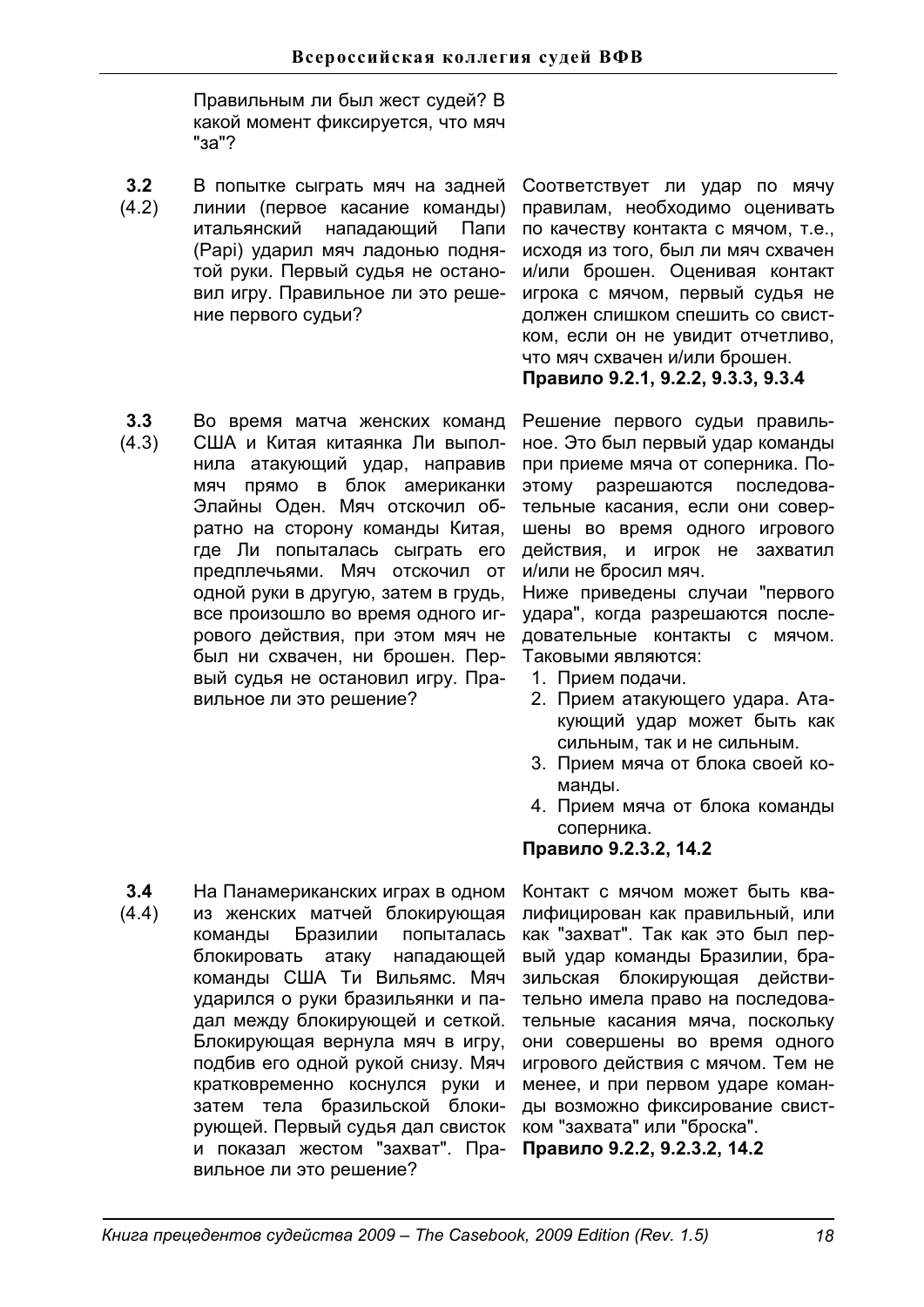- **3.5**  (4.5) На Панамериканских играх в матче женских команд Канады и Бразилии бразильская спортсменка принимала подачу. Она направила мяч через сетку, где центральный игрок передней линии Канады блокирующим действием направила мяч в пол бразильской команды. Правильное ли это действие?
- **3.6**  (4.6) Игрок американский команды Дэн Лэндри в игре против команды Нидерландов прыгнул в попытке спасти мяч около зрительских сидений. После контакта с мячом он приземлился на сиденья. Разрешены ли такие действия игрока?
- **3.7**  (4.7) Женская команда США играла с командой Канады. Во время розыгрыша канадская спортсменка, преследуя мяч, оказалась на трибуне для зрителей. В тот момент, когда она была готова сыграть мяч, зритель дотянулся до мяча и поймал его. Канадский тренер потребовал переиграть розыгрыш, т.к. зритель помешал сыграть этот мяч. Первый судья отклонил это требование. Было ли это решение первого судьи правильным?
- **3.8**  (4.8) На чемпионате мира в матче женских команд Японии и Советского Союза советская спортсменка выполнила очень сильный атакующий удар. Защитница японской команды защищалась не очень успешно, и мяч отскочил далеко за пределы площадки. Ее партнерша по команде стремительно бросилась за мячом и выполнила потрясающую передачу, падая за ограничивавшие свободную зону рекламные

Мяч разрешается блокировать и направлять его обратно на сторону соперника. Первый судья должен принять решение, насколько правильным был контакт блокирующего с мячом. Единственное, что рассматривается в этом отношении правильно ли нанесен удар по мячу, или мяч был "схвачен и/или брошен". При блокировании может происходить и неправильный контакт, квалифицируемый как "захват".

# Правило 9.2.2

Действия правильные. Игроку разрешается сыграть мяч за пределами свободной зоны на своей стороне. За пределами игрового поля игрок может использовать поддержку партнера по команде или любые конструкции, чтобы дотянуться до мяча, но только на стороне своей плошадки.

# Правило 9, 9.1.3

Да. Игроку разрешается возвращать мяч на своей стороне со зрительских мест или откуда угодно за пределами игрового поля, включая скамейку команды.

Тем не менее, если в пределах игрового поля игрок имеет приоритет в игре с мячом, то за его пределами такого приоритета у него нет. Правило 9, 9.1.3

Судья не должен восприниматься только как субъект, который механически применяет правила при проведении матча; помимо всего, он несет определенную ответственность за развитие и популяризацию волейбола как вида спорта. В пропаганде и популяризации волейбола зрелищность является весьма существенным фактором. Судье не следует инициировать

действия для удовольствия публи-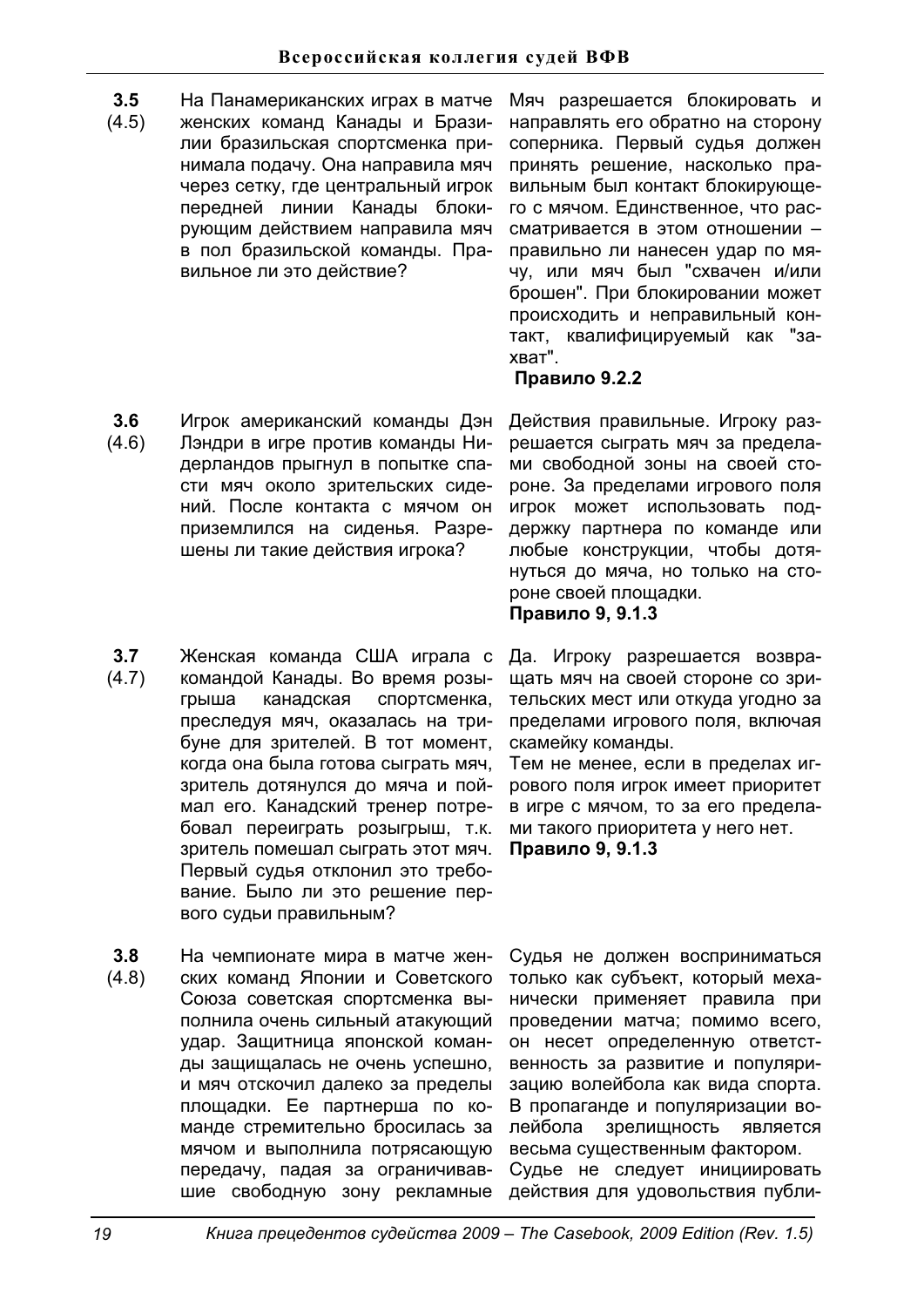панели. Следствием экстраординарных, вызвавших бурные аплодисменты публики усилий явилось то, что в момент контакта мяч был чуточку сопровожден. Первый судья дал свисток и показал жестом, что мяч был схвачен и брошен. Публика зашумела, выражая недовольство решением судьи. Был ли прав судья, и как должен первый судья распорядиться своим свистком в такой ситуации?

**3.9**  (4.9) Игрок R-5 принимал очень сильный атакующий удар по ходу, выполненный нападающим соперника S-2. Мяч отскочил далеко за пределы игрового поля к зрителям. R-6 перепрыгнул через панели, ограничивающие свободную зону, и вбежал на трибуну для зрителей, чтобы вернуть мяч. Контакт с мячом в момент удара был несколько "сомнительного" качества. Публика была чрезвычайно воодушевлена и бурно приветствовала эту зрелищную игру. Первый судья не зафиксировал ни "удар при поддержке", ни "захват". Правильно ли это?

**3.10**  (4.10) На Кубке мира в матче мужских команд Японии и Италии итальянский нападающий атаковал, направив мяч в блок японцев. Мяч отлетел от рук блокирующего над антенной частично за плошадью перехода и над первым судьей в свободную зону итальянцев. Игрок задней линии Японии побежал за мячом, чтобы вернуть его на свою сторону. Судья на линии просигналил, что мяч "за", и первый судья дал свисток, приняв решение в пользу итальянской команды. Японцы доказывали, что мяч прошел над антенной частично через

ки, но и не следует обескураживать ее! Ему необходимо выдержать адекватный баланс между техническим и социальным аспектами своих действий. С практической точки зрения, абсолютно необходимо в определенной мере пожертвовать технической стороной игры ради достижения более важных, являющихся базовыми, социальных ее результатов. В этом заключается искусство судейства!

Решение первого судьи правильное. Мяч может быть возвращен из-за пределов свободной зоны. что установлено **Правилом 9.** "Удары при поддержке" наказываются только в тех случаях, когда происходят в пределах игрового поля. Что касается контакта с мячом, каждый контакт должен оцениваться судьей в отдельности. Правило 9.2.3.2 модифицировано с целью облегчить защиту и сделать волейбол более зрелищным и привлекательным. Если даже это не "первый удар команды", в подобной ситуации очень важно проявить искусство судейства и не препятствовать зрелищным действиям, благодаря чему волейбол становится более привлекательным и популярным.

# **Правило 9.2.3.2**

Решение первого судьи неправильное. Мяч прошел над антенной в свободную зону соперника частично через внешнюю площадь. Поэтому японская команда может BeDHVTb MAY Ha CBOЮ CTODOHV YEDE3 внешнюю площадь на той же стороне от площадки. Судье на линии не следует давать сигнал, пока мяч находится в игре.

**Правило 10.1.2**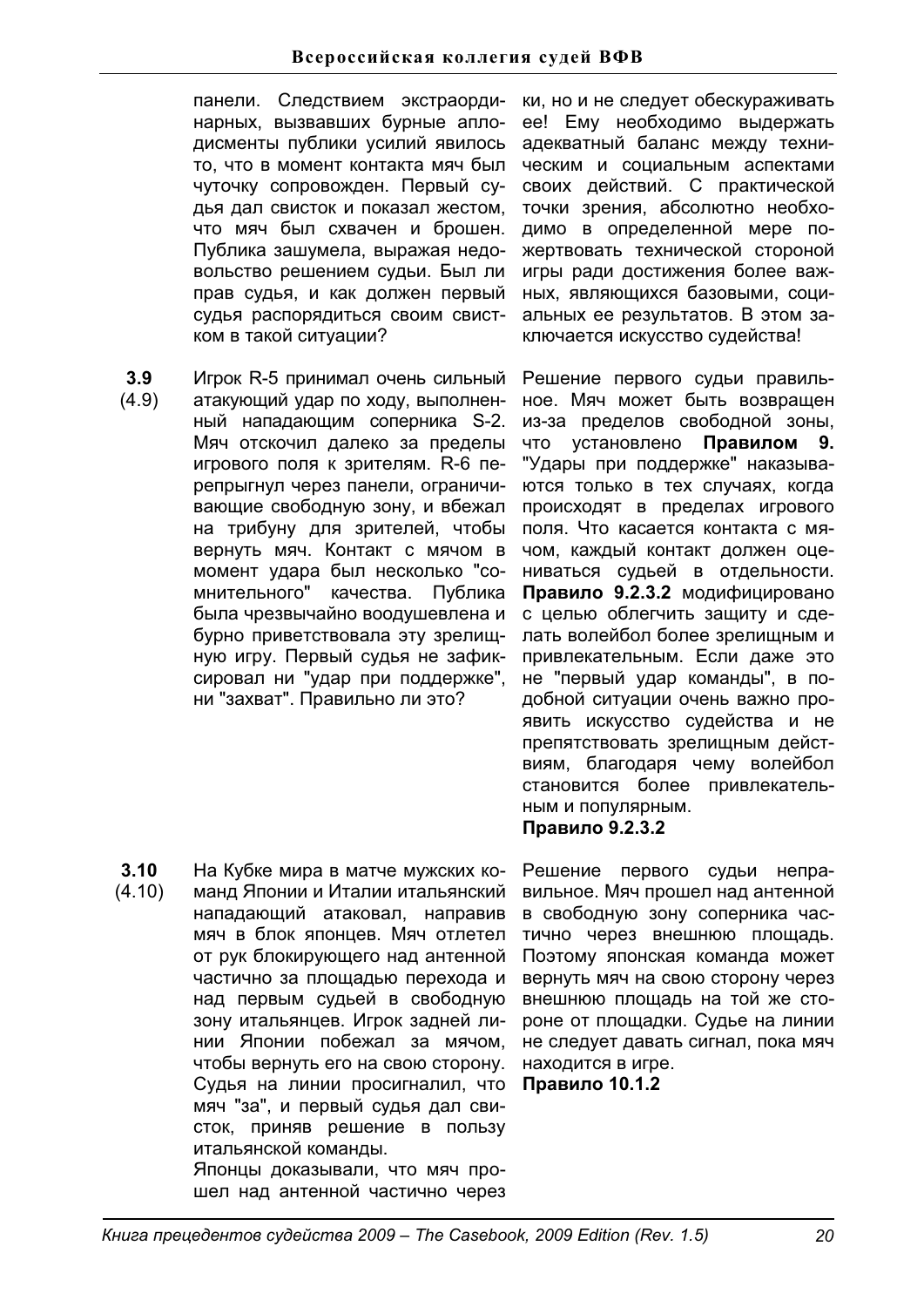внешнюю площадь и поэтому мог быть сыгран японским игроком. Было ли решение первого судьи правильным?

# ПРОНИКНОВЕНИЕ ПОД СЕТКОЙ

# **Случай**

**N**<sup>o</sup>

- **3.11**  Нидерланды играли с Кубой в муж-
- (4.11) ском Кубке мира. В одном драматичном моменте кубинский нападающий Жоэль Деспайн, будучи игроком задней линии, получил передачу перед трехметровой линией. Он прыгнул из-за трехметровой линии, выполнил потрясающий атакующий удар и приземлился пятками на центральную линию, но большая часть ступней пришлась на ступни голландского блокирующего Рона Звервера. Звервер пытался сыграть мяч, но не смог быстро переместиться, чтобы достать мяч.

Рон Звервер апеллировал ко второму судье по поводу помехи со стороны кубинского игрока, но второй судья проигнорировал это.

Конфронтации происходили несколько раз в течение матча, но каждый раз игнорировались вторым судьей. Правильно ли действовал второй судья?

**3.12**  (4.12) Атакуя, бразильский нападающий случайно коснулся ногой под сеткой голландского блокирующего. Это соприкосновение помешало голландскому игроку сыграть мяч, отскочивший от блока, и команда Нидерландов проиграла розыгрыш. Как в этой ситуации должен действовать второй судья?

**3.13 (new)**  В пятой партии после атакующего удара игрок, приземляясь, потерял равновесие и упал коленями на площадку соперника, оставив там мокрое пятно. Мяч в это время был в игре на стороне соперника, но первый судья свистком остановил

# Ситуация Указание

Правило 11.2.1 утверждает: "Разрешено проникать в пространство соперника под сеткой, при условии, что это не мешает его игре". Абсолютно ясно, что помеха не разрешена. Резонно предположить, если игрок находится в пределах своей площадки, а его касается или на его ногу(и) наступает соперник, это является "помехой". В таком случае нарушивший правило должен быть наказан. Это одна из обязанностей второго судьи - следить за возможными ошибками такого характера и фиксировать их свистком, подобно той ошибке, которая совершена в данном случае. Правило 11.2.1, 11.2.2.1, 11.2.4

Второй судья должен дать свисток и зафиксировать неправильные действия бразильского игрока, так как он помешал голландскому игроку. Выигрыш розыгрыша должен быть присужден команде Нидерландов.

**Правило 11.2.1** 

Если первый судья считает, что мокрое пятно представляет опасность для игроков соперника, в таком случае оно является помехой, **которая препятствует правомерной** попытке соперника сыграть мяч. **Правило 11.4.4**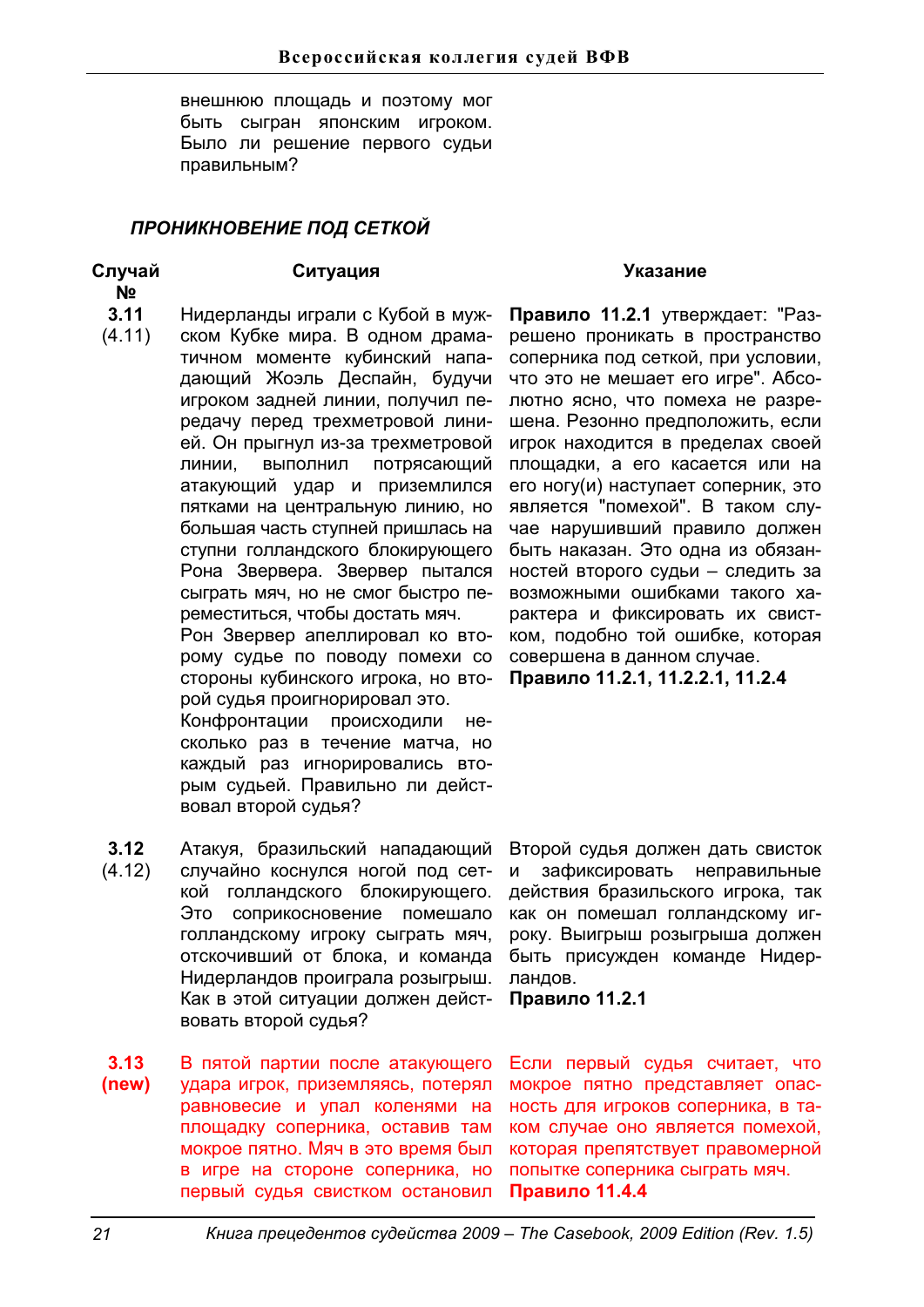игру. Он присудил очко и подачу сопернику. Соответствует ли это решение правилам?

# *ɂȽɊɈɄɍɋȿɌɄɂɅɂȻɈɄȺɋȺȿɌɋəɋȿɌɄɂ*

# **Случай**

**ʋ**

- **3.14**  Женская команда США принимала
- (4.13) подачу. Связующая команды США Лори Эндикот выходила для передачи с задней линии. Ти Вильямс плохо приняла мяч, и Эндикот вынуждена была снова бежать на заднюю линию, чтобы выполнить передачу. В тот момент, когда она поворачивалась, чтобы вернуться назад, она слегка коснулась сетки. Второй судья не зафиксировал свистком это касание сетки. Правильное ли это решение?
- **3.15**  (4.15) На Олимпийских играх в матче мужских команд Аргентины и США американский игрок принял мяч и направил его к сетке. Мяч пересекал вертикальную плоскость сетки над ней, когда пасующий команды США Сторк, вынося руки за сетку, выполнил передачу нападающему Баку для атакующего удара. Первый судья дал свисток, квалифицировав действия Сторка как ошибочные. Были ли действия Сторка неправильными?
- **3.16**  (4.16) На чемпионате мира в матче женских команд Японии и Советского Союза японская нападающая выполнила атакующий удар по мячу, который находился над сеткой. Одновременно с атакующим ударом блокирующая советской команды коснулась мяча без переноса рук за сетку. После одновременного касания мяч приземлился за пределами площадки на стороне советской команды. Первый судья присудил выигрыш розыгрыша

# Ситуация Указание

Решение правильное, так как это действие не помешало игре. Правило 11.3.1, 11.4.4

Решение первого судьи правильное. Над сеткой игроку не разрешается пересекать вертикальную плоскость сетки и касаться мяча в пространстве соперника, чтобы вернуть его на свою сторону. Следовательно, действия Сторка были неправильными. Аналогичная игра под сеткой оценивается иначе. Под сеткой такое действие является неправильным только тогда, когда мяч полностью пересечет вертикальную плоскость сетки. Правило 9, 11.2.1

Первый судья принял неправильное решение. Когда мяч после одновременного касания падает за пределами площадки, ошибку совершает команда, находящаяся на противоположной месту приземления мяча стороне площадки. Выигрыш розыгрыша должен быть присужден советской команде.

В соответствии с решением Конгресса ФИВБ 2006, если одновременные соприкосновения соперниками над сеткой приводят к дли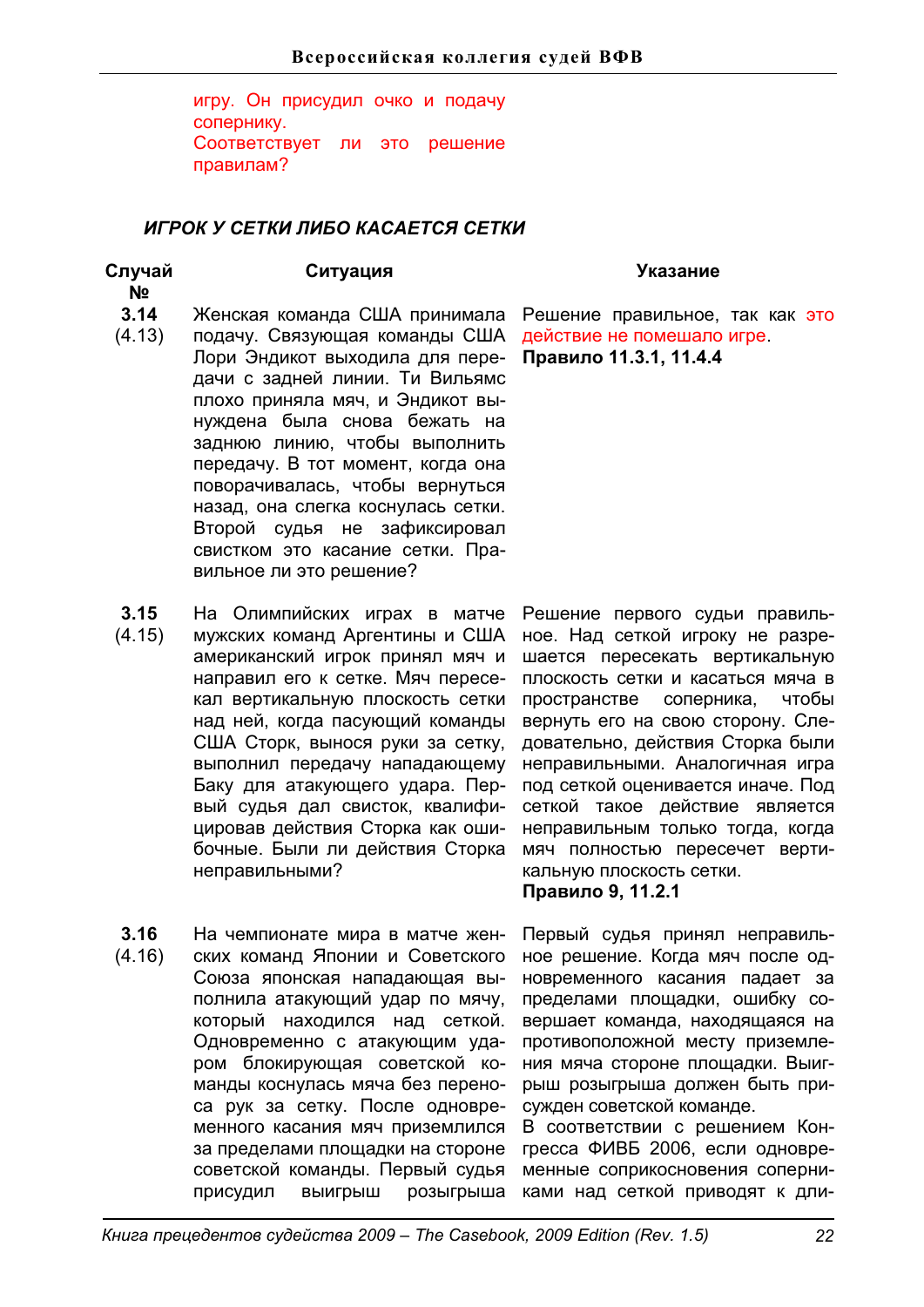японской команде. Правильным ли было решение первого судьи?

- **3.17**  (4.17) Блокирующая команды Китая Лай Йавен ставила блок нападающей команды США Тэмми Лилей. Когда Лай выполняла блокирование, мяч после удара Лилей попал в сетку, которая коснулась предплечий Лай. Первый судья не зафиксировал касание сетки, даже, несмотря на то, что касание произошло во время игрового действия Лай с мячом. Правильное ли это решение первого судьи?
- **3.18**  (4.18) В одном из матчей мужского чемпионата мира блокирующий японской команды блокировал сильный атакующий удар корейского нападающего. Мяч отскочил от рук блокирующего далеко за лицевую линию его плошадки. Либеро японской команды побежал за мячом и в броске пытался вернуть мяч в игру. Все зрители с восторгом восприняли эти самоотверженные действия и аплодировали превосходной игре японского Либеро. Завершив блокирующее действие, японский блокирующий после приземления повернулся, чтобы продолжить игру. Поворачиваясь, он плечом задел сетку. Второй судья дал свисток, квалифицировав это касание как ошибку. Было ли это решение правильным?
- **3.19**  (4.19) В одном из матчей Кубка мира кубинский игрок атаковал, и американский блокирующий не смог заблокировать этот атакующий удар. Эрику Саливану удалось оставить мяч в игре в глубине американской площадки. Прежде чем блокирующий американской команды Джефф Найгард приземлился после попытки блокирования, он коснулся нижней части сетки. Первый судья дал свисток, зафиксировав ошибку. Являлось ли это касание сетки ошибкой?

тельному контакту с мячом, игра продолжается. Правило 9.1.2.2, 9.1.2.3

Решение первого судьи правильное. Если сетка касается блокирующего вследствие попадания в нее мяча, это не является ошибкой. Если же блокирующий касается верхней лены сетки во время выполнения блокирующих действий, то он совершает ошибку. Правило 11.3.3, 11.4.4

Решение второго судьи неправильное. **Правило 11.3.1** устанавливает, что контакт игрока с сеткой не является ошибкой, за исключением, когда это мешает игре. Правило 11.3.1, 11.4.4

Решение первого судьи неправильное, т.к. игровое действие с мячом не помешало игре. Правило 11.3.1, 11.4.4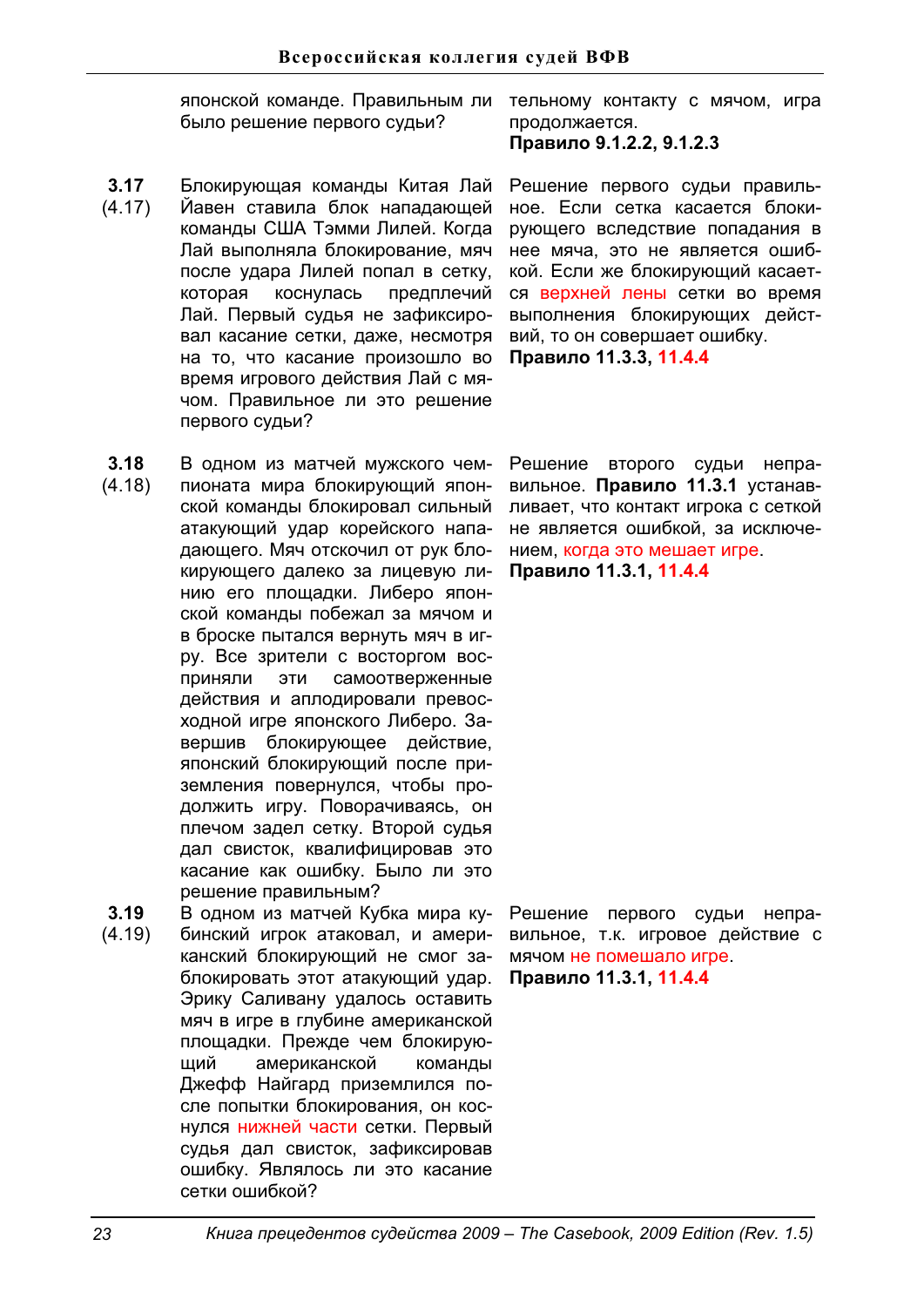- **3.20**  В мужском Кубке мира американ-
- (4.20) ская команда играла важный матч с командой Кубы. Кубинская команда готовила атаку, а игроки американской команды готовились блокировать. Трое нападающих команды Кубы разбегались для атаки по направлению к сетке, и кубинский пасующий Дьаго, вводя в заблуждение соперника, сделал передачу нападающему в зону 4. Блок соперника изменил траекторию мяча, но мяч был сыгран в глубине площадки американской команды. В тот момент, когда кубинский нападающий наносил удар по мячу в зоне 4, американский блокирующий коснулся сетки, пытаясь блокировать кубинского нападающего зоны 2. Второй судья дал свисток, зафиксировав касание сетки американским блокирующим. Правильное ли это решение второго судьи?
- **3.21**  В матче чемпионата NCAA между
- (4.22) университетскими командами Аризоны и Орегона случилось следующее.

Центральный нападающий команды үниверситета Аризоны разбегался, чтобы выполнить атакующий удар, но его связующий неудачно выполнил передачу, и мяч после передачи связующего пролетел над головой нападающего и упал на пол, ни один из игроков мяча так и не коснулся.

Центральный блокирующий команды Орегона во время попытки блокировать центрального нападающего команды Аризоны коснулся верхней ленты сетки. Контакт с сеткой произошел раньше, чем мяч коснулся площадки команды Ари-**30НЫ.** 

Судья дал свисток, зафиксировав ошибку центрального блокирующего команды Орегона. Было ли решение первого судьи правильным?

Нет, решение второго судьи неправильное. Атака была произведена кубинцами в зоне 4, а контакт блокирующего с сеткой произошел в зоне 2 кубинской команды. Поскольку в этой зоне ни нападающий, ни блокирующий не совершали игровых действий с мячом, и контакт с сеткой не был помехой игре, такое касание ошибкой не является, игру останавливать не следовало.

**Правило 11.3.1** 

Решение первого судьи правильное. Центральный блокирующий команды Орегона совершал игровое действие с мячом, когда коснулся верхней ленты сетки, даже если ни нападающий, ни блокирующий мяча не коснулись.

Правило 11.3.1, 11.4.4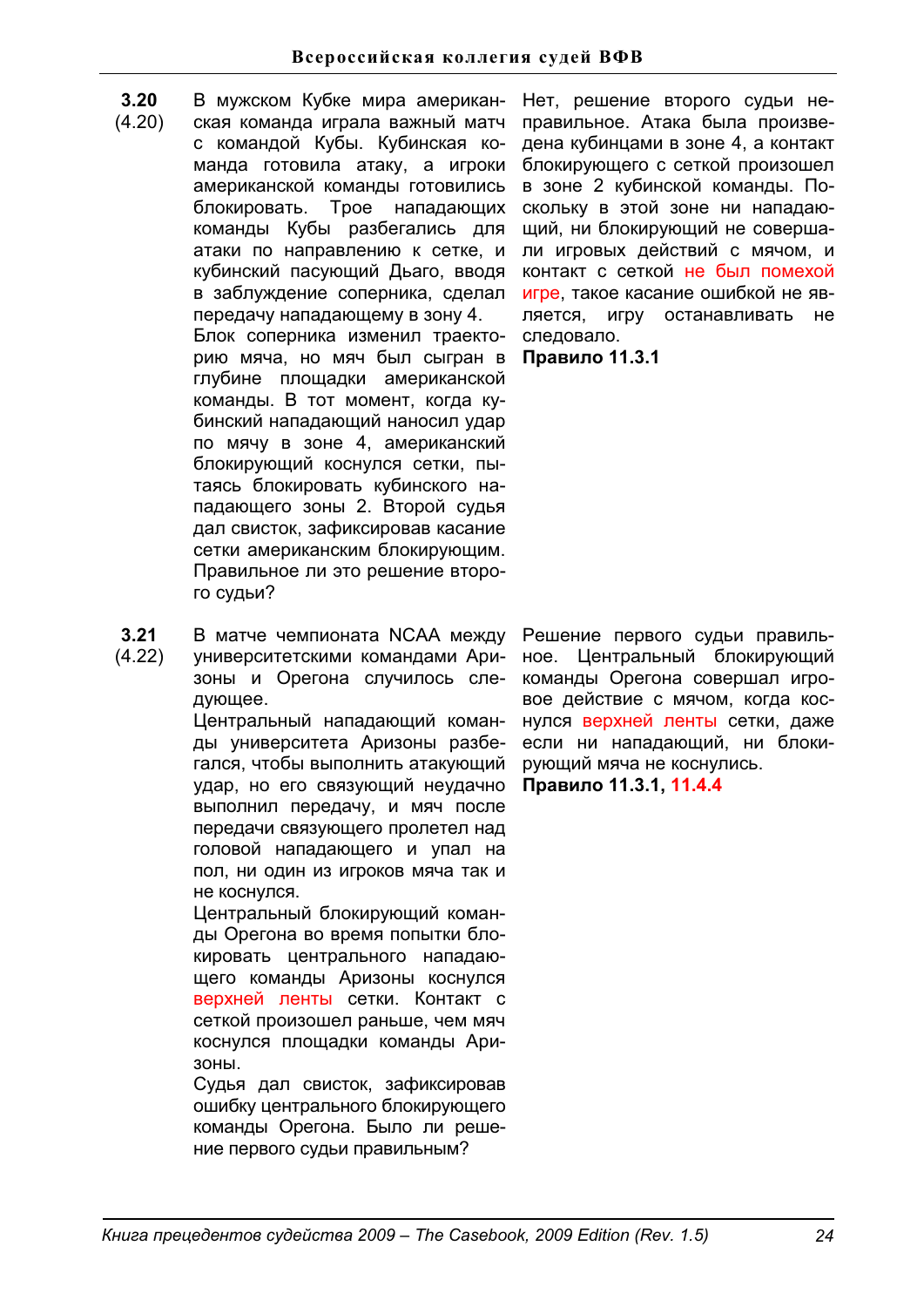- **3.22**
- (4.23) струю комбинационную игру с двумя нападающими и пасующим в центре сетки. Вместо передачи в центр японский пасующий отдал передачу нападающему четвертой зоны. Когда он выполнял передачу, корейский центральный блокирующий, пытаясь противостоять быстрой игре в центре, выполняя блок, коснулся верхней ленты сетки. Первый судья квалифицировал касание сетки корейским блокирующим как ошибку. Правильное ли это решение первого судьи?
- **3.23**  (4.24) В матче женского Чемпионата Японии спортсменка "Дайэй" (Daiei) принимала подачу, когда сопернику оставалось набрать одно очко для победы в матче. Нападающая приземлилась после атакующего удара, не удержав равновесия, сделала два шага и слегка коснулась сетки за антенной, когда мяч все еще находился в игре. Первый судья зафиксировал ошибку, закончив тем самым матч. Правильное ли это решение первого судьи?
- **3.24**  (4.25) На чемпионате мира в матче женских команд Китая и Кореи пасующая Кореи сделала передачу нападающей. Когда нападающая выполняла удар по мячу, она коленом задела пасующую. Это касание вынудило пасующую коснуться сетки. Второй судья зафиксировал ошибку пасующей. Является ли это правильной интерпретацией правила?
- **3.25**  (4.26) Пасующий команды А. являясь игроком передней линии, в попытке сыграть мяч после приема подачи, прыгнул и коснулся мяча над сеткой одной рукой таким образом, что в момент касания его пальцы находились в игровом пространстве соперника. Мяч еще не был полностью в пространстве соперника и был направлен параллельно сетке нападающему команды А.

Мужская команда Японии вела бы- Да, решение правильное. Если судья считает, что игрок и мяч находятся достаточно близко друг к другу, и игрок касается верхней ленты сетки, решение судьи правильное, а касание верхней ленты сетки несомненно является ошибкой.

Правило 11.3.1, 11.4.4

Решение первого судьи неправильное. Так как не было помехи игре, касание сетки ошибкой не является.

Правило 11.3.1, 11.3.2, 11.4.4

Решение второго судьи **неправильное**, так как касание сетки пасующей не помешало игре Правило 11.3.1, 11.4.4

Решение первого судьи правильное. В соответствии с **Правилом 9** каждая команда должна играть в пределах собственного игрового поля и игрового пространства (исключая ситуацию Правила **10.1.2**).

Следовательно, пасующий совершил ошибку, так как коснулся мяча в пространстве соперника. Блокирующий тоже совершил ошибку,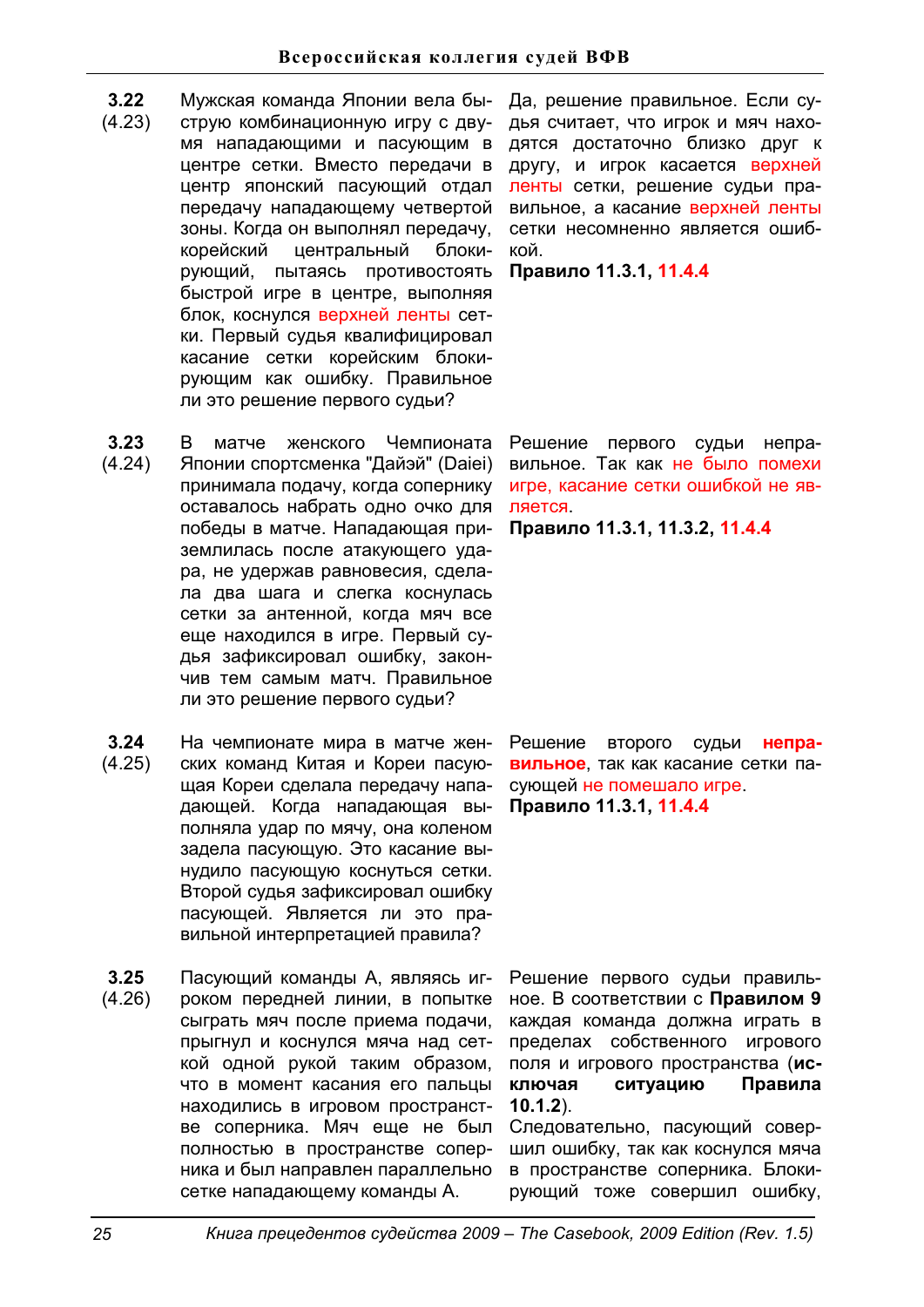Блокирующий команды Б коснулся мяча в пространстве соперника раньше нападающего команды А, вследствие чего последний не смог выполнить атакующий удар. Первый судья дал свисток, зафиксировав ошибку пасующего, заключающуюся в проникновении в пространство соперника при выполнении передачи. Правильное ли решение принял первый судья?

коснувшись мяча в пространстве соперника до атакующего удара соперника. Но наказывается только ошибка, совершенная первой.

# *ɉɈȾȺɑȺ*

### **Случай ʋ**

- **3.26**  (4.27) В ходе одного из матчей женского Чемпионата Северной и Центральной Америки и Карибского региона (NORCECA) секретарь заметил, что американская подающая Илэйн Янгз (Elaine Youngs) направляется в зону подачи вместо Стефани Тэйтер (Stephanie Thater), которая должна была подавать. Как только Янгз ударила по мячу, выполняя подачу, секретарь дал сигнал второму судье, и тот остановил игру. Правильные ли это действия секретаря?
- **3.27**  В одном из матчей квалификаци-
- (4.28) онного олимпийского турнира во Франции после технического таймаута подавать приготовился не тот игрок. Первый судья дал свисток, разрешая подачу. Подающая команда заметила ошибку, и правильный подающий вошел в зону подачи, готовясь подавать. Судья снова дал свисток, разрешающий подачу. Правильные ли это действия судьи?
- **3.28**  На женском Чемпионате NORCECA
- (4.29) в матче команд Пуэрто-Рико и Мексики пуэрто-риканская подающая подбросила мяч в воздух, но позволила ему упасть. После отскока она поймала мяч и немедленно подала до истечения разре-

# Ситуация Указание

Действия секретаря правильные. Когда подающий, нарушая порядок перехода, готовится подавать, секретарь должен ждать, когда подача будет выполнена, и только после этого известить судей о нарушении. В распоряжении секретаря может быть звонок, зуммер или другое звуковое устройство, чтобы секретарь имел возможность сигнализировать об ошибке.

Правило 7.7.1, 12.2.1, 12.7.1, **25.2.2.2** 

Решение первого судьи неправильное.

Разрешение подачи дается только один раз: свистком и одновременно жестом. Подача должна быть выполнена игроком без нарушения порядка перехода в течение 8 секунд с момента разрешения.

**Правило 12.4.4** 

Действия подающей неправильные. Удар по мячу должен быть нанесен одной кистью или любой частью руки после того, как он подброшен или выпушен с руки (рук). Любое действие, квалифицируемое первым судьей как "подброс мяча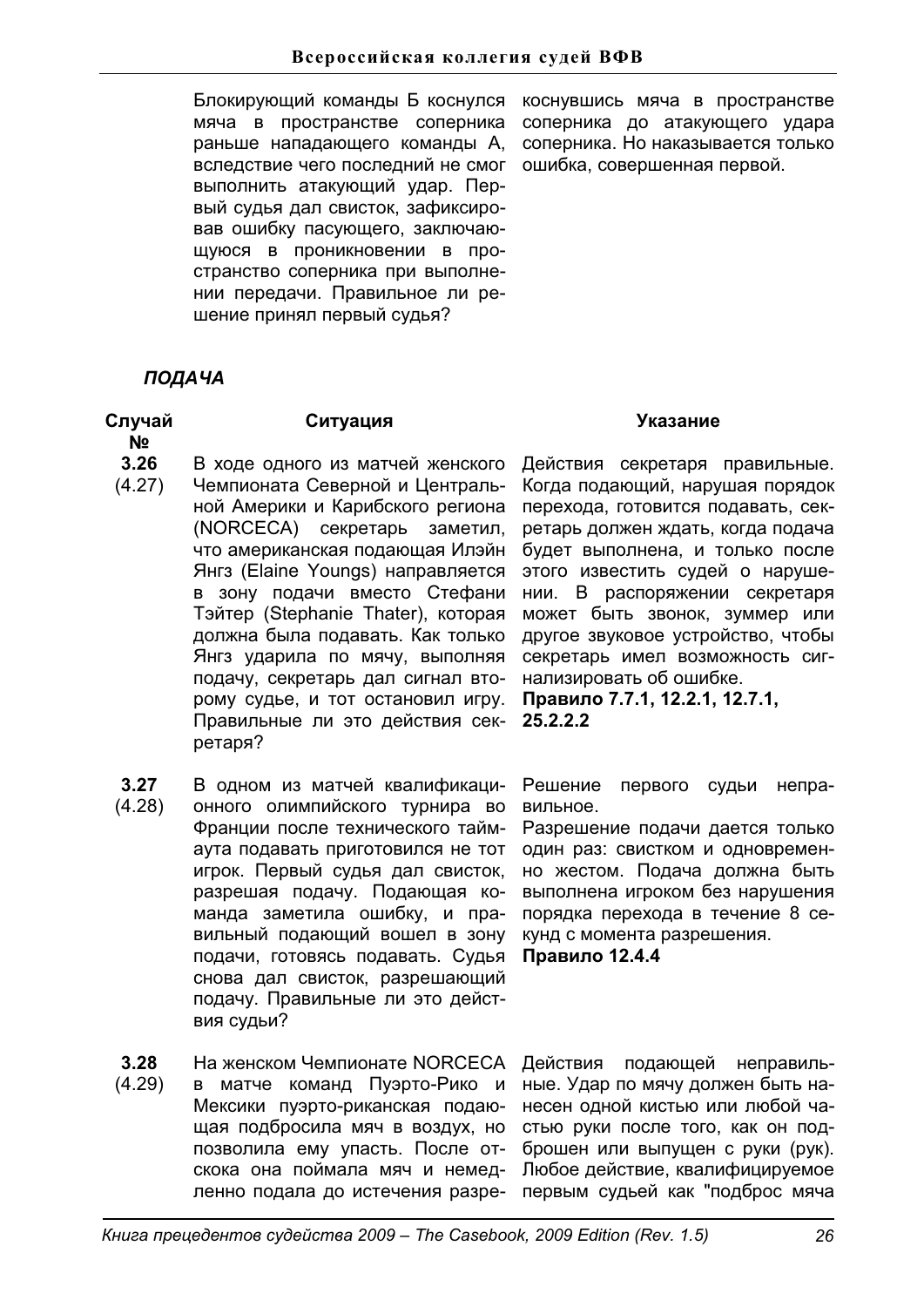шенных для подачи 8 секунд. Правильно ли действовала подающая?

- **3.29**  (4.30) Мяч после подачи коснулся сетки и антенны, прежде чем был сыгран принимающей командой. Первый судья дал свисток и зафиксировал ошибку, совершенную после подачи. Правильное ли это решение первого судьи?
- **3.30**  В Норвегии на Кубке Запада в ходе
- (4.31) матча между командами городов Клепп и Осло мяч при выполнении подачи попал в сетку чуть ниже верхней ограничительной ленты. Первый судья немедленно свистком остановил игру. В какой момент должен давать свисток судья?
- **3.31**  (4.32) Команда Великобритании (G.B.) готовится подавать, владея мячом. Игровой капитан просит подтвердить правильного подающего. Секретарь информирует, что подавать должен игрок №6. Игровой капитан оспаривает эту информацию, но снова получает ответ, что подающим является игрок №6. Игровой капитан по-прежнему не удовлетворен, когда он пытается подойти к судье, первый судья дает свисток, разрешая подачу. Находясь в замешательстве, команда Великобритании не выполнила подачу в течение разрешенных восьми секунд и была за это наказана.

При повторной проверке протокола, обнаружилось, что тренер команды Великобритании представил неправильную карточку расстановки, где игрок №6 был записан в двух позициях. А должны были быть №6 и №1. Игрок №1 должен был подавать, как и предполагал игровой капитан. Каким должно быть правильное решение первого судьи?

для подачи", должно заканчиваться ударом по мячу. Правило 12.4.2

Решение первого судьи правильное. Мяч, касающийся антенны, считается "за". Правило 8.4.3

Первый судья дал свисток в надлежащее время. Поданный мяч должен проходить полностью в площади перехода. Если это не происходит. подача автоматически становится ошибочной, в тот же момент это должен зафиксировать свистком первый судья. Первый судья не должен ждать, когда мяч коснется пола или игрока подающей команды. **Правило 12.6.2.1** 

Здравый смысл должен преобладать при принятии решения в такой ситуации.

Первоначальной ошибкой было то, что тренер команды Великобритании представил неправильную карточку расстановки. Невнимательность второго судьи и секретаря усугубила ситуацию.

Учитывая это, наказывать за неправильного подающего команду Великобритании не следовало, нужно было разрешить подавать игроку №1.

В то же время, изначальная ошибка тренера вызвала задержку игры, поэтому должна быть наложена санкция за задержку.

И к тому же, второй судья должен потребовать у тренера новую карточку расстановки.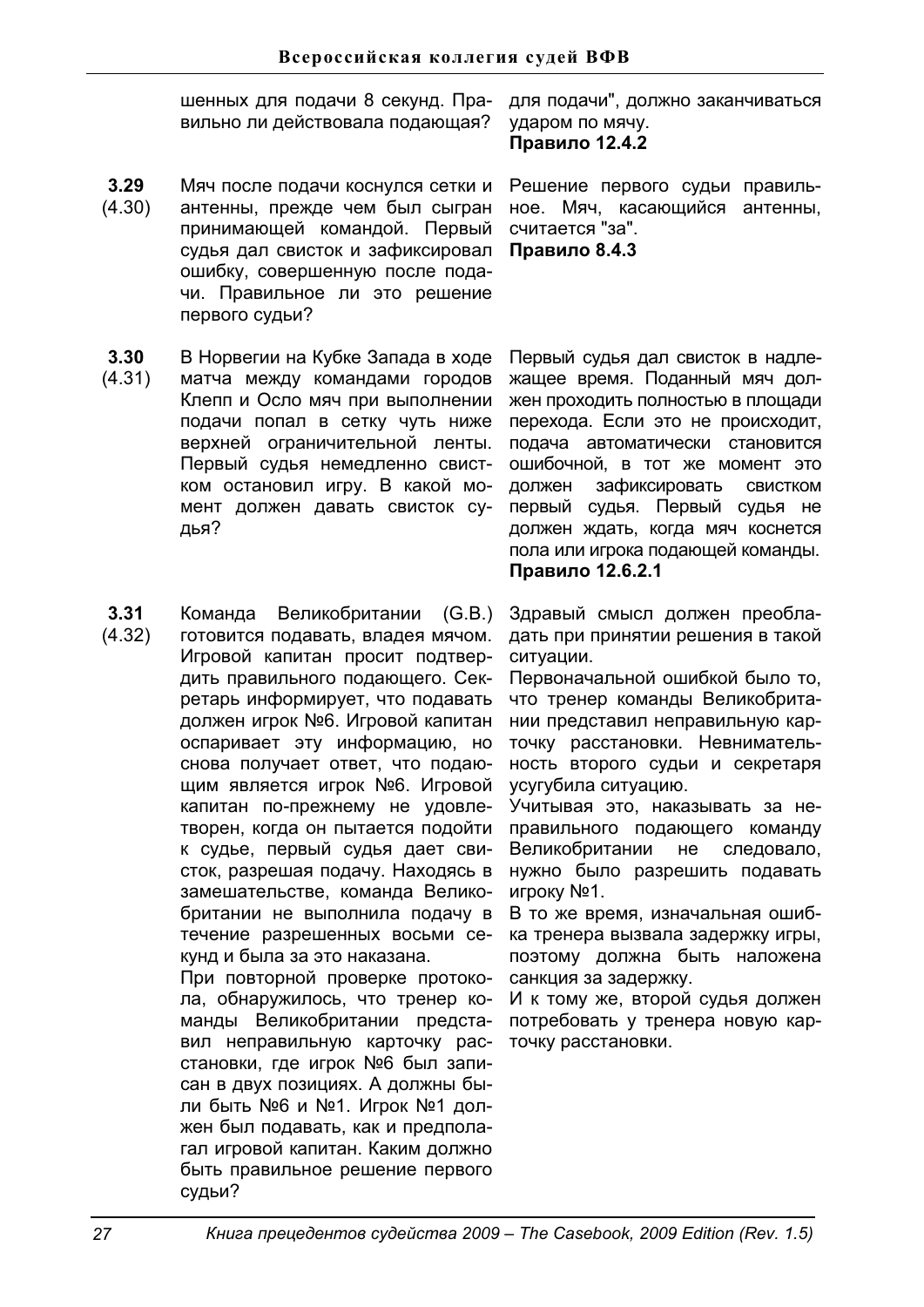- **3.32**  В ходе матча мужских команд Ка-
- (4.33) нады и Испании на Кубке мира мяч после подачи канадцев ударился в сетку и падал на пол на стороне канадской команды. С противоположной стороны сетки игрок испанской команды дотянулся под сеткой до мяча и поймал его до того, как он коснулся пола. Допустимо ли это?

Мяч находится в игре до того момента, когда первый судья определит, что мяч не пересечет сетку правильно, что означает - ошибка произошла. Первый судья должен дать свисток в тот момент, когда он определит, что мяч останется на стороне сетки подающей команды. Таким образом, испанский игрок может поймать мяч, как только первый судья даст свисток, зафиксировав ошибку.

**Правило 12.6.2.1** 

# АТАКУЮШИЙ УДАР

# **Случай**

### Ситуация Указание

**ʋ**

- **3.33**  Ллой Болл (Lloy Ball) пасующий ко-
- (4.34) манды США, будучи игроком задней линии, прыгнул в передней зоне и сделал передачу своему партнеру, когда мяч был полностью выше сетки. Передача была адресована нападающему. Но до того как нападающий смог коснуться мяча, мяч вошел в вертикальную плоскость сетки и находился над ней, когда был заблокирован пасующим команды Бразилии Лимой (Lima). Первый судья не остановил розыгрыш. Правильное ли это решение?
- **3.34**  (4.35) При выполнении второго касания пасующий Бразилии Лима, будучи игроком задней линии, прыгнул в передней зоне и контактировал с мячом, когда мяч был полностью выше высоты сетки. Вместо передачи партнеру он решил обманным ударом переправить мяч через сетку мимо блокирующего Кубы Эрнандеса (Hernandez). Прежде чем мяч достиг плоскости сетки, блокирующий Эрнандес, перенеся руки за сетку, блокировал мяч. Какое решение первого судьи будет правильным?

Решение первого судьи неправильное. Передача, которую выполнил Болл, становится неразрешенным правилами атакующим ударом игрока задней линии с того момента. когда этот удар завершен (в данном случае - когда касается бразильского блока). Как только мяч коснулся соперника, даже если мяч не полностью пересек плоскость сетки, атакующий удар считается завершенным. Таким образом, команда Бразилии выиграла этот розыгрыш.

# Правило 13.1.3

Правильным решением будет присуждение выигрыша розыгрыша команде Кубы, так как атакующий удар игрока задней линии в передней зоны по мячу, находящемуся полностью выше сетки, был завершен.

Как только мяч был задет блокирующим, с этого момента атакующий удар считается завершенным.

Правило 13.1.1, 13.1.3, 13.2.2, **13.3.3**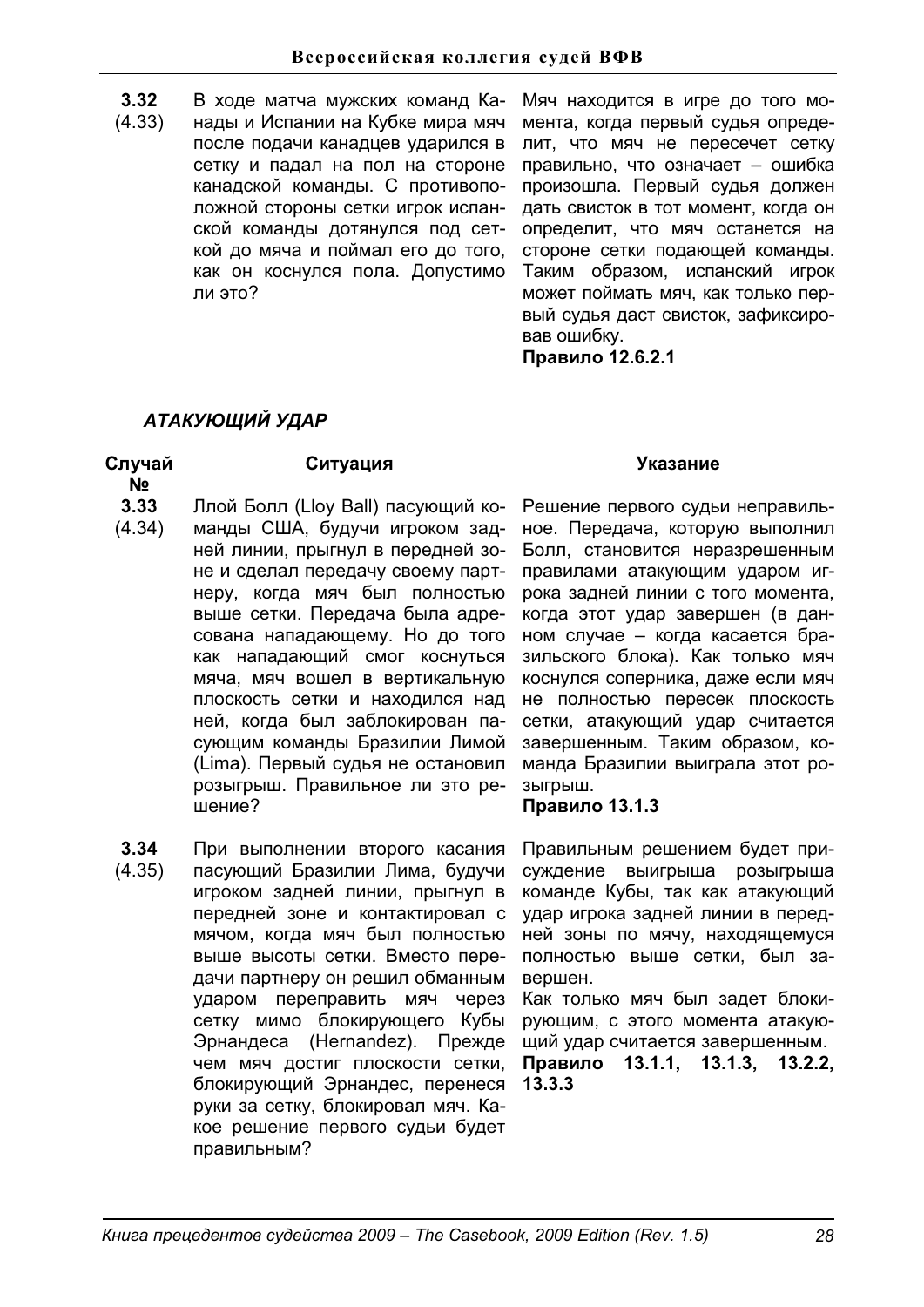- **3.35**  (4.36) Выполняя второе касание, игрок команды США Лилей (Liley) пасовала мяч вблизи сетки на сторону команды Китая. Мяч еше не достиг вертикальной плоскости сетки. По мнению первого судьи, никто из игроков США не имел возможности сыграть этот мяч. Блокирующая Китая, перенеся руки за сетку, блокировала мяч на стороне США. Какое решение должен принять первый судья?
- **3.36**  (4.37) В одном из матчей Кубка мира среди женских команд игрок задней линии команды Египта Тосон (Toson) оттолкнулась в передней зоне и нанесла удар по мячу, который был полностью выше верхнего края сетки, причем это было только второе касание команды. Мяч ударился в верхний край сетки и отскочил обратно на сторону Египта. Первый судья не посчитал эту попытку атаки игрока задней линии ошибкой и не дал свисток. Правильное ли это решение первого судьи?
- **3.37**  (4.38) В одном из эпизодов матча женских команд США и Китая подачу подавала китайская команда. Принимающая американок Вильямс (Williams) прыгнула из-за линии атаки и коснулась поданного мяча, который находился полностью выше сетки. Контакт с мячом произошел за линией атаки, после чего мяч отскочил на сторону подававшей команды. Был ли прав первый судья, разрешив продолжить игру?

Если даже это только второе касание команды, но мяч направлен на площадку соперника, это считается атакующим ударом. Так как, по мнению первого судьи, никто из игроков США не имел возможности дотянуться до мяча и сыграть его. блок китайской спортсменки правильный.

**Правило 13.1.1, 14.3** 

Первый судья принял правильное решение, не прервав розыгрыш. Так как мяч не пересек вертикальную плоскость сетки и его не коснулся соперник, атакующий удар не является завершенным. У команды Египта оставалось третье касание, чтобы направить мяч на площадку соперника.

Правило 9.1, 13.1.3, 13.2.2, 13.3.3

Действия правильные. Не разрешается блокировать подачу или выполнять атакующий удар непосредственно после подачи над передней зоной, если мяч полностью выше сетки, но, необходимо отметить, что в данном случае атакующий удар Вильямс был правильным, так как точка контакта с мячом была полностью за линией атаки.

В то же время, ошибкой является. если Либеро блокирует или атакует поданный мяч, когда мяч полностью выше сетки, даже если контакт с мячом происходит за линией атаки.

Правило 13.3.4, 19.3.1.3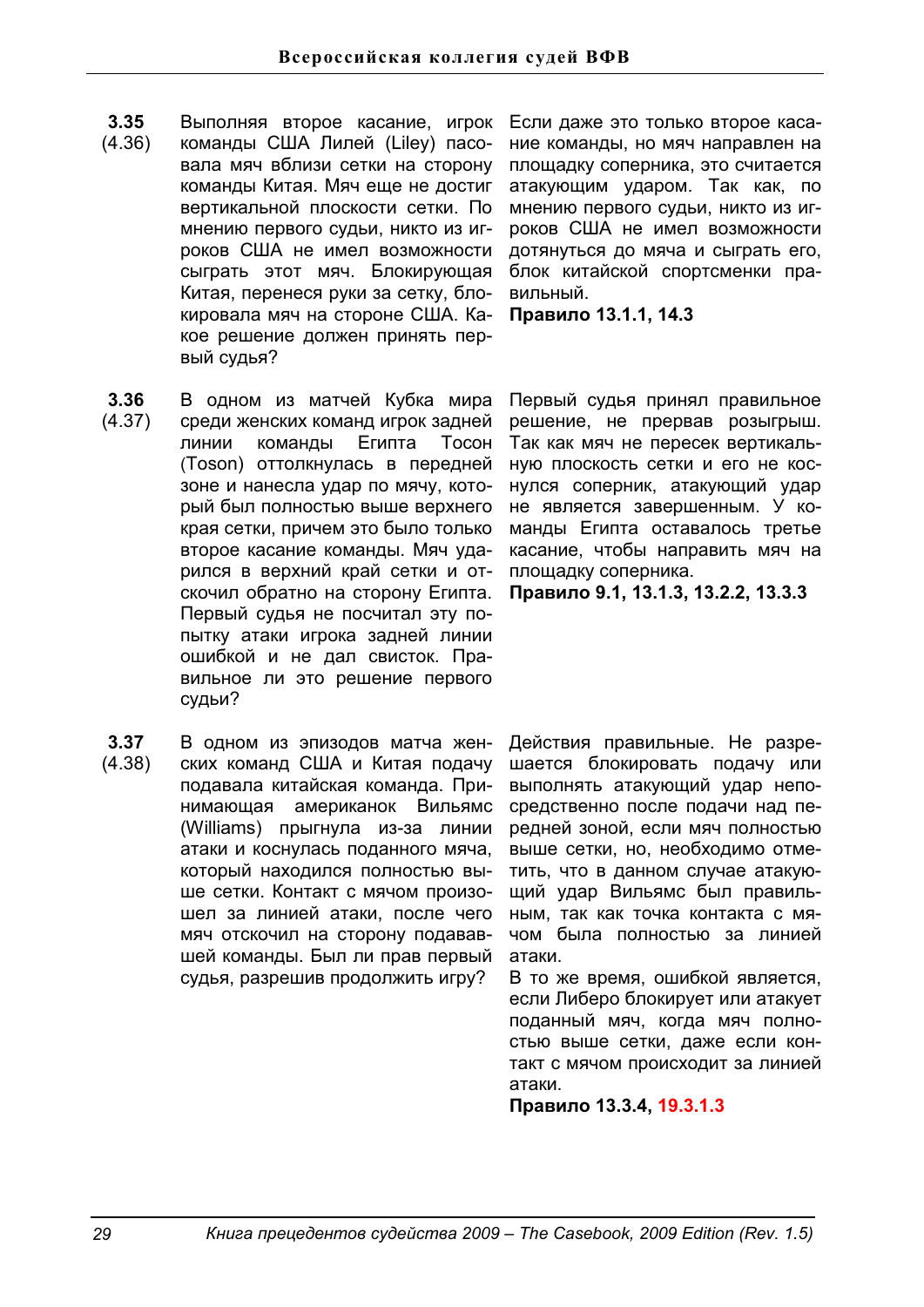# **БЛОК**

# Случай

**ʋ**

- 
- **3.38**  В одном из эпизодов квалификаци-
- (4.39) онного олимпийского турнира NORCECA пасующая канадской команды Саватцке (Sawatzke), будучи игроком задней линии, находилась в передней зоне, готовясь выполнить передачу в прыжке. Принимавшая подачу канадка Сауси (Soucy) направила мяч так, что он опускался над сеткой. Пасующая Саватцке не смогла дотянуться до мяча, который был слишком высоко и в итоге пересек плоскость сетки, перейдя на сторону команды Доминиканской республики. Центральная нападающая доминиканок нанесла удар по мячу, после чего мяч ударился в руки Саватцке, которые все еще были выше верхнего края сетки, и отскочил на площадку доминиканок. Правильное ли решение принял судья, квалифицировав действия Саватцке как неправильный блок?
- **3.39**  В матче женских команд Кореи и
- (4.40) Германии блокирующая Германии перенесла руки на сторону соперника и блокировала мяч после второго касания корейской пасующей. Первый судья не остановил игру. Разрешается ли блокирующему переносить руки за сетку в игровое пространство соперника, чтобы блокировать передачу соперника для нападающего удара?

# Ситуация Указание

Да, это был неразрешенный правилами блок игрока задней линии. Если даже Саватцке не намеревалась блокировать, ее контакт выше верхнего края сетки и вблизи сетки с идущим со стороны соперника мячом расценивается как состоявшийся блок.

Правило 14.1.1, 14.1.3, 14.6.2

В такой ситуации первому судье очень важно определить характер действий пасующей. Он должен точно определить, направлена ли передача параллельно сетке, или передача направлена на сторону соперника, т.е. передача становится атакующим ударом.

В первом случае, блок на стороне соперника будет ошибкой блокирующего, т.к. мяч не является "идущим со стороны соперника".

Во втором случае, передача, "идущая со стороны соперника", по этой причине должна расцениваться как атакующий удар, который можно блокировать. В соответствии с **Правилом 14.3** блокирование атакующего удара в пространстве соперника ошибкой не является. Важно, чтобы судья мог отличить собственно передачу от атаки, выполненной передачей сверху пальцами.

Правило 14.1.1, 14.3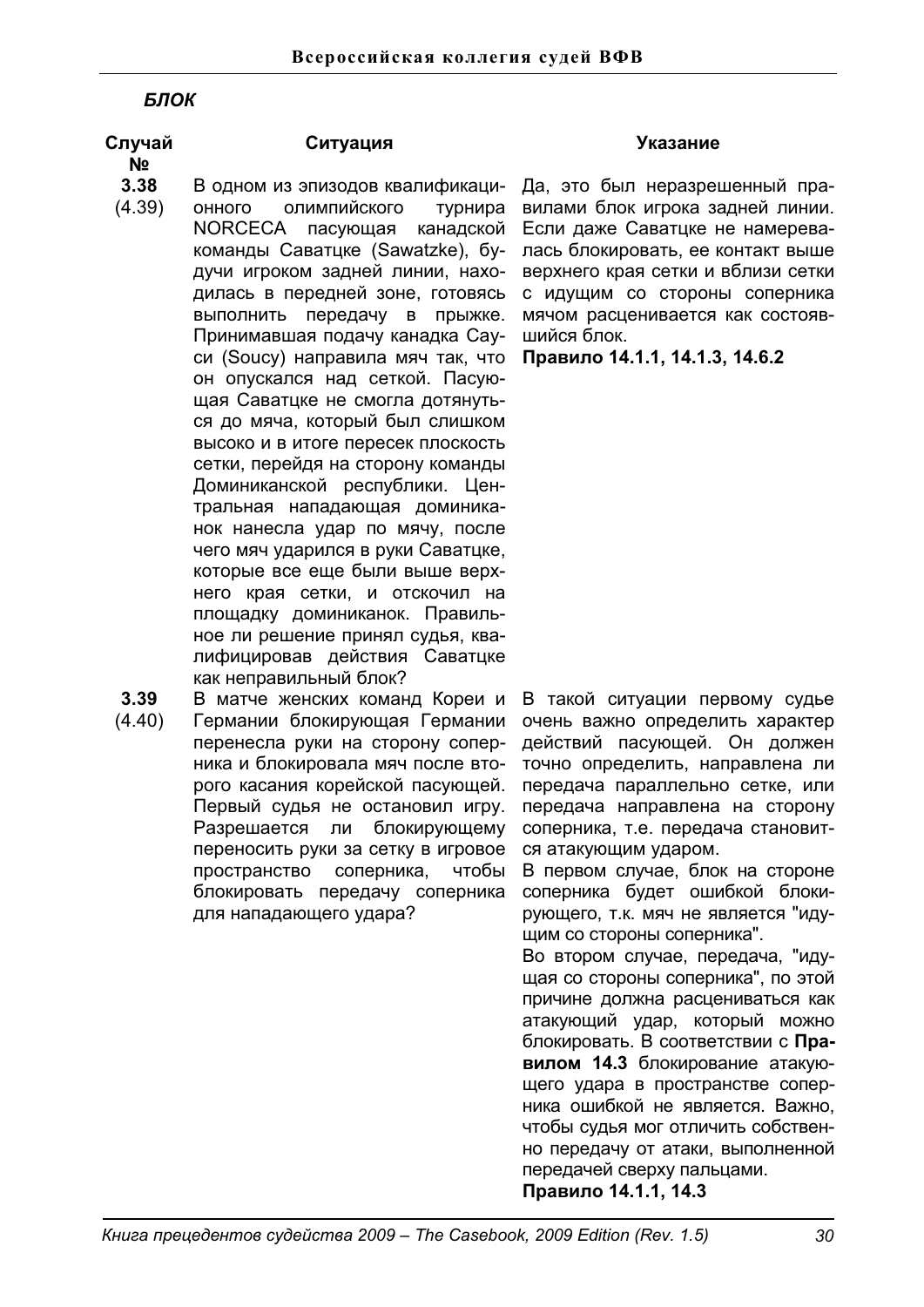- **3.40**  (4.41) Игрок команды Кубы Сармьентос Да. Блокирование является дейстблокировал атакующий удар Тиммонса, игрока команды США, Затем Бак. центральный блокирующий США, заблокировал мяч, отскочивший от блока Сармьентоса. Был ли блок, выполненный Баком правильным, разрешается ли блокировать отскочивший от блока мяч?
- **3.41**  (4.42) В матче мужских команд Нидерландов и Греции на чемпионате мира два блокирующих Нидерландов успешно выполнили блок. Прежде чем мяч упал на площадку греческой команды, он коснулся той части ступни одного из приземлившихся блокирующих Нидерландов, которая находилась за центральной линией на стороне греческой команды после приземления блокирующего на центральную линию без нарушения правил. Первый судья квалифицировал этот блок как успешный. Правильно ли это?
- **3.42**  (4.43) Блокирующий американской команды Карч Кирай выполнил блок на стороне советской команды. Мяч пролетел несколько метров параллельно сетке, затем игрок передней линии американцев Даг Пати блокирующим действием опять же на стороне советской команды направил мяч на площадку соперника. Мяч во время этих действий не побывал на стороне американской команды. Первый судья зафиксировал ошибку Дага Пати при блокировании. Правильным ли было решение судьи?

вием по перехвату мяча, идущего со стороны соперника, поэтому разрешается блокировать заблокированный соперником мяч. **Правило 14.1.1** 

Решение первого судьи правильное. Позиция стопы соответствовала правилам, и если мяч касается ее, то эта ситуация трактуется так, будто мяч приземляется на пол. Следовательно, команда Нидерландов выиграла этот розыгрыш.

В аналогичной ситуации, если мяч касается ноги блокирующего до того, как нога контактирует с полом, блокирующий мешает возможности команды соперника сыграть мяч, следовательно, это является ошибкой блокирующего. **Правило 11.2.1** 

Первый судья принял правильное решение. Действия Пати - неправильные. Его блок не являлся "одним игровым действием" с блоком Кирая, т.е. не может рассматриваться как коллективный блок. Следовательно, это был атакующий удар Пати, выполненный в игровом пространстве советской команды сразу же после блока Киpaя.

 $\Pi$ равило 11.1.2, 14.1.1, 14.2, 14.3 Если бы после блока Кирая мяч находился над сеткой (в плоскости сетки), контакт с мячом игрока Пати (атакующий удар) должен состояться в игровом пространстве американской команды, чтобы быть правильным.

 $\Pi$ равило 13.2.1, 13.3.1, 14.1.1, 14.2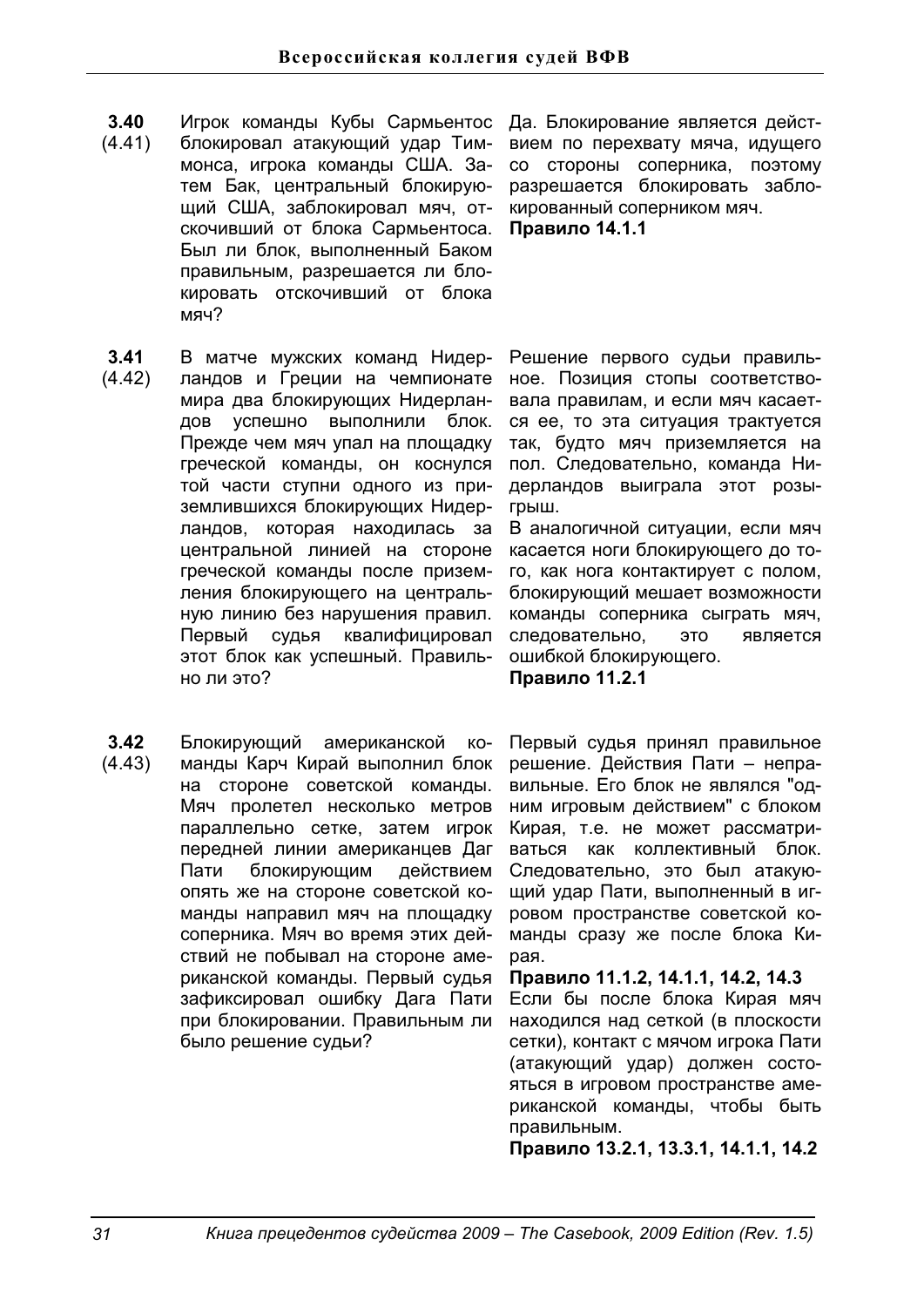- **3.43**  Игрок американской команды Тэм-
- (4.44) ми Лилей приняла подачу так, что мяч мог перелететь через сетку, если бы его не коснулся никто из партнерш. Пасуюшая американской команды Эндикот была как раз в такой позиции, что мог сыграть этот мяч. Блокирующая команды Китая Ли, перенеся руки на сторону соперника, блокировала мяч еще до того, как Эндикот смогла его сыграть. Судья квалифицировал действие Ли как ошибочное. Правильное ли решение принял судья?
- Решение первого судьи правильное – блок выполнен неправильно. Блокирующим не разрешается касаться мяча на стороне соперника, пока атакующий удар не будет выполнен, за исключением, когда, по мнению первого судьи, у атакующей команды уже нет возможности сыграть мяч.

Правило 14.3

- **3.44**  (4.45) В матче мужских команд США и Кубы на Кубке мира пасующий американцев Ллой Болл, будучи игроком задней линии, выполнил атакующий удар в передней зоне по мячу, который был полностью выше верхнего края сетки. Одновременно с этим ударом кубинский блокирующий Эрнандес, перенеся руки на сторону соперника, коснулся мяча, выполняя блок. Какое решение должен принять первый сулья?
- **3.45**  (4.46) В матче женских команд Японии и Кореи на Кубке мира подавала спортсменка Кореи Chang Yoon-
	- Нее, а принимала подачу в команде Японии Obayashi. Пасующая японок Nakanishi - игрок передней линии. Мяч Obayashi приняла так, что он полетел к верхнему краю сетки. Пасующая Nakanishi, видимо думая. что мяч перелетает через сетку, прыгнула и ударила его обеими руками подобно блокирующему действию, направив мяч на сторону соперниц и прямо в руки корейской блокирующей Chung Sun-Hye. Было ли действие японской па-
- **3.46**  (4.47) В матче женских команд Египта и США на Кубке мира нападающая ное. Если даже имели место три

сующей Nakanishi правильным?

Правильное решение - зафиксировать обоюдную ошибку. Атакующее действие Болла было неправильным, но и одновременное касание мяча Эрнандесом на стороне соперника было неразрешенным правилами блокированием. Если бы блокирующий коснулся мяча после контакта с мячом нападающего, в этом случае ошибкой был бы только атакующий удар игрока задней линии из передней зоны.

# Правило 13.3.3, 14.3, 14.6.1 **ɋɯɟɦɚ7**

Если первым действием у сетки было "блокирующее" действие Nakanishi, этот контакт с мячом Nakanishi должен расцениваться как атакующий удар. Во время контакта не должно быть "двойного касания", и мяч не должен быть схвачен и/или брошен.

Первый судья должен оценивать, был ли контакт Nakanishi с мячом правильным и не был ли мяч схвачен и/или брошен.

Несомненно, Chung Sun-Hye, как блокирующая, может использовать обе руки, кроме того разрешаются неоднократные касания во время блокирования, вновь при условии, что мяч не схвачен и/или брошен.

Решение первого судьи правиль-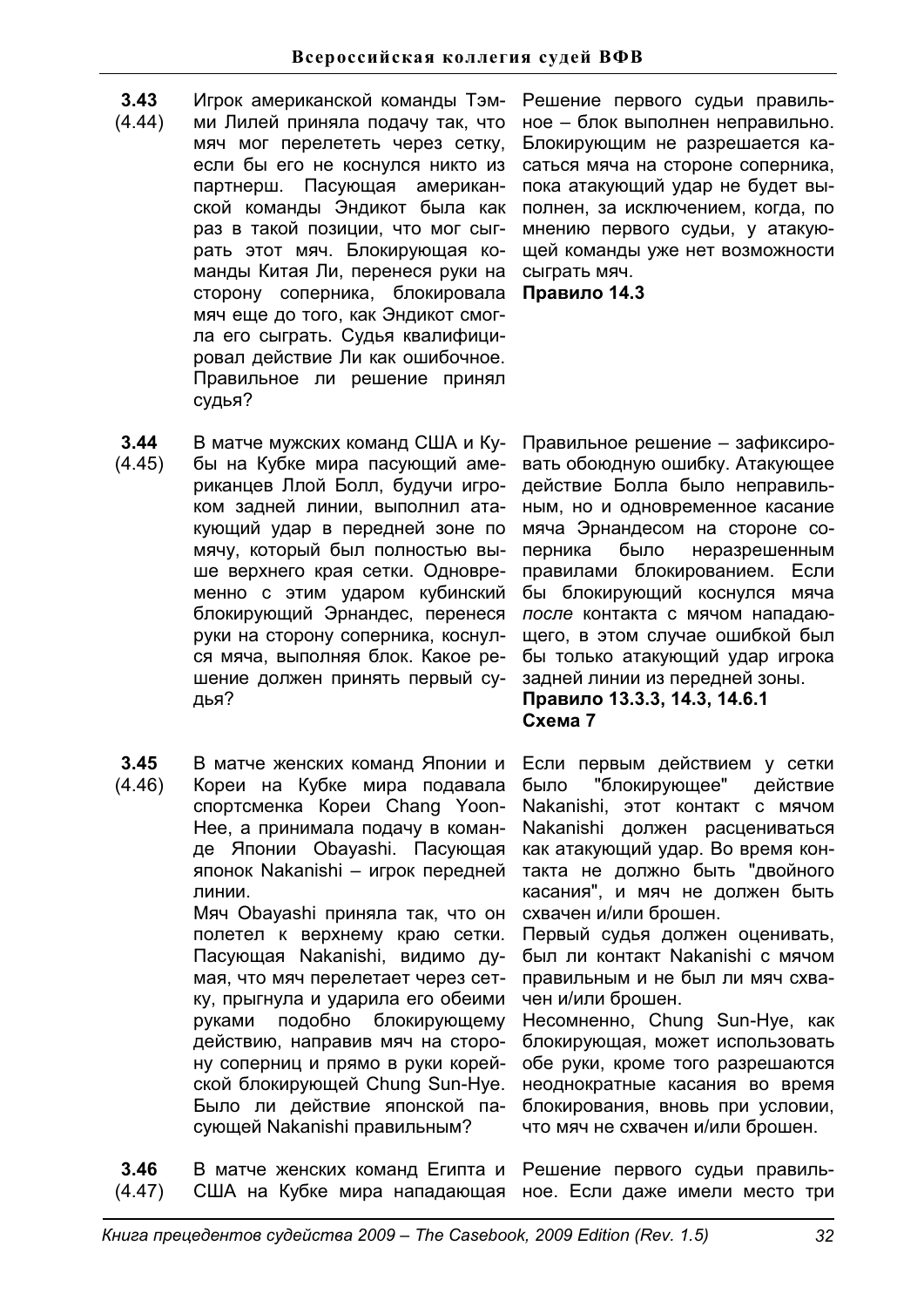американок Тара Кросс-Батл (Tara Cross-Battle) выполнила в прыжке очень сильный атакующий удар, которому противостояла блокирующая Египта Тосон (Toson), Мяч ударился в руки блокирующей, затем в голову, после этого попал в тыльную сторону ее ладони и отскочил на заднюю часть площадки Египта. Первый судья позволил египтянкам поднять мяч в защите, сделать передачу и выполнить атакующий удар. Было ли правильным решение первого судьи позволить эти три касания блокирующей Тосон и затем еще три касания ее команде?

**3.47**  (4.48) В одном из эпизодов матча мужских команд Германии и Аргентины на чемпионате мира в Греции пасующий Германии, выполняя передачу, направил мяч через сетку на сторону Аргентины. Игрок задней линии команды Аргентины прыгнул в передней зоне и, вынеся руки выше верхнего края сетки, блокировал этот мяч. Нападающий Германии обеими руками в игровом пространстве соперника, действуя как при блокировании, коснулся мяча. Контакт с мячом обоих игроков был одновременным. Первый судья зафиксировал обоюдную ошибку. Было ли это решение судьи правильным?

отдельных контакта с мячом, все три касания блокирующей Тосон были сделаны во время одного игрового действия - при блокировании. После блокирования команде разрешается выполнить еще три касания мяча.

Правило 9.1, 14.2, 14.4.1

Решение первого судьи правильное. Нападающий Германии, хотя и касался мяча. воспользовавшись блокирующим действием, выполнил атакующий удар, а не блок. Блок - это действие для перехвата мяча, идущего со стороны соперника, а не от пасующего собственной команды. (Правило 14.1.1). Поскольку контакт с мячом нападающего произошел в пространстве соперника, атакующий удар был неправильным (Правило 13.3.1).

Игрок задней линии команды Аргентины, коснувшись мяча выше верхнего края сетки, выполнил блокирование (Правило 14.1.1). Состоявшийся блок игрока задней линии является ошибкой (Правило **14.6.2**).

Так как оба игрока совершили ошибки в одно и то же время, розыгрыш завершился обоюдной ошибкой.

В таких сложных ситуациях у верхнего края сетки первый судья должен следить за игровыми действиями очень внимательно.

Если бы игрок Германии коснулся мяча первым, только он совершил бы ошибку. Если бы первым коснулся мяча игрок Аргентины, ошибку совершил бы только он.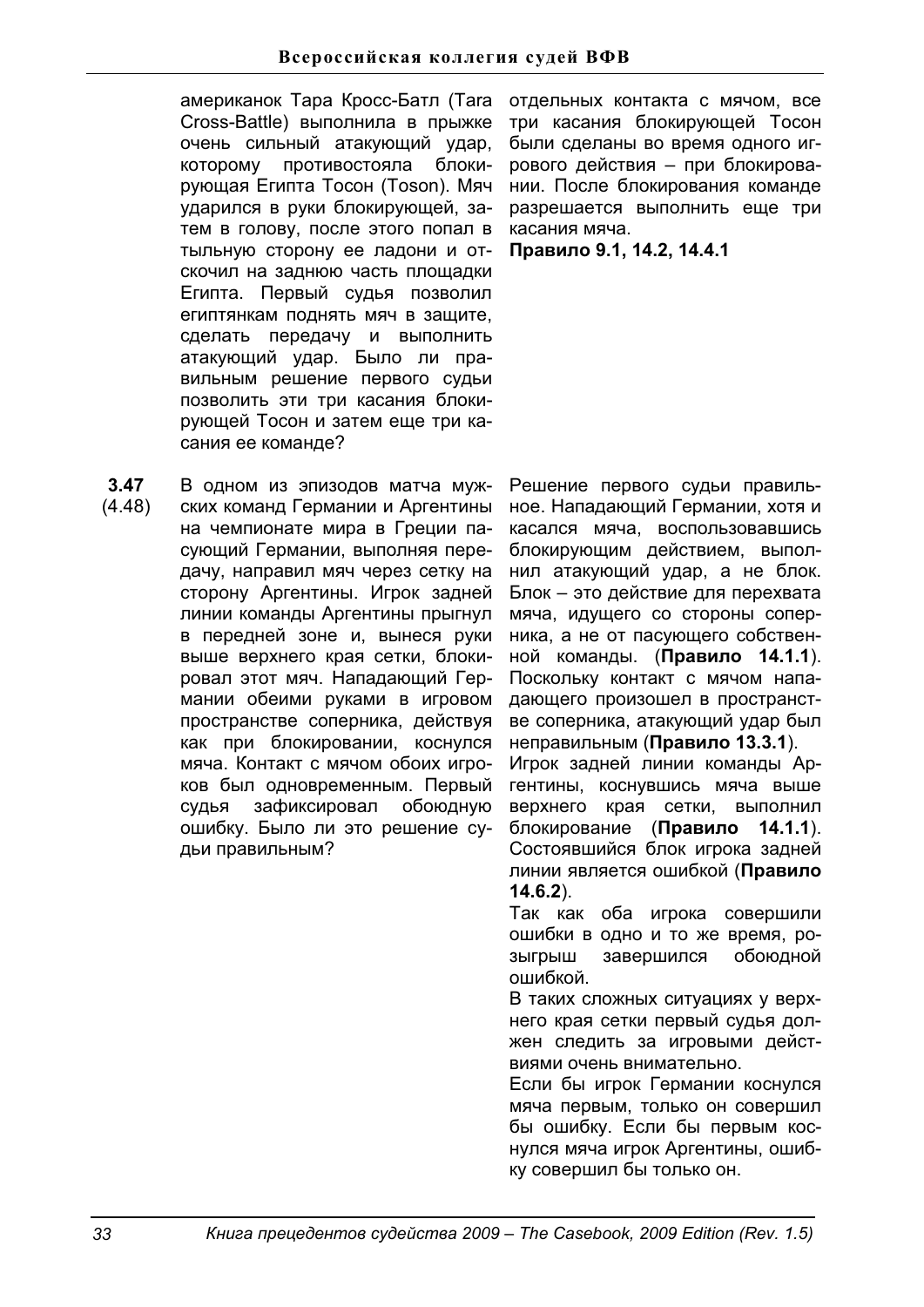- **3.48**  В заключительном женском квали-
- (4.49) фикационном олимпийском турнире в матче команд Нидерландов и Китая голландская команда вела 24:20. Блокирующая Нидерландов Chaine Ataelens не успела присоединиться к коллективному блоку и находилась от него в двух шагах, когда нападающая Китая нанесла удар по мячу.

Прежде чем Ataelens сумела дотянуться до верхнего края сетки, мяч коснулся Ataelens на высоте где-то посредине между верхним и нижним краем сетки. Команда Нидерландов выполнила затем еще три касания и выиграла розыгрыш. Был ли первый судья прав, позволив розыгрышу продолжиться, а команде Нидерландов его выиграть?

**3.49**   $(HOBBI\breve{H})$ В Европейской лиге чемпионов в матче команд из Австрии и Греции мяч коснулся головы австрийского блокирующего, когда его руки были над сеткой. Контакт с мячом был ниже, чем верхний край сетки. После этого касания австрийская команда совершила еще три, и при третьем касании судья свистком зафиксировал "четыре удара". Правильное ли это решение?

**3.50**  (новый) В Европейской лиге в матче команд Словаки и Нидерландов нидерландские игроки вдвоем пытались блокировать атаку, но атакующий выполнил скидку. Один из блокирующих коснулся мяча, когда уже приземлился, и ни одна из частей тела не была выше верхнего края сетки. Когда он коснулся мяча снова, судья зафиксировал "двойное касание".

Правильное ли это решение?

**3.51**  (новый) Игрок задней линии выполнил атакующий удар, прыгнув в зоне атаки, мяч в момент удара был полностью выше верхнего края сетки. На стороне соперника Либеро сделал попытку блокировать мяч. Первый

Первый судья принял неправильное решение, позволив Нидерландам выиграть этот розыгрыш. Ataelens не была в составе коллективного блока и даже не дотянулась до верхнего края сетки, когда мяч коснулся ее. Поэтому, она не может считаться блокирующей. Следовательно, ее контакт с мячом был первым из трех ударов команды, команда Нидерландов совершила четыре удара, что является ошибкой, и проиграла этот розыгрыш.

Правило 9.3.1, 14.1.1

Решение неправильное. Даже если контакт блокирующего с мячом был ниже, чем верхний край сетки, это действие являлось блоком, т.к. часть тела блокирующего была выше верхнего края сетки. **Правило 9.1, 14.1.1, 14.4.1** 

Решение правильное. В момент контакта с мячом ни одна из частей тела блокирующего не была выше верхнего края сетки. Следовательно, это действие не может считаться блокированием, и второй контакт с мячом являлся уже "двойным касанием".

 $\Pi$ равило 9.1, 14.1.1, 14.4.1

Интерпретация правила первым судьей является правильной. Атакующий удар становится ошибоч-НЫМ В МОМЕНТ, КОГДА МЯЧ ПОЛНОстью пересек плоскость сетки, либо задет соперником (блоком). Попыт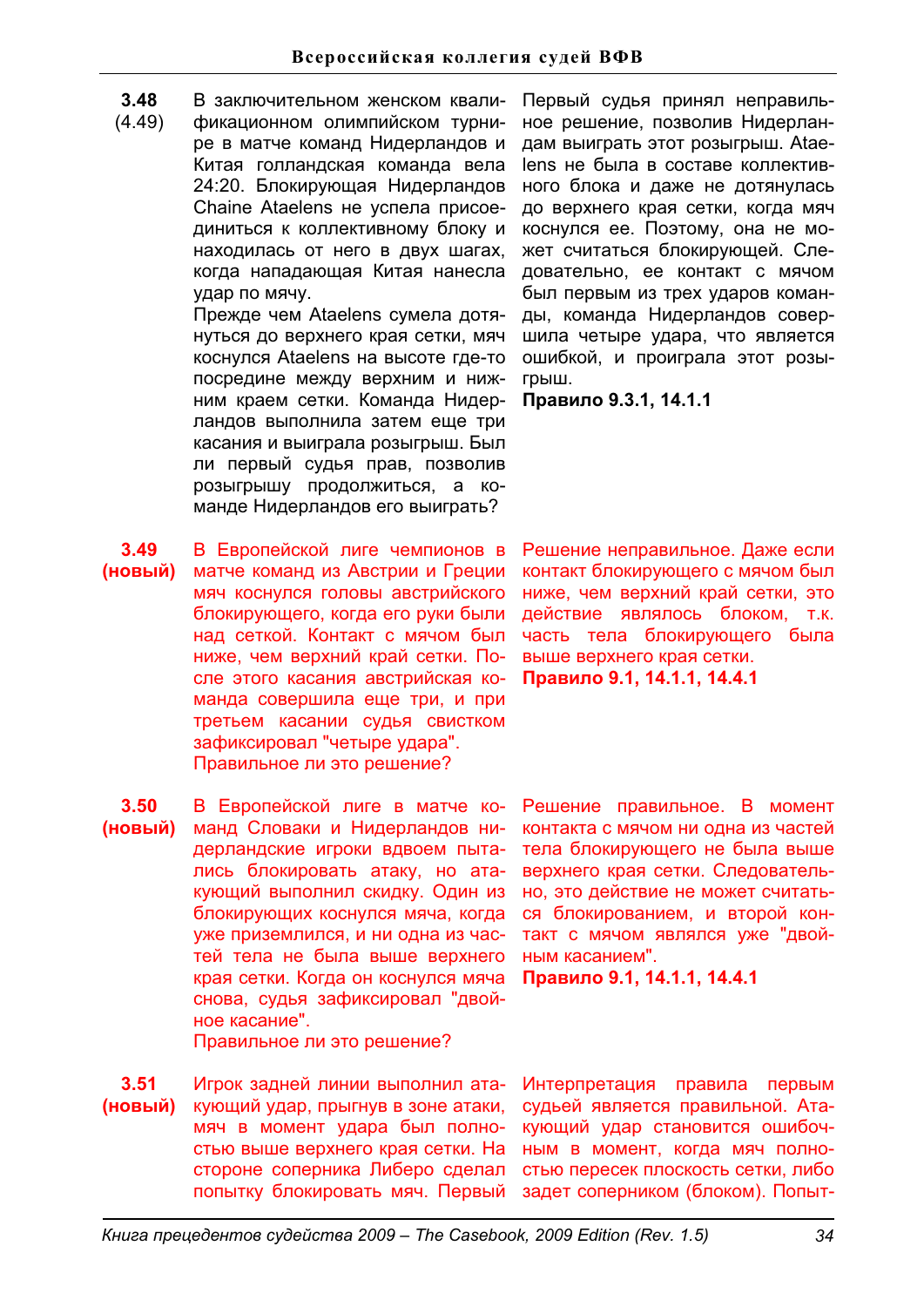судья дал свисток и присудил очко атаковавшей команде. На вопрос игрового капитана соперника судья ответил, что попытка блокирования Либеро являлась первой ошибкой в этом розыгрыше.

ка Либеро блокировать была действием предшествующим завершению атакующего удара, следовательно, являлась первоначальной ошибкой.

**Правило 19.3.1.3** 

Правильное ли это решение?

# ГЛАВА 5: ПЕРЕРЫВЫ И ЗАДЕРЖКИ.

### ЗАМЕНЫ

| Случай<br>N <sub>2</sub> | Ситуация                                                                                                                                                                                                                                | <b>Указание</b>                                                                                                                                                                                                                                                                                                                |
|--------------------------|-----------------------------------------------------------------------------------------------------------------------------------------------------------------------------------------------------------------------------------------|--------------------------------------------------------------------------------------------------------------------------------------------------------------------------------------------------------------------------------------------------------------------------------------------------------------------------------|
| 4.1<br>(5.1)             | Три заменяющих игрока вошли в<br>зону замены. Когда секретарь уви-<br>дел и подтвердил запрос, тренер<br>решил сделать только две замены.<br>Как должен поступить второй су-<br>дья?                                                    | Такие действия разрешены, если<br>не вызывают задержку. Второй су-<br>дья просто производит две замены.<br>Правило 15.10.2, 15.10.3а, 15.10.4,<br>16.1                                                                                                                                                                         |
| 4.2<br>(5.3)             | В третьей партии игрок вошел в<br>зону замены, в то время как другой<br>игрок только покидал место раз-<br>минки, чтобы войти в зону замены.<br>Сколько замен должно быть раз-<br>решено в этом случае в соответст-<br>вии с правилами? | Моментом запроса является вход<br>заменяющего игрока (игроков) в<br>зону замены. В приведенной си-<br>туации второй судья должен пре-<br>доставить только одну замену с<br>участием того игрока, который во-<br>шел в зону замены. Второй запрос<br>должен быть отклонен как непра-<br>вильный.<br>Правило 15.10.3b, 15.11.1.3 |
| 4.3<br>(5.4)             | На чемпионате мира в третьей<br>партии матча Кубы и Камеруна ку-<br>бинский тренер сделал "запрос за-<br>MAULI" OTHOGRIAR MEDOKS R SOUV 39-                                                                                             | Замена не была правильной, по-<br>этому не была разрешена. Т.к.<br>первый запрос замены отклонен,<br>KOMAHUA HA DARDALIAHO RAUDALIIK                                                                                                                                                                                           |

мены", отправив игрока в зону замены. Так как игрок не был готов к вать вторую подряд замену. По игре, команда Кубы получила предупреждение за задержку и замена была отклонена. Сразу после того, как была применена санкция, кубинская команда снова запросила замену. Разрешается ли такой повторный запрос?

команде не разрешено запрашикрайней мере, один состоявшийся розыгрыш должен быть сыгран, прежде чем та же команда может повторно сделать запрос замены. **Правило 15.3.2** 

**4.4**  (5.5) Тренер мужской команды Бразилии сделал "запрос замены", отправив игрока в зону замены. Заменяющий игрок вошел в зону замены с табличкой не с тем номером. Он попы-

Решение первого судьи неправильное. В ФИВБ Мировых соревнованиях заменяющий игрок должен войти в зону замены с табличкой с надлежащим номером. Исхо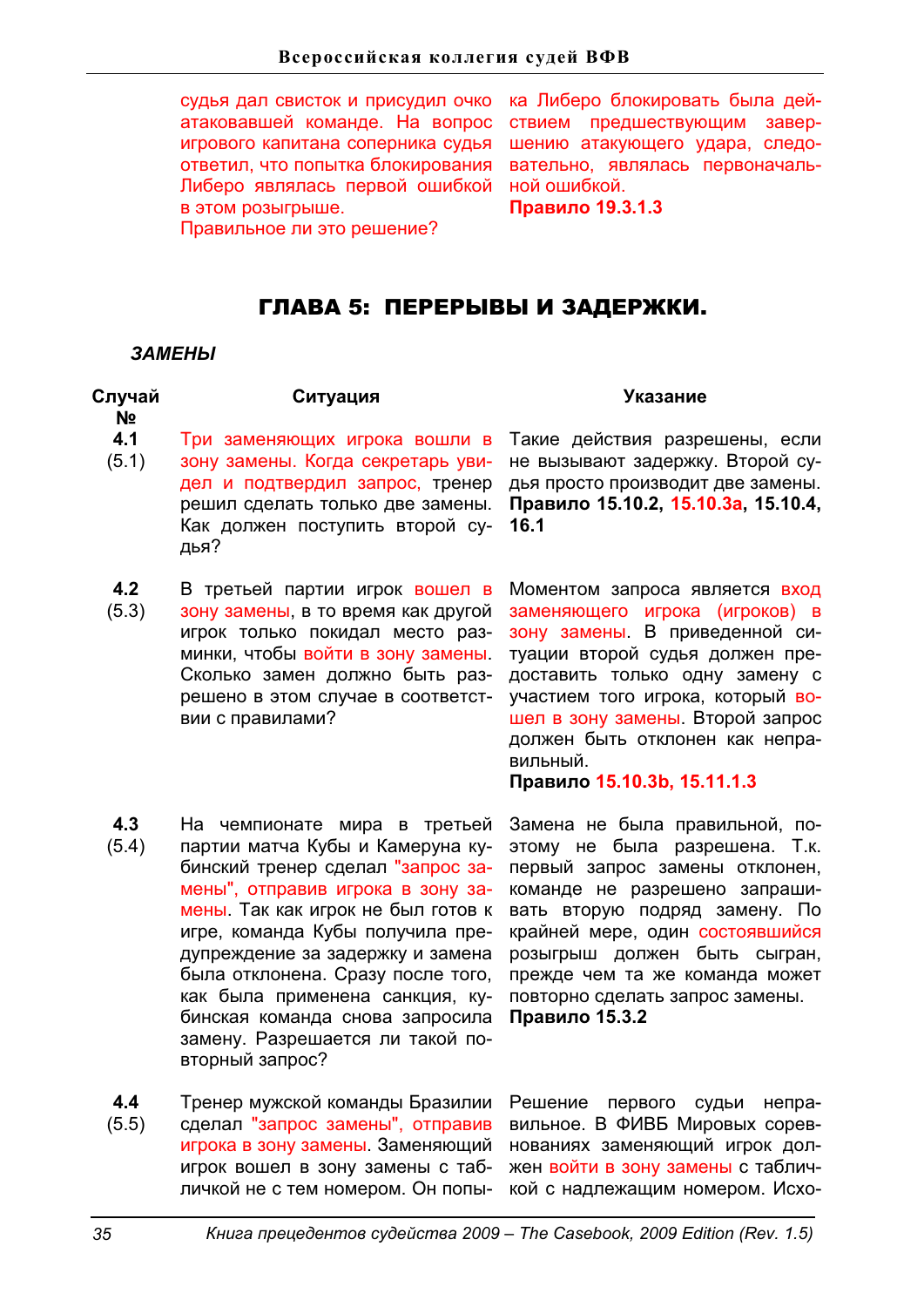тался поменять ее на правильную. Первый судья сделал предупреждение за задержку, но разрешил замену. Правильное ли это решение первого судьи?

- **4.5**  (5.6) В ходе матча команд Доминиканской республики и Пуэрто-Рико тренер доминиканок дал своей команде сигнал для замены. Заменяющая спортсменка выбежала из места разминки, чтобы быть готовой выйти на площадку, запрос замены был замечен вторым судьей и секретарем, но вошла она в зону замены, когда уже прозвучал свисток первого судьи на подачу. Поскольку это вызвало всего лишь незначительную задержку, второй судья разрешил замену. Правильное ли решение принял второй судья?
- **4.6**  На Чемпионате Европы 2002 среди
- (5.7) девушек в матче команд Германии и Турции турецкий тренер сделал запрос замены, желая иметь на площадке игрока №8 вместо игрока №9. Но №8 подошла к зоне замены с табличкой для спортсменки №10, которая тоже находилась на площадке. Тренер настаивал, чтобы заменили игрока №9. После короткой дискуссии второй судья отклонил замену, и команда получила предупреждение за задержку. Было ли это решение правильным?
- **4.7**  (5.8) В матче мужских команд Саудовской Аравии и Кувейта на Чемпионате GGC игрок №5 команды Саудовской Аравии получил травму во второй партии и вынужденно был заменен посредством исключительной замены. Во время того же игрового перерыва тренер Саудовской Аравии сделал еще и запрос обычной замены. Второй судья принял запрос.

Правильное ли решение принял второй судья, приняв этот запрос?

дя из этого, запрос замены команды Бразилии должен быть отклонен и наложена санкция за задержκν.

# **ɉɪɚɜɢɥɨ15.10.3ɚ, 16.1.1, 16.2**

Решение второго судьи неправильное - замену не следовало разрешать. В подобном случае судья должен действовать осмотрительно. **Правило 15.10.3** устанавливает, что фактическим запросом замены является вход заменяющего игрока готового к игре в зону замены. Если заменяющий игрок вызывает задержку в начале следующего розыгрыша, поздно войдя в зону замены, замена не предоставляется и на команду налагается санкция за задержку.

Правило 15.10.3, 16.2

Решение правильное. Правильной могла быть замена игрока №10 игроком №8. Однако, тренер настаивал, чтобы заменили игрока №9 игроком №8. Поскольку не та табличка была предъявлена, что привело к задержке игры, судья правильно применил санкцию за задержку.

Правило 16.1.1, 16.2

Да, решение правильное.

Игрок №5 команды Саудовской Аравии вследствие форсмажорных обстоятельств был заменен посредством исключительной замены. Травма была непредвиденной, а обычной замены для этого игрока уже не было.

Поскольку изначально в этом перерыве в игре от тренера не поступало запроса обычной замены, тренер имеет право сделать запрос обычной замены. Исключительная и обычная замены могут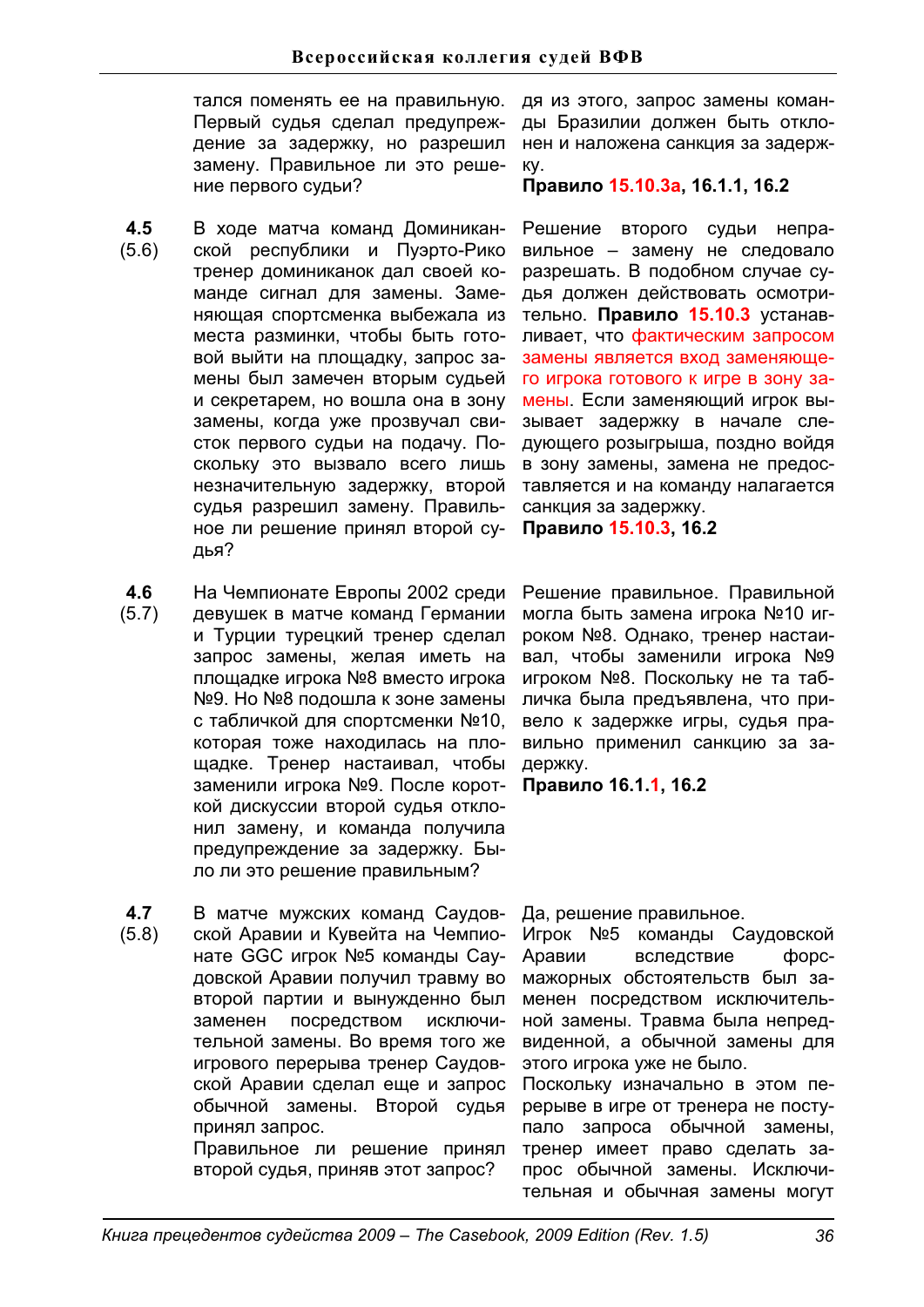**4.8**  (5.9) Игрок №6 команды А дисквалифицирован и заменен игроком №7 по правилам замены. Это первая замена в команде А в этой партии, и есть еще три игрока на скамейке. Во время следующего розыгрыша игрок №7 команды А получает травму и не может продолжать игру. Первый судья разрешает команде А заменить игрока №7 другим игроком посредством исключительной замены.

Правильно ли действовал судья в этих ситуациях с заменами?

- **4.9**  (5.10) Во время официальной разминки перед первой партией матча команд США и Аргентины пасующий Аргентины Кантор был травмирован и не мог принимать участие в игре. Он был записан в карточке расстановки первой партии как стартовый подающий. Судья разрешил тренеру аргентинцев заменить травмированного Кантора. Поскольку Кантор был внесен в карточку расстановки, должен ли он принять участие в игре перед тем, как будет заменен?
- **4.10**  (5.11) Игрок R-7 находился в игре, в то время как должен был находиться на скамейке запасных. Его команда "R" уже использовала шесть разрешенных замен. Поскольку не осталось обычных замен, какая процедура. предусмотренная правилами, должна быть использована судьями?

быть произведены последовательно во время одного и того же игрового перерыва. Правило 15.7

Правило 15.8 утверждает: "Удаленный или дисквалифицированный игрок должен быть заменен в соответствии с правилами замены. Если это невозможно, команда объявляется неполной". В этой ситуации правило соблюдено в точности - замена дисквалифицированного игрока №6 игроком №7 была выполнена по правилам. После того, как замена дисквалифицированного игрока сделана, все игроки команды А, находившиеся на площадке, были вправе принимать участие в игре. Затем, из-за травмы игрок №7 не смог продолжить игру. Несмотря на то, что игрока №7 нельзя заменить с помощью обычной замены, его можно заменить посредством исключительной замены.

**Правило 15.7, 15.8** 

Нет, не должен. Судья правильно разрешил заменить травмированного игрока с помощью обычной замены. После того, как карточка расстановки представлена второму судье или секретарю, любое изменение начальной расстановки, которое может быть сделано до начала партии, производится только посредством обычной замены, исключая замещение Либеро. Данные замены входят в число шести замен, разрешенных команде в партии.

# Правило 7.3.2, 7.3.4

Команда "R" имела неправильную расстановку. **Правилом 15.9.2** предусмотрена следующая процедура:

- а. Проигрыш розыгрыша командой "R", в результате чего очко команде "S".
- b. Замена исправляется. R-7 ухо-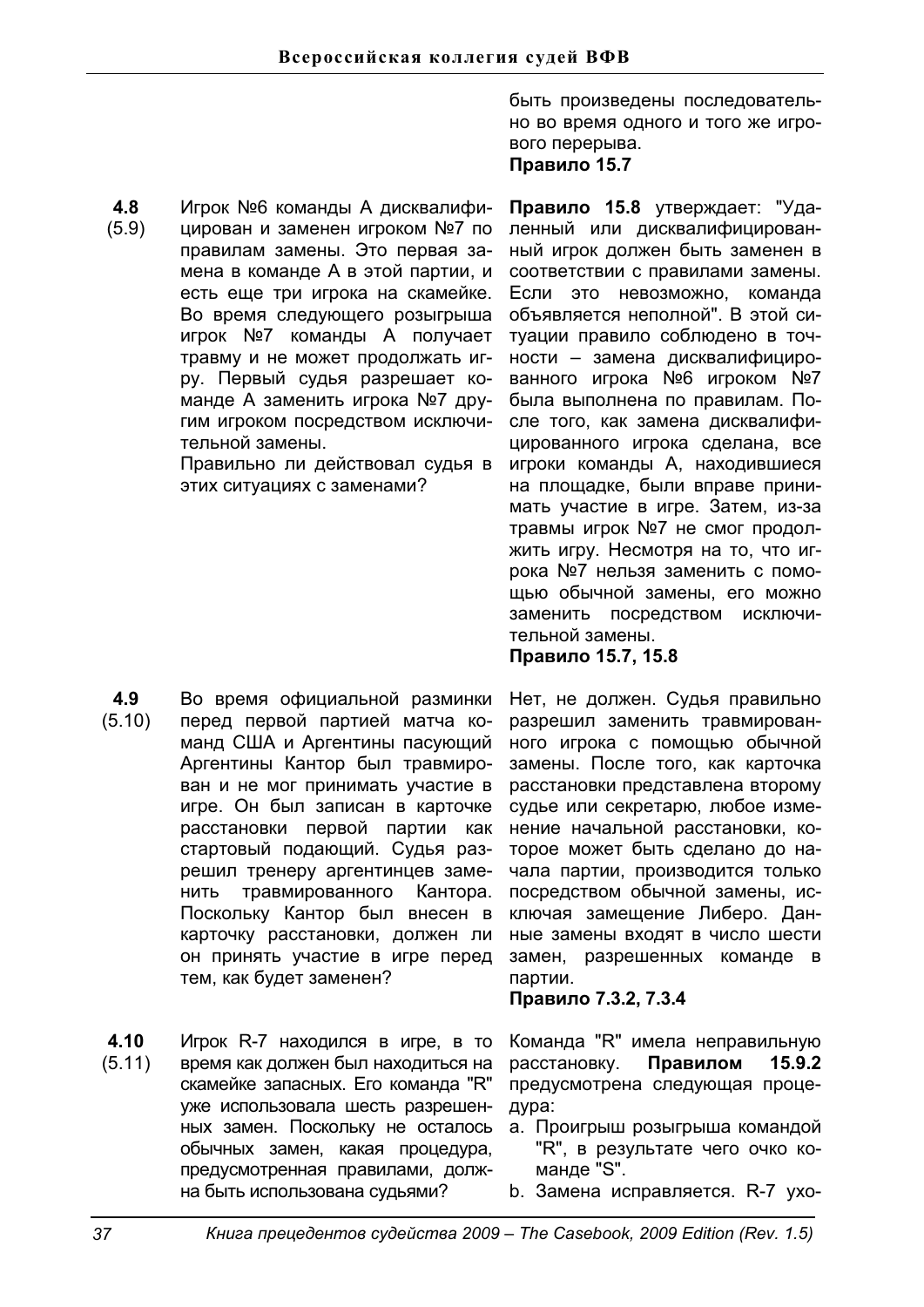**4.11**  После того, как команда "R" уже

(5.12) использовала пять замен, два заменяющих игрока вошли в зону замены. Какие действия второго судьи будут правильными?

дит с площадки, и правильный игрок возвращается на площадку. Это исправление не считается обычной заменой.

- с. Все очки, набранные командой "R", когда R-7 неправомерно находился в игре, аннулируются, очки соперника сохраняются.
- d. Более наказания для команды "R" не предусмотрено.

# Правило 15.9.2

Поскольку команда "R" уже использовала пять замен, правильным является запрос только шестой замены. Второй судья должен напомнить тренеру, что только одна замена возможна, и спросить тренера, которую из двух замен он намерен сделать.

При условии, что нет задержки, другая замена отклоняется без санкции.

**ɉɪɚɜɢɥɨ 15.5, 15.6, 15.11, 16.1** 

- **4.12**  На Чемпионате США встречались
- (5.13) две сильные команды. Игроки R-2 и R-5 - очень сильные нападающие. В одной из партий R-5 был заменен и снова вернулся в игру. Позже в этой же партии R-5, когда был в передней линии, получил травму и, следовательно, должен быть заменен посредством уже исключительной замены.

Тренер, увидев, что R-5 лежит на полу и, по-видимому, серьезно травмирован, дал сигнал заместить игрока R-2 на площадке игроком Либеро. В результате, R-2 находился теперь на скамейке, замешенный на задней линии игроком Либеро. После того как было определено, что R-5 не сможет продолжить играть, тренер запросил разрешение войти в игру игроку R-2 в переднюю линию вместо R-5 в качестве исключительной замены. Будет ли такая замена правильной?

Такая замена неправильная.

Игрок R-2 не может заменить R-5, поскольку находился на площадке в момент травмы. Травмированный игрок должен быть заменен посредством исключительной замены (тренер может использовать в качестве заменяющего любого игрока, не находившегося на площадке в момент травмы, исключая Либеро или замещенного им игрока).

Прочие действия тренера должны последовать за этим действием. Правило 15.7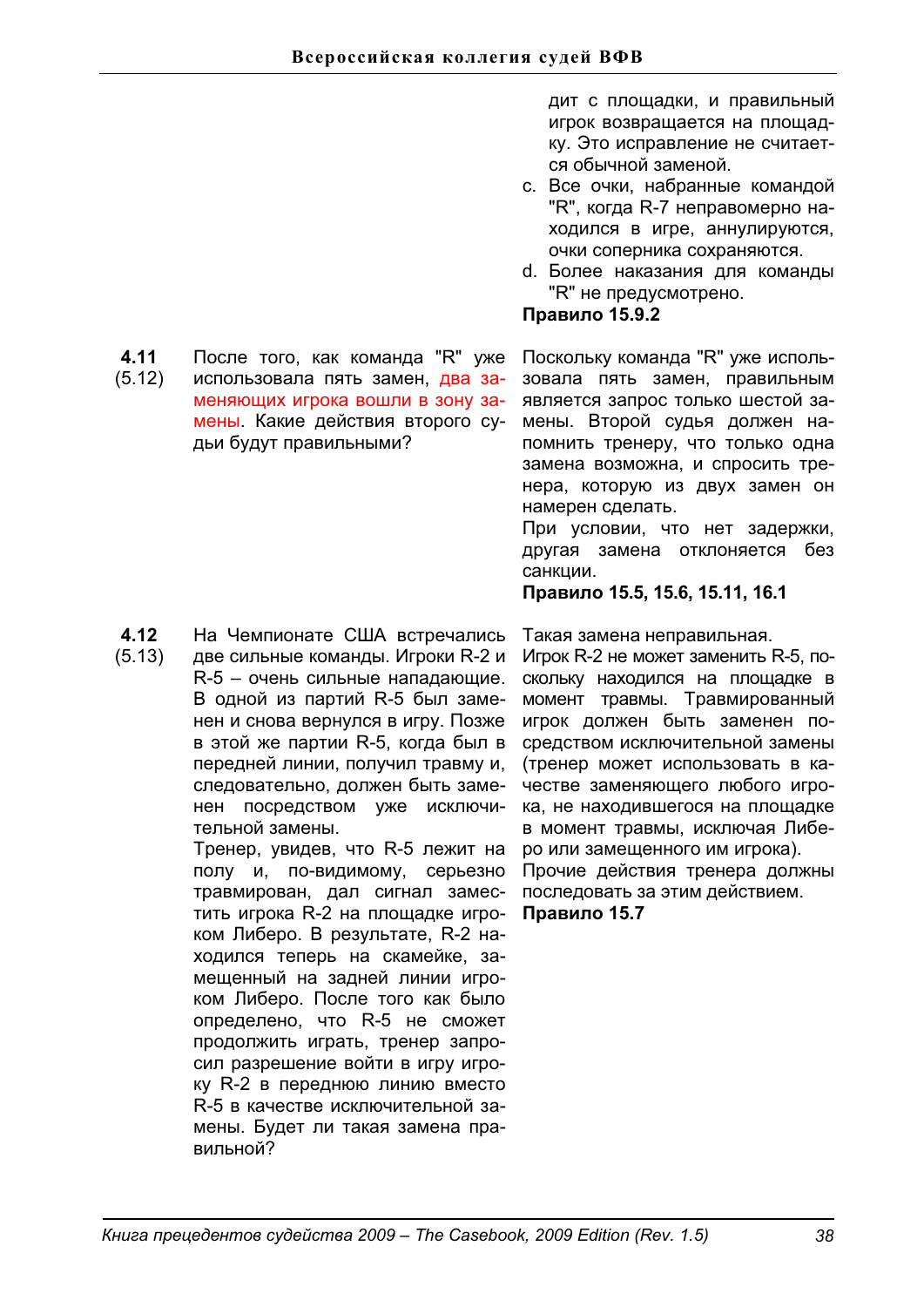**4.13**  (5.14) В одном из матчей Чемпионата Кувейта команда сделала запрос двух замен. Проверяя правильность замен, секретарь указал, что первый запрос замены правильный, а другой запрос - это запрос неправомерной замены. Какие действия второго судьи будут правильными?

Второй судья принимает запрос правомерной замены и разрешает ее произвести. Запрос неправомерной замены отклоняется, независимо от того. в каком порядке замены запрашивались.

Запрос неправомерной замены влечет наложение санкции за задержку. Если это первый случай задержки, делается только предупреждение, в последующих случаях - замечания за задержку. Правило 15.6, 16.1.3

- **4.14**  (5.15) В четвертой партии матча команд Кореи и Германии на чемпионате мира команда Кореи сделала запрос замены. Когда она была произведена, секретарь объявил, что замена неправомерная. Второй судья исправил эту неправомерную замену. Игровой капитан Кореи не согласился с действиями второго судьи. Когда второй судья проверил протокол, он обнаружил, что замена в действительности была правильной, и вновь исправил ситуацию. Это поставило судей явно в неудобное положение. Как должен был действовать второй судья?
- **4.15**  Заменяющий игрок команды А сто-
- (5.16) ял в зоне замены, готовый войти в игру. Однако игрок на площадке отказался тотчас уйти с площадки. Судья расценил это как задержку и наложил на команду санкцию. Тем не менее, он разрешил произвести замену. Является ли это разрешение замены правильным?

Действия второго судьи правиль-Hые, тем не менее, в случае, подобном этому, второй судья должен проверить информацию по протоколу, прежде чем принять решение.

Весьма важно, чтобы судья принимал решение, руководствуясь фактическими данными. Изменение решений может создать неблагоприятную атмосферу в матче. Это вызывает недоверие и неприязнь к судьям у игроков и зрителей.

Да, решение первого судьи правильное.

Когда заменяющий игрок не готов к замене и это приводит к задержке, отклонение замены и наложение санкции за задержку на команду в точности соответствует правилу.

В приведенном случае причиной задержки были действия игрока на *площадке*, заменяющий игрок задержку не вызвал.

Судья, разрешив замену в этой ситуации, продемонстрировал хорошее знание и "буквы", и "духа" пра-**ВИП.** 

# **ɉɪɚɜɢɥɨ 16.1.1, 23.2.3**

**4.16**   $(HOBBI\breve{M})$ Во время проверки карточки расстановки перед второй партией финала Кубка Венгрии второй судья обнаружил несоответствие

Решение судьи отменить вторую замену правильное. Проблема возникла, когда в начале партии эта замена не была произведена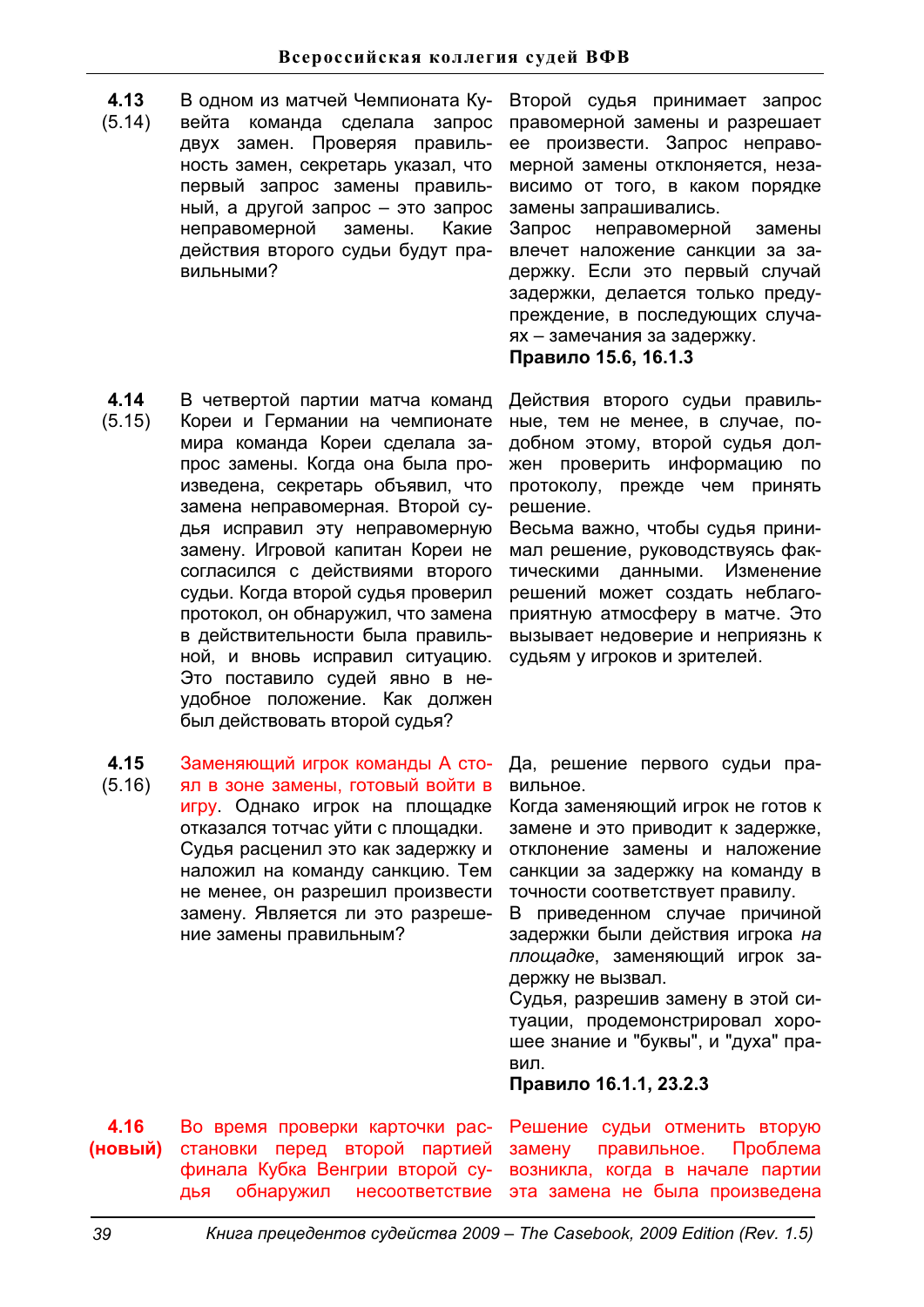расстановки на площадке команды А карточке расстановки. На позиции 1 на площадке находился игрок №5 вместо игрока №7, записанного в карточке расстановки. Второй судья сообщил об этом тренеру, который решил начать партию с игроками, находящимися на площадке. Для этого тренер воспользовался обычной заменой при счете 0-0. Процедура замены не была произведена, лишь только сделана запись замены в протоколе. Межу тем, Либеро заместил игрока №5. Три перехода спустя, Либеро перед переходом в зону 4 был замещен игроком №7. Тренер попросил заменить игрока №7 игроком №5. После выполнения этой замены первый судья понял, что она была ошибочной, т.к. уже имела место при счете 0-0. После короткой дискуссии с игровым капитаном он отменил вторую "ненужную" замену. Игра была продолжена без вынесения какой-либо санкции. Были ли эти действия правильными?

фактически с участием двух игроков, в результате чего тренер и игроки забыли о замене и необоснованно задержали игру. Т.к. пауза длилась пару минут, на команду должна быть наложена санкция за задержку.

Это именно та ситуация, когда тренер должен выполнить жест, чтобы избежать недоразумений.

# *ɌȺɃɆ-ȺɍɌɕɂɌȿɏɇɂɑȿɋɄɂȿɌȺɃɆ-ȺɍɌɕ*

**Случай** 

**ʋ**

# Ситуация Указание

- **4.17**  В ходе матча команд Тайланда и
- (5.17) Японии на Чемпионате Азии команда Тайланда выиграла розыгрыш и повела 7:6, ее игрок №5 подал, нарушив порядок перехода, и команда набрала очко. Счет стал уже 8:6.

Состоялся Технический Тайм-аут (ТТА), и тот же игрок №5 продолжал подавать вплоть до счета 10:6 в пользу Тайланда. В этот момент секретарь обнаружил, что игрок №5 подавал все это время, нарушая очередность подачи. Первый судья наказал команду Тайланда (проигрыш розыгрыша - очко и право подачи сопернику) за ошибку при переходе и аннулировал очки,

Решение первого судьи правильное. Технические тайм-ауты являются установленной и согласованной процедурой, предоставляющей возможность телеповторов, возможность анализа, коммерческие возможности для телевидения, многие из которых согласованы и оговорены контрактами заблаговременно. Поэтому, если первый ТТА в этой партии уже состоялся, в дальнейшем не следует разрешать ТТА до того момента, пока лидирующая команда не наберет 16 оч-KOB.

**Правило 15.4.1**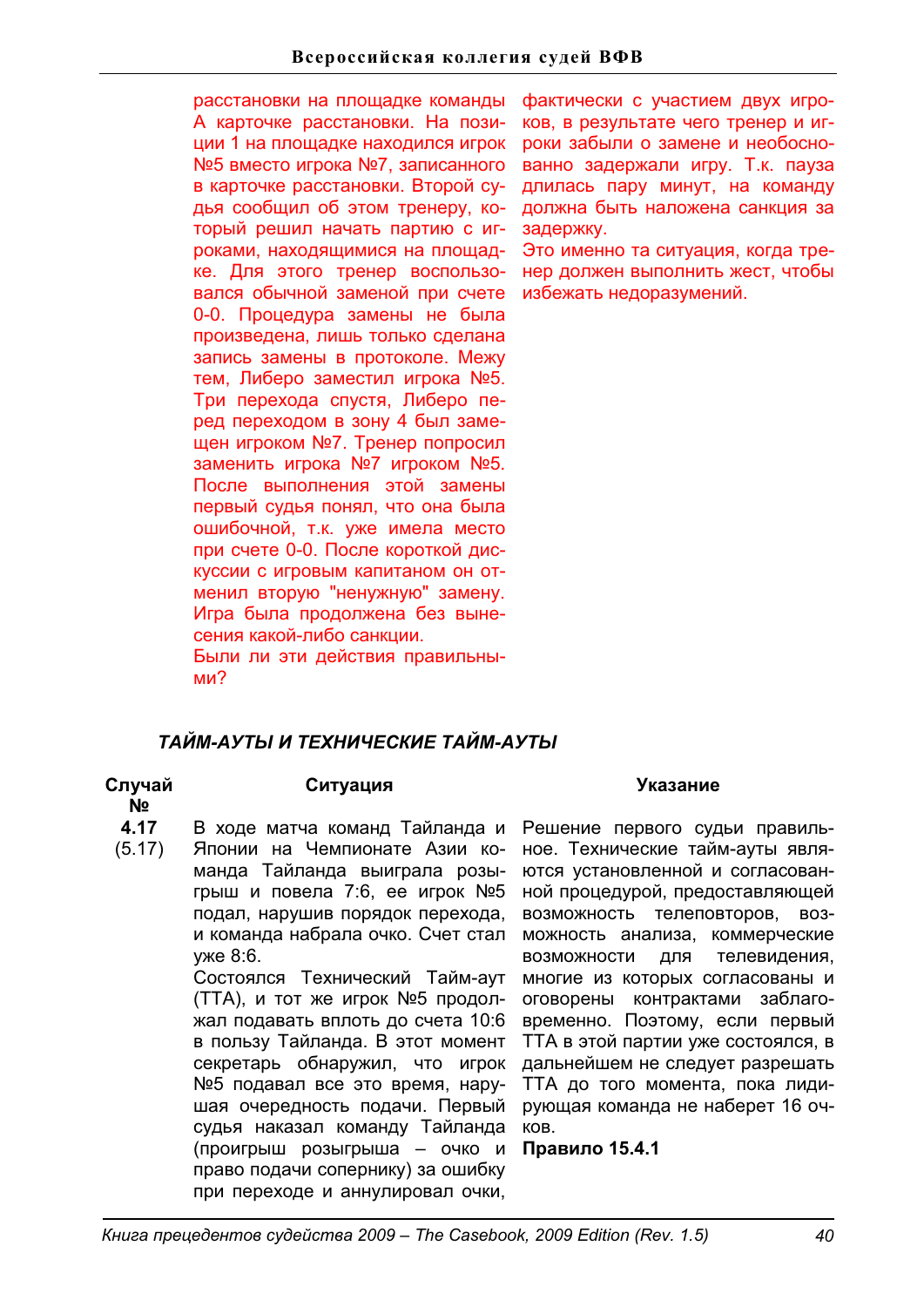набранные командой Тайланда в течение этого периода в игре. Игра продолжилась после исправления порядка перехода. Позже в этой партии, когда счет снова достиг 8 очков, TTA не был объявлен и игра продолжилась без перерыва.

# НЕПРАВИЛЬНЫЙ ЗАПРОС

# **Случай**

**ʋ**

- **4.18**  В одном из матчей чемпионата ми-
- (5.18) ра в концовке партии тренер Кубы сделал запрос замены. Игрок не слышал тренера и не находился в зоне замены в момент запроса. Первый судья сделал предупреждение за задержку и не разрешил выполнить замену (хотя игрок к этому времени был уже в зоне замены). Это вызвало дискуссию с судьями. Затем, команда Бразилии запросила и получила тайм-аут и потом замену. Следом Куба сделала запрос замены, которая в этот раз была предоставлена. Игра продолжилась, и Куба выиграла эту партию и матч. Является ли это решение первого судьи правильным?

# Ситуация Указание

Решение первого судьи неправильное.

Его первое действие - отказ произвести неподготовленную замену и санкция за задержку - было правильным, поскольку тренер просигналил о запросе замены, когда игрок не находился на позиции для замены

Правомерным был также запрос тайм-аута и замены бразильским тренером после предупреждения за задержку команде Кубы.

Но, второй запрос замены команды Кубы непосредственно после таймаута Бразилии является неправильным запросом. После предыдущего запроса замены команды Кубы должен быть проведен, по крайней мере, один состоявшийся розыгрыш до разрешения этой команде нового запроса замены.

Последний запрос замены кубинской команды должен быть отклонен без наказания, если не было предыдущего неправильного запроса, неправильный запрос должен быть зарегистрирован в протоколе. Правило 15.3.1, 15.3.2, 15.10.3, **15.11.1.3, 16.1.1, 16.1.2, 25.2.2.6**

**4.19**  (5.19) На Чемпионате NORCECA в одной из партий матча команд Мексики и Доминиканской республики мексиканская команда использовала два тайм-аута. Позже в той же партии тренер мексиканской команды снова

Запрос третьего тайм-аута является неправильным запросом, который немедленно должен быть отклонен без наказания и должен быть зарегистрирован в протоколе. Первый судья был уведомлен об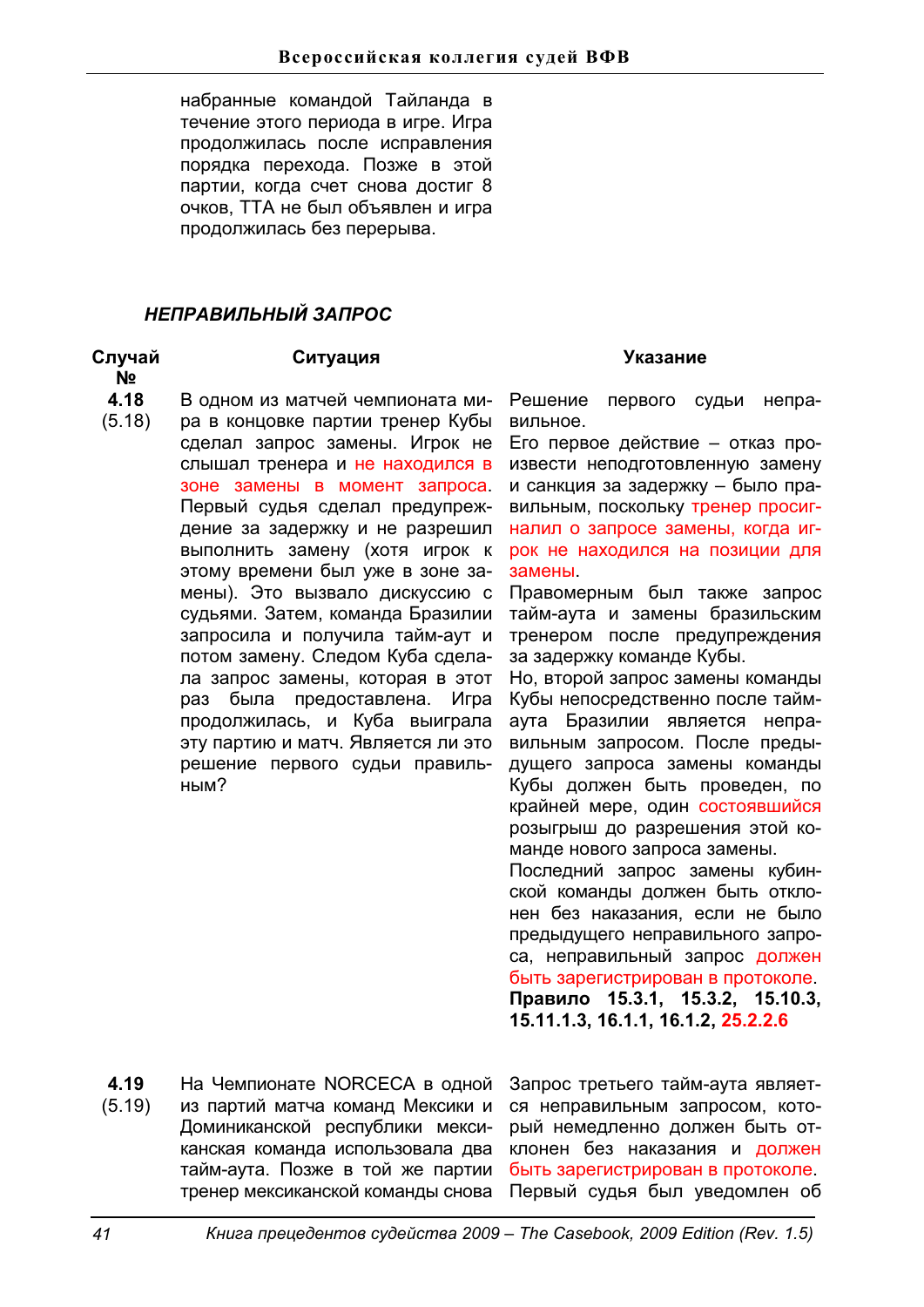попросил тайм-аут, который был предоставлен вторым судьей. После предоставления тайм-аута секретарь обнаружил, что это третий тайм-аут мексиканской команды, и сообщил об этом второму судье. Какими должны быть действия судей в этой ситуации?

**4.20**  (5.20) На Кубке топ-команд в матче команд Szeged (Венгрия) и Kakanj (Босния и Герцеговина) заменяю-

щий игрок венгерской команды вошел в зону замены чуть позже свистка первого судьи, разрешающего подачу венгерской команде. Секретарь включил зуммер, и игра была остановлена.

Первый судья, разобравшись в ситуации, жестом отклонил запрос замены. Между тем, оба участвующих в замене игрока уже заняли правильные позиции для замены в зоне замены и были готовы ее выполнить.

Первый судья призвал венгерскую команду выполнять подачу. В момент подачи второй судья дал свисток и зафиксировал позиционную ошибку подающей команды, так как семь игроков находились на ее площадке.

После короткой дискуссии между первым и вторым судьями первый судья вновь дал разрешение подавать. Было ли это решение правильным?

ошибке, и тайм-аут немедленно прерван. Первый судья указал игровому капитану мексиканской команды на этот факт и сделал предупреждение за задержку, т.к. эти действия вызвали задержку.

Правило 15.11.1.4, 16.1.5, 25.2.2.6

Здесь типичный случай неправильного запроса.

Этот запрос замены должен быть отклонен, на венгерскую команду должна быть наложена санкция за задержку вследствие путаницы и продолжительного прерывания игpы.

Впрочем, при условии что наложенная санкция не является замечанием за задержку, следует предоставить возможность повторить подачу венгерской команде.

# **Правило 15.11.1.1**

Второй судья не имеет права и это не входит в его обязанности - фиксировать свистком ошибку в расстановке подающей команды. Если второй судья дает свисток в подобном случае, розыгрыш должен быть переигран.

**ɉɪɚɜɢɥɨ 15.11, 23.3.2.3a, 24.3.2.2, 25.2.2.6**

# *ɌɊȺȼɆɕ*

# **Случай**

**ʋ**

Ситуация Указание

- **4.21**  В одном из матчей Чемпионата
- (5.21) США игрок во время блокирования нечаянно ударил локтем своего партнера Льюиса по носу. Возникло кровотечение. Тренер попросил замену для Льюиса, но заменяющий игрок подошел к столу секретаря в тренировочном костюме.

Судья должен действовать по собственному усмотрению и благоразумно отнестись к подобным ситуациям, когда замена заранее не планировалась. Замену необходимо разрешить, предоставив время игроку снять тренировочный костюм, и без санкций позволить войти в иг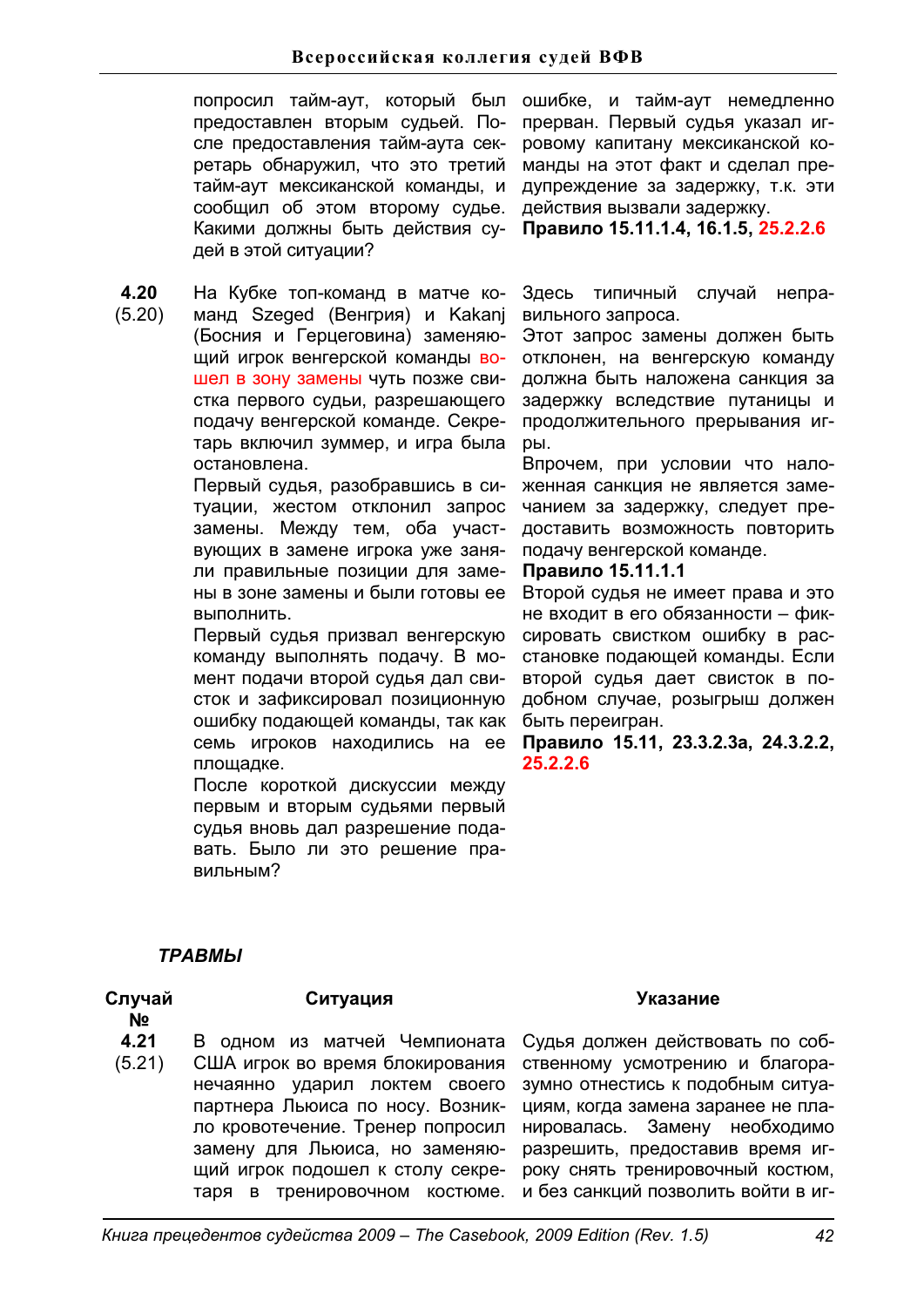Что должен предпринять судья в такой ситуации? ру. Необходимо отметить, что при кровотечении игрок должен быть заменен или замещен на время, пока кровь не будет остановлена. а следы крови должны быть удалены с формы. Правило 4.4, 15.5, 15.10.2, 15.10.3, **17.1.1**  В одном из матчей Кубка мира па-

**4.22**  (5.22) сующий команды Нидерландов Петер Бланже (Peter Blange) получил травму колена, играя в защите. Пока врач команды осматривал его травму, он оставался лежать на полу в окружении тренеров. После почти двух минут терапии Бланже заявил, что способен продолжить игру. Судья возобновил матч, и Бланже продолжил играть. Было ли это решение первого судьи правильным?

**4.23**  (5.23) Команда Германии использовала 5 замен в партии. Один из игроков начальной расстановки был заменен и вернулся обратно на плошадку, после чего получил травму. Чтобы заменить травмированного игрока, команда воспользовалась исключительной заменой. Первый судья счел, что эта исключительная замена является шестой заменой команды Германии, и команда не имеет больше замен в этой партии. Тренер Германии оспаривал такую интерпретацию правила. Как правильно трактовать правило в данной ситуации?

Решение первого судьи правильное. Когда случается травма, ради безопасности игрока первый судья должен немедленно остановить розыгрыш и разрешить врачу команды и/или медицинскому персоналу выйти на плошадку. Если выясниться, что травма серьезная, игрока необходимо переместить с площадки, по крайней мере, на один розыгрыш. Основа решения первого судьи предоставить игроку и/или врачу необходимое, но разумное время, чтобы выяснить серьезность трав-

мы, и, тем не менее, все же ограничивать время, необходимое для определения, требуется ли замена. Заменять травмированного игрока следует с помощью обычной замены. Если обычная замена невозможна. должна использоваться исключительная замена.

# **ɉɪɚɜɢɥɨ15.7, 17.1.2**

Правильной интерпретацией правила является то, что травмированный игрок может быть заменен посредством "исключительной замены" в подобной ситуации. Любой игрок, который в момент травмы не находится на площадке, кроме Либеро и игрока, которого Либеро замещает, может заменить травмированного игрока. Исключительная замена не считается одной из шести разрешенных команде замен в партии, таким образом, количество обычных замен, использованных командой Германии в этой партии, не изменилось.

**Правило 15.1, 15.6, 15.7**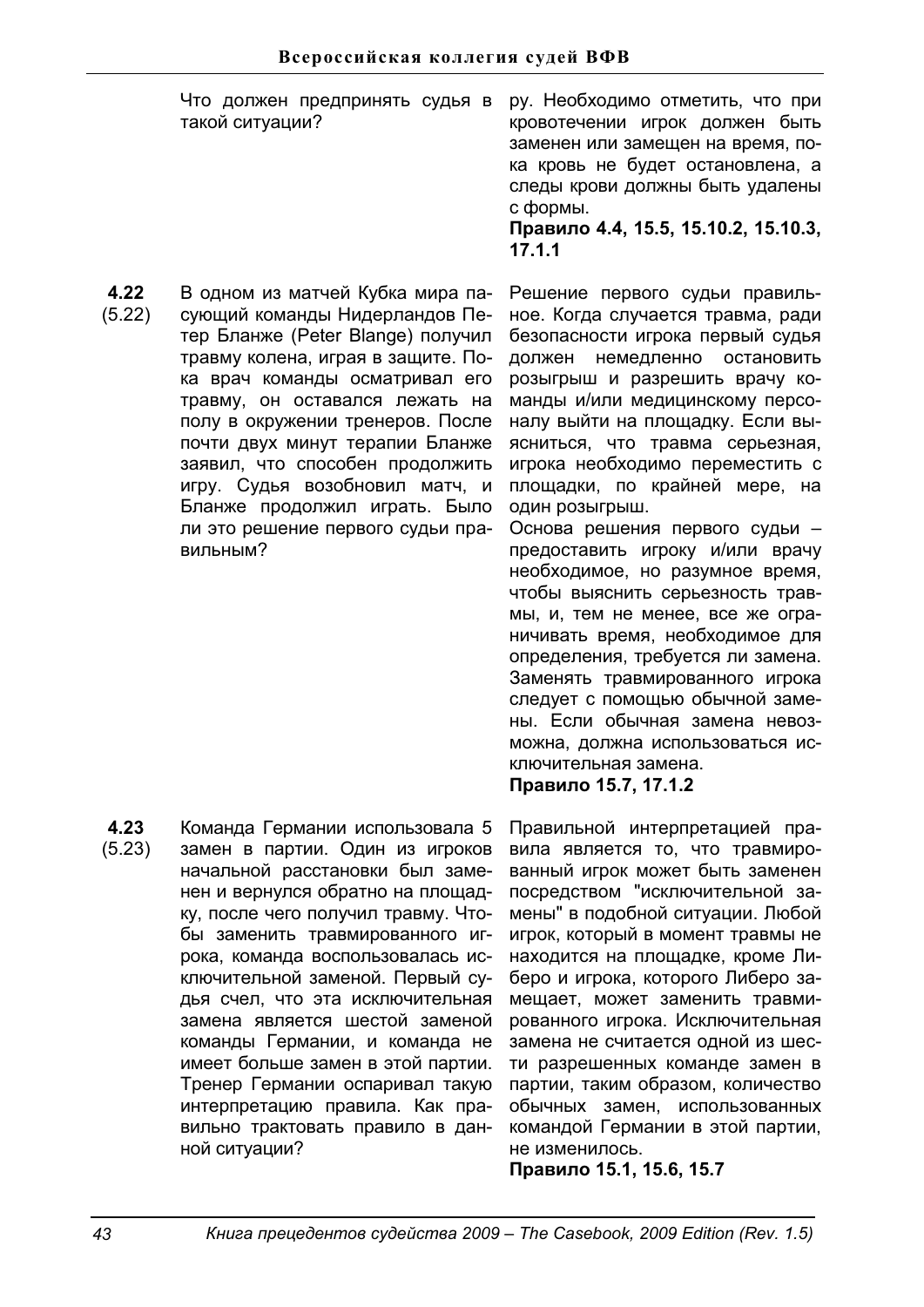**4.24 (ɧɨɜɵɣ)**  В ходе розыгрыша игрок получил травму, сопровождающуюся кровотечением. По окончании розыгрыша первый судья подозвал его и дал указание немедленно попросить медицинскую помощь, чтобы остановить кровотечение, т.к. запрещено играть с кровоточащей раной. Обработка раны длилась около минуты. Как только кровотечение было остановлено, игра возобновипась.

Правильные ли это действия первого судьи?

Не разрешено играть с кровоточащей раной, независимо от серьезности травмы. Судьи должны остановить игру немедленно, как только становится понятно, что травма произошла, и дать указание игроку попросить медицинскую помощь. Команде не обязательно заменять игрока. Следовательно, действия, предпринятые первым судьей без применения санкции за задержку и без требования, чтобы команда запросила обычный игровой перерыв, приемлемы.

Решение Медицинской комиссии **ФИВБ.** 

# ЗАДЕРЖКИ ИГРЫ

# **Случай**

**ʋ**

- **4.25**
- (5.24) матча Японии и Китая в Кубке мира судья дал сигнал командам выйти на площадку для продолжения матча. Команда Японии не отреагировала. Поскольку команда слишком медлила, судья сделал ей предупреждение за задержку. После чего команда вышла на площадку. Были ли эти действия первого судьи правильными?

### Ситуация Указание

Перед началом третьей партии Да, первый судья действовал правильно. Когда команды вызываются на площадку, игроки должны занять свои позиции. Если команды не реагируют, первый судья должен сделать предупреждение за задержку, и оно регистрируется в протоколе. Если команда и в этом случае не отреагировала, должно быть сделано замечание за задержку (желтая карточка). Если на такие меры команда не реагирует, это расценивается как отказ играть, команда объявляется не явившейся и проигрывает матч. В таких случаях записывается счет 0:3 (0:25,. 0:25, 0:25).

Если команда медлит с возвращением после тайм-аута, должна последовать такая же процедура. Правило 6.4.1, 16.1

**4.26**  (5.25) После выигранного розыгрыша женская команда Бразилии встала группой, обсуждая тактику следующего розыгрыша. Первый судья, выждав время, достаточное, чтобы игроки могли занять игровые позиции, если бы не группировались, дал свисток и сделал коман-

Это правильное решение первого судьи. От судьи не требуется, чтобы он предоставлял игрокам время сверх разумных пределов занять позиции перед следующим розыгрышем. В подобном случае требуется квалифицированное решение первого судьи. Он не должен пре-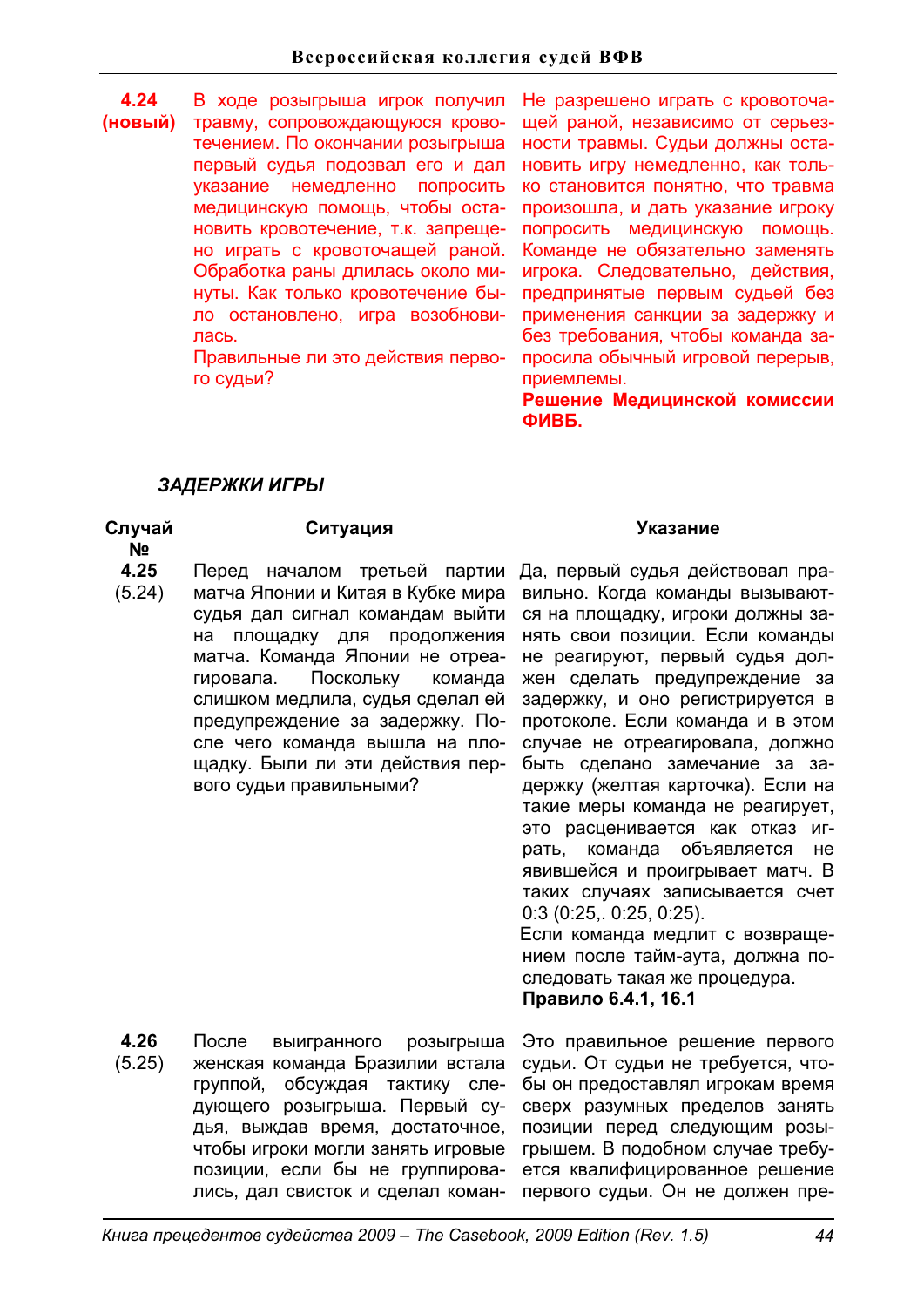де предупреждение за задержку, пятствовать проявлениям воодутак как команда не готова выполнять подачу. Правильное ли решение принял первый судья?

**4.27**  (5.26) Игрок отказался продолжить игру из-за мокрого пятна на полу от падения партнера за мячом. Как должен отреагировать первый судья?

шевления и одобрительным возгласам, но и не должен позволять задерживать игру.

Правило 16.1.2, 16.1.5

Первый судья не должен принимать запрос команды протереть мокрое пятно на полу, такой запрос является предметом для санкции за задержку. Но, при этом судья должен учитывать несколько факторов. "Быстрые" протирщики должны протереть мокрое пятно на полу. Игроки тоже могут воспользоваться собственными небольшими полотенцами, чтобы вытереть пол. Если первый судья полагает, что протирщикам необходимо протереть пол, он может сделать распоряжение. Первый судья держит под контролем весь ход матча, когда нет Контрольного комитета матча. В тех матчах, где есть Контрольный комитет, президент жюри игры может уполномочить второго судью разрешить дополнительное протирание, если мокрый след достаточно большой, температура выше 25°С и влажность выше 61%. Если, в конечном счете, команда отказывается играть, судья может применить санкции за задержку и объявить команду не явившейся. Правило: 1.5, 5.1.2.2, 6.4.1, 16.2

# **ВНЕШНЯЯ ПОМЕХА**

| Случай<br>N <sub>2</sub> | Ситуация                                                                                                                                                                                                  | Указание                                                                                                                                                                                                                                                   |
|--------------------------|-----------------------------------------------------------------------------------------------------------------------------------------------------------------------------------------------------------|------------------------------------------------------------------------------------------------------------------------------------------------------------------------------------------------------------------------------------------------------------|
| 4.28<br>(5.27)           | B<br>игры после нескольких<br>ходе<br>упорных розыгрышей зрители вы-<br>бежали на площадку и прервали<br>матч, протестуя против решений,<br>принятых судьями. Как должен от-<br>реагировать первый судья? | Первый судья должен приостано-<br>вить игру для того, чтобы органи-<br>затор или Контрольный комитет<br>предприняли шаги для восстанов-<br>ления порядка. Это прерывание<br>игры должно быть зарегистрирова-<br>но в протоколе игры.<br>Правило 17.2, 17.3 |
| 4.29<br>(5.28)           | женских команд Кубы и Канады денном случае правильное,                                                                                                                                                    | На Олимпийских Играх в матче Решение первого судьи в приве-<br>$\overline{10}$                                                                                                                                                                             |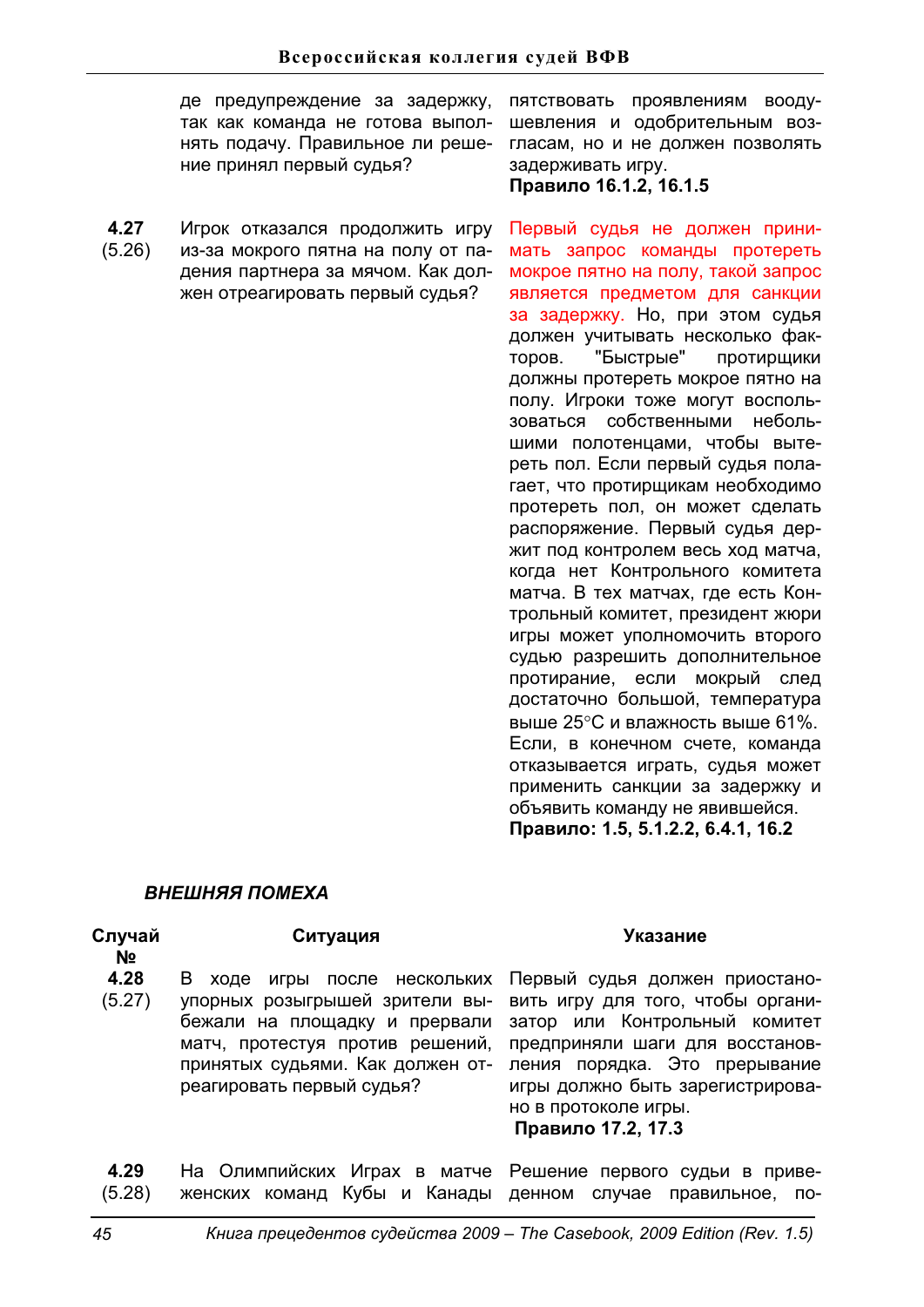произошел инцидент с TV камерой, установленной на двигающейся бум-штанге. Во время выполнения подачи кубинками расположенная за площадкой бум-штанга, опускаясь вниз, ударила подающую. Несмотря на помеху, она продолжила подавать, сумела подать мяч на сторону соперника, и розыгрыш продолжился. Первый судья не остановил игру и не назначил переигровку этого розыгрыша, да и протеста от кубин-

ской команды не последовало. Правильное ли это решение перво-

момент и вызвал неподдельный интерес и восторг зрителей. Хотя в иных ситуациях, первому судье следует предусмотреть повторение розыгрыша.

скольку это был захватывающий

# ГЛАВА 6: ЛИБЕРО

# **Случай**

### Ситуация Указание

- **ʋ**
	- **5.1**

го судьи?

- (6.1) В начале очередного матча чемпионата мира тренер мужской
	- сборной США Даг Бил представил карточку начальной расстановки. До того, как второй судья проверил расстановку, Либеро американцев Эрик Саливан заместил игрока второй линии Найгарда. Как должен отреагировать на эти действия второй судья во время проверки расстановки перед началом матua?

Игрок начальной расстановки Найгард должен быть на площадке во время проверки расстановки. В этой ситуации, Найгард должен быстро, без задержки выйти на площадку вместо Саливана, ни предупреждения, ни замечания в этом случае не должно последовать. Как только второй судья проверит начальную расстановку, Саливан может заместить Найгарда. Если такое вновь произойдет в матче, или задержка игры существенная, первый судья должен квалифицировать эти действия как задержку и применить санкцию за задержку.

# Правило 19.3.2.2

**5.2**  (6.2) Команда состоит из семи игроков. включая Либеро. Во второй партии игрок №6 начальной расстановки дисквалифицирован. Первый судья объявляет команду в неполном составе и присуждает победу в матче сопернику. Правильное ли это решение первого судьи?

Решение первого судьи правильное. Либеро не может участвовать в какой-либо замене, а дисквалифицированный игрок должен быть заменен посредством обычной замены. Так как игроков для обычной замены нет, решение первого судьи правильное.

Правило 6.4.3, 19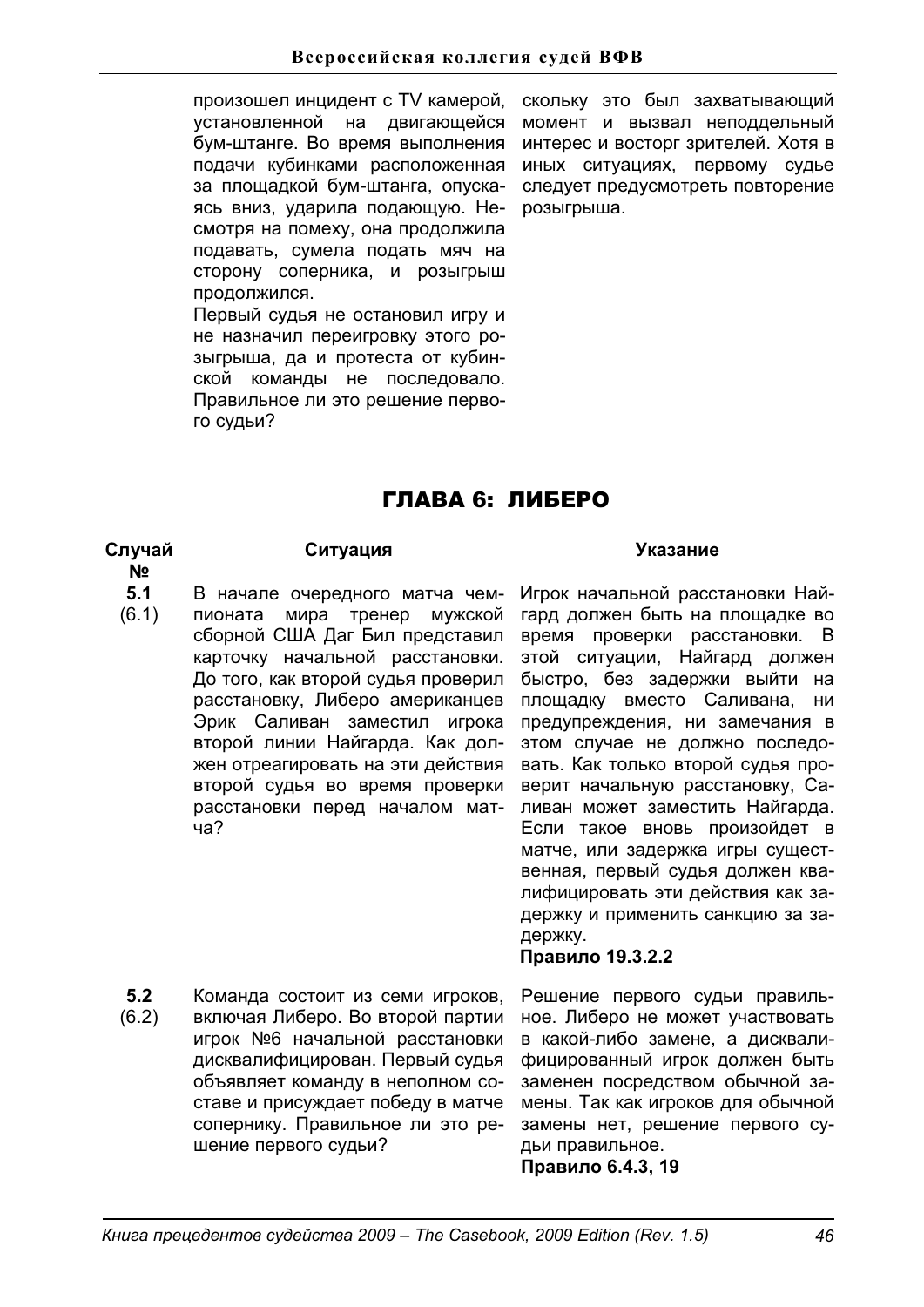- **5.3**  (6.3) Команда имеет только восемь игроков, включая Либеро. Во второй партии матча игрок №6 был заменен и вернулся обратно на площадку. Игрок №6 затем был дисквалифицирован. Либеро в момент дисквалификации находился на скамейке запасных. Какое решение должен принять первый судья?
- **5.4**  (6.4) В команде семь игроков, включая Либеро. Во второй партии игрок №6 начальной расстановки получает травму. Первый судья позволяет Либеро, воспользовавшись процедурой обычной замены. выйти на площадку вместо травмированного игрока и закончить матч в таком составе. Правильное ли это решение первого судьи?

**5.5**  (6.5) Либеро находился на площадке, замещая игрока №5. Либеро был удален на партию. Какова правильная процедура продолжения матча?

Поскольку игрок №6 не может быть заменен посредством обычной замены, первый судья должен объявить команду неполной в данной партии.

Правило 6.4.3, 15.7, 15.8, 19.3.2

Решение первого судьи неправильное. Либеро не может участвовать в какой-либо замене - ни в обычной, ни в исключительной. У команды есть две возможности. Если в момент получения травмы игрок №6 находился в передней линии, команда может воспользоваться правом запросить исключительный 3-х минутный перерыв для восстановления. Если игрок не сможет продолжать игру, команда проигрывает партию и, возможно, матч. Если же травмированный игрок №6 – игрок задней линии, а Либеро в этот момент находится на скамейке, команда может заместить им игрока №6 до момента, когда Либеро должен будет перейти в переднюю линию. В этот момент либо игрок №6 должен вернуться в игру, либо его команда объявляется неполной.

# Правило 15.7, 15.8, 17, 19.3.2

В случае удаления или дисквалификации Либеро, если команда имеет двух Либеро, тренер может тотчас же сменить наказанного действующего Либеро резервным Либеро.

Если в команде один Либеро, игрок №5 должен вернуться на плошадку. заместив Либеро. В этом случае, команда не имеет более права использовать Либеро до конца партии. Либеро может играть в следующей партии.

Если же санкция - дисквалификация, команда не имеет права использовать данного Либеро до конца матча.

Правило 6.4.3, 19.1.1, 19.3.2, 19.3.3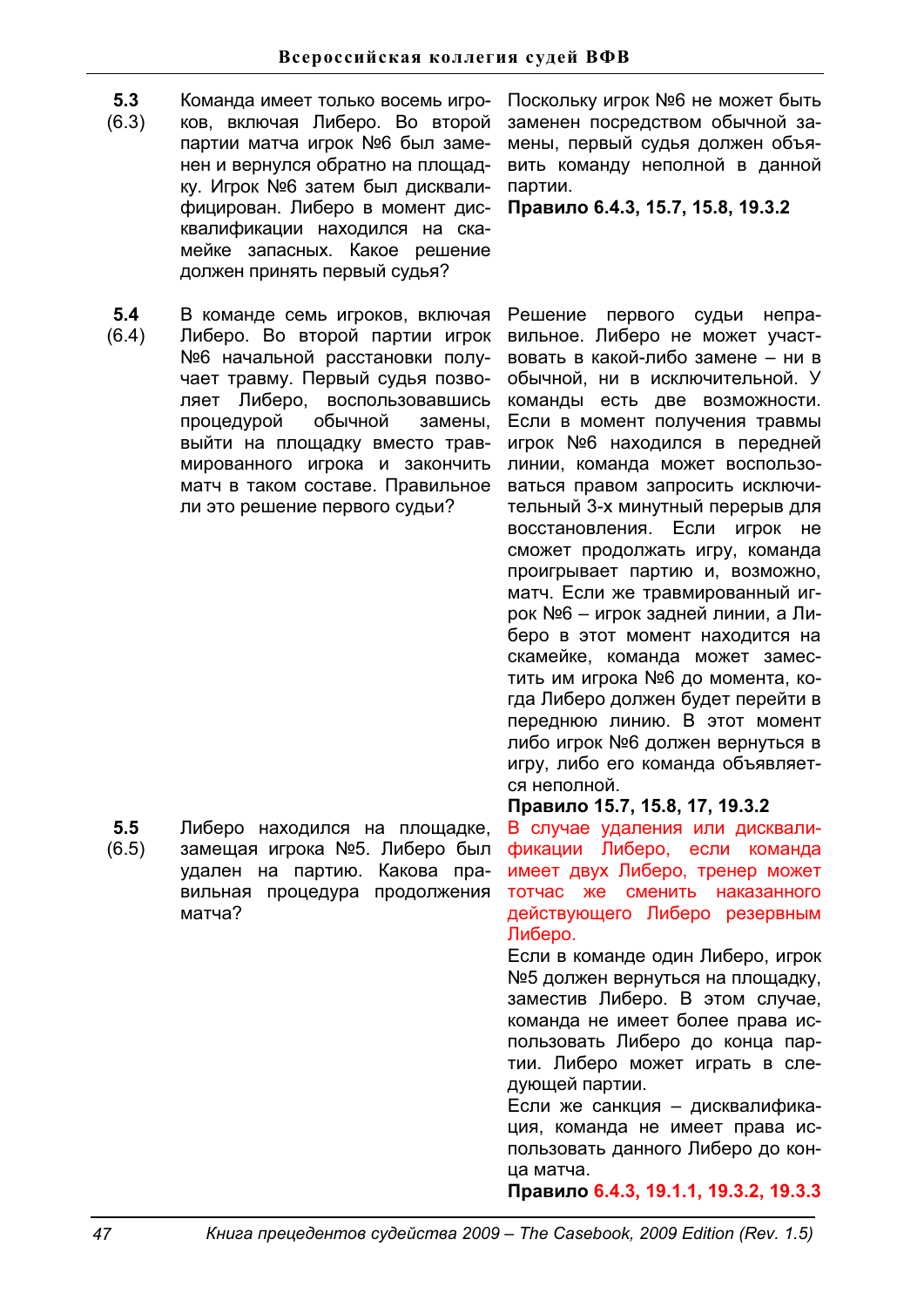- **5.6**  Эрик Саливан Либеро сборной
- (6.6) США находится в зоне 5. Команда США выигрывает очередной розыгрыш и совершает переход. Игрок стартового состава Джеф Найгард замещает Либеро и выходит в переднюю линию. Прежде чем игра возобновилась, тренер сборной США Даг Бил решает заменить Найгарда Томом Хоффом посредством обычной замены. Оба эти действия происходят во время одного перерыва без возобновления игры. Прав ли первый судья, разрешив замениться игроку дважды?

Это правильная процедура. Но здесь важна правильная терминология, дабы избежать неоправданных разногласий.

Либеро был "замещен" стартовым игроком Найгардом.

Хофф затем "заменил" Найгарда.

Таким образом, в перерыве между двумя розыгрышами была произведена только одна замена, которая была зарегистрирована в протоколе, никакого нарушения правил здесь нет.

Правило 15.3.2, 19.3.2

**5.7**  (6.7) В Кубке Запада, одном из наиболее престижных соревнований в Норвегии, Либеро, замещая игрока зоны 1, опоздал среагировать на ситуацию. Замещение произошло после свистка на подачу, но перед ударом подающего по мячу. Как должен отреагировать на это первый судья?

**5.8**  (6.8) Во время юниорского Чемпионата Северной и Центральной Америки и Карибского региона (NORCECA) команда девушек США играла с командой Мексики. Специалистка по подачам в команде США Кэндэс Макнами вошла в игру, заменив центральную блокирующую Амбер Холмквист. После своей подачи Макнами была замещена Либеро Эрин Берд. Когда Берд перешла в переднюю линию, ее сменила Холмквист, воспользовавшись процедурой "обычного замещения Либеро". В это момент тренер США Дитер

Колинз, поняв, что Холмквист вошла в игру неправильно, нажал кнопку зуммера, чтобы выполнить обратную замену Макнами на Холмквист, и попытался вернуть МакПервому судье следует продолжить розыгрыш, не прерывая игру. По окончании розыгрыша судья должен сделать устное предостережение за запоздалое замещение. Последующие запоздалые замещения должны стать предметом санкций за задержку, при этом розыгрыш немедленно прерывается. Если же замещение выполняется после удара подающим, первый судья должен свистком фиксировать это как позиционную ошибку. Правило 19.3.2.3

Несомненно, первый судья - мастер "искусства судейства". Соблюдая принцип - позволить игрокам вести игру с наименьшим вмешательством со стороны судей первый судья принял правильное решение.

Тем не менее, если такие ошибки американской команды повторятся, следует применить соответствующие санкции.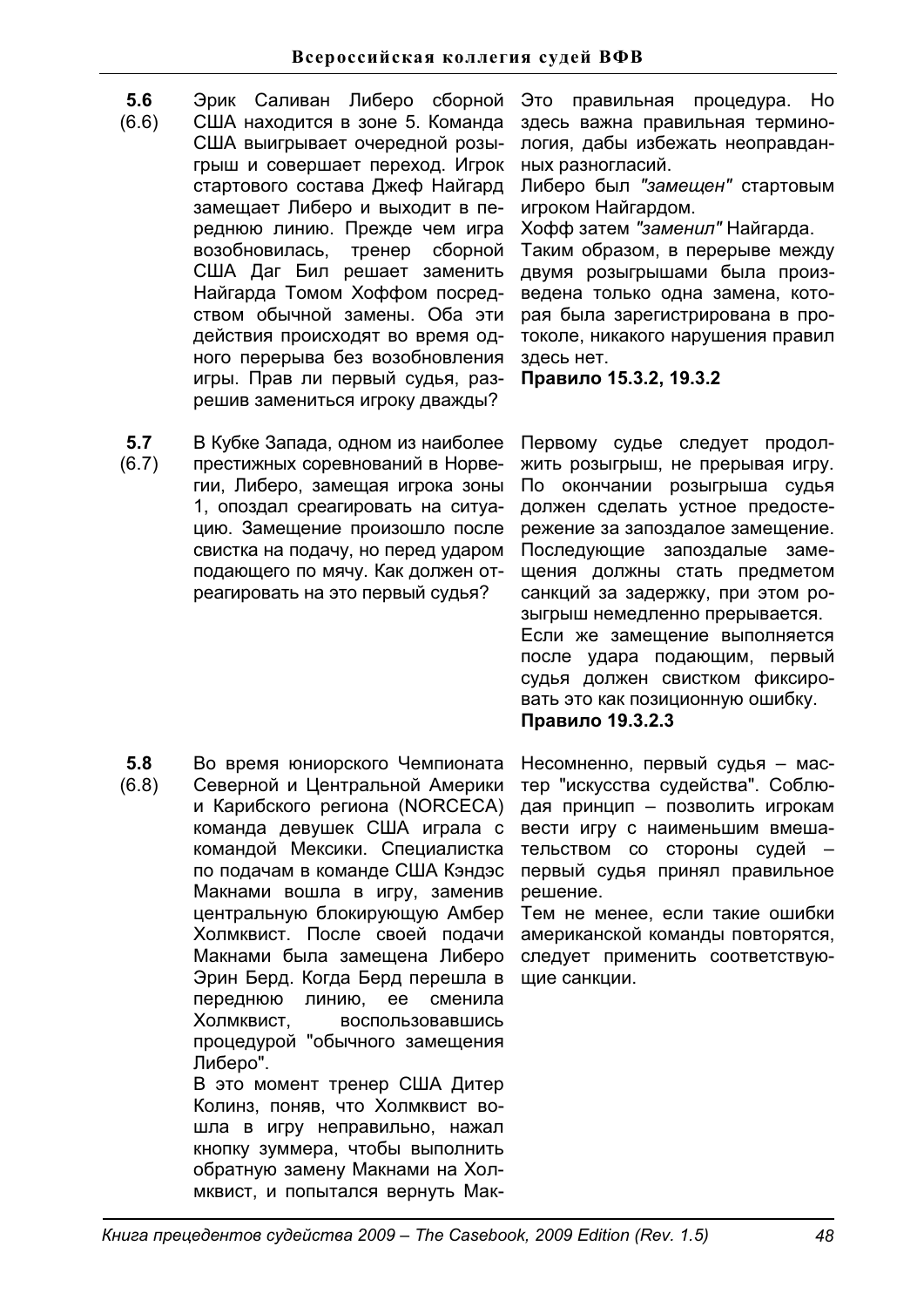нами на площадку вместо по ошибке оказавшейся там Холмквист, чтобы обратную замену можно было произвести на законных основаниях.

Поскольку первый судья уже приготовился разрешить подачу американской подающей, второй судья отклонил неправильный запрос американской команды. Первый судья, поняв, что был готов разрешить подачу, во время которой американская команда имеет неправомерно находящегося на площадке игрока, разрешил соответствующую замену и сделал американской команде предупреждение за задержку, прерывание игры при этом было абсолютно незначительным. Были ли действия первого судьи

правильными?

- **5.9**  На чемпионате мира в матче муж-
- (6.9) ских команд США и Греции центральным блокирующим стартового состава США был Джеф Найгард.

Когда Найгард перешел в зону 1, тренер США Даг Бил заменил его специалистом по подаче Чипом Макко. После потери подачи Макко был замещен Либеро Эриком Саливаном. Когда Саливану предстояло перейти в переднюю линию, на площадку выбежал Найгард и заместил Саливана. После двух розыгрышей греческая команда поняла, что замешение не было правильным, поскольку Найгард не заменил Макко. Греческая команда протестовала по поводу этой ситуации.

Было созвано "Судейское совещание", после чего Найгарду было позволено заменить Макко без какого-либо наказания. Было ли это решением правильным?

Необходимо отметить три момента в судействе приведенной ситуации. Первое: поскольку эта ситуация не была достаточно ясно описана правилами (случай произошел на ранней стадии становления системы Либеро), для таких случаев Правило 23.2.3 устанавливает, что первый судья имеет право решать любые вопросы, касающиеся игры, включая и те, которые не предусмотрены в Правилах.

Второе: в данной ситуации команда США должна быть наказана проигрышем розыгрыша за неправильную замену (очко и право подачи сопернику), и в соответствии с информацией, содержащейся в Листе контроля Либеро (Р-6), должны быть аннулированы очки команды США. Если количество очков, набранных командой США в нарушение правил, можно определить, очки аннулируются, если нет - аннулирование не производится. Для того чтобы Найгарду правильно войти в игру, команда США должна сделать запрос обычной замены Макко на Найгарда.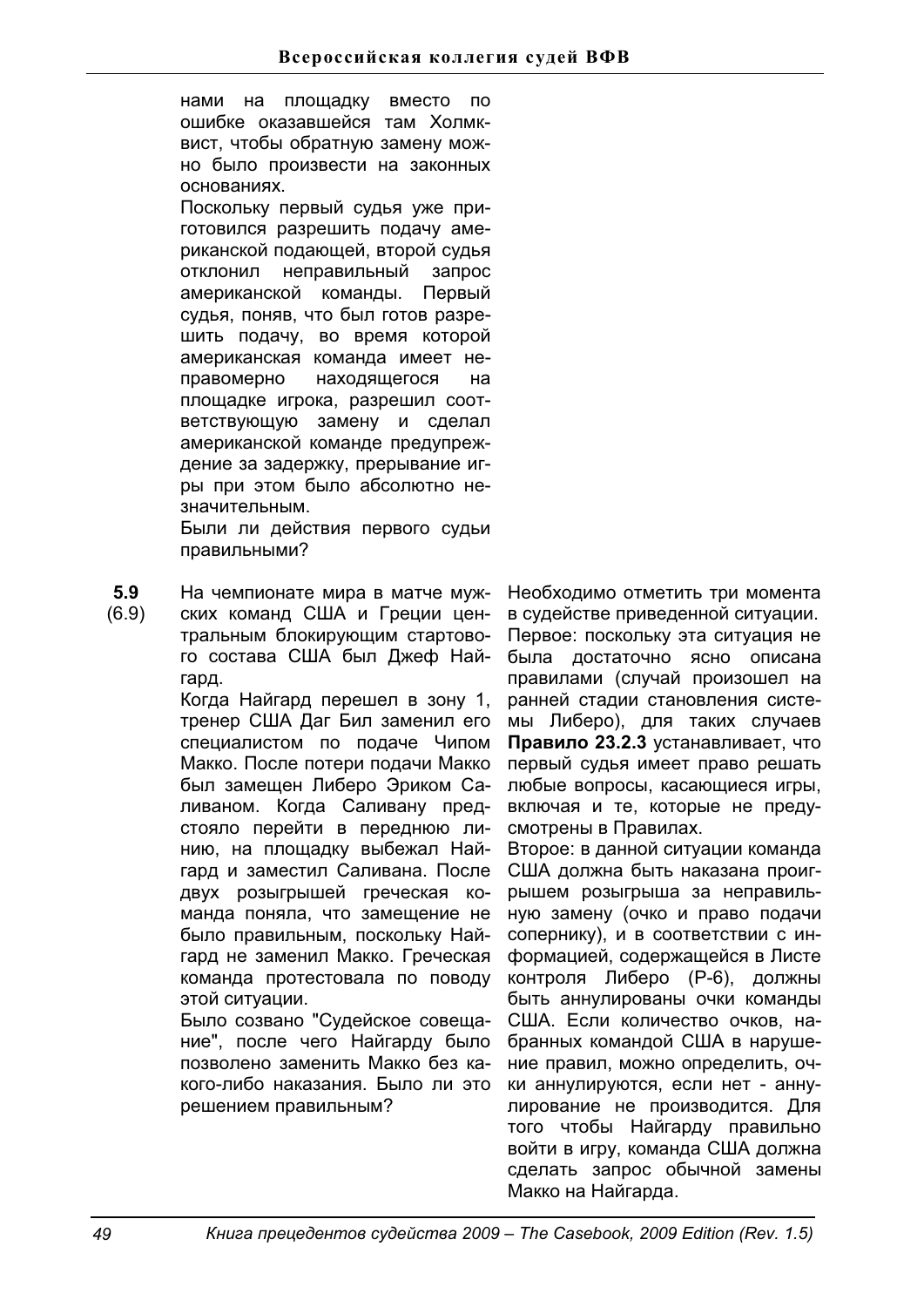Третье: правильный процесс замещения / замены в этой ситуации следующий. В тот момент, когда Саливану необходимо перейти в переднюю линию, его должен заместить Макко. Затем тренеру США следует сделать запрос обычной замены Макко на Найгарда.

Такое замещение / замена производится в одном игровом перерыве.

Правило 19.3.2.1, 23.2.3

В приведенной ситуации допущено три ошибки.

Первая ошибка: первый судья не должен давать свисток для подачи. если команды не готовы играть и подающий не владеет мячом. Ему следовало помедлить со свистком при разрешении подачи. Если бы это привело к задержке игры, команду Аргентины следовало наказать санкцией за задержку.

Вторая ошибка: замещения могут производиться только до свистка на подачу.

Третья ошибка: команда Аргентины нарушила расстановку в момент подачи.

Так как команда Аргентины нарушила расстановку, этот розыгрыш команда проиграла.

Если бы замещающий игрок успел в зону 4 до момента подачи, этот розыгрыш следовало сыграть, а команда должна быть наказана в соответствии с **Правилом 19.3.2.3**. **ɉɪɚɜɢɥɨ 7.5.1, 12.3, 19.3.2.2, 19.3.2.3** 

В случае травмы/болезни Либеро, если команда имеет двух Либеро. тренер может тотчас же сменить действующего Либеро резервным Либеро. Если резервный Либеро получает травму, тренер может переназначить в качестве нового Либеро любого игрока (исключая пер-

**5.10**  В одном из матчей мужского Кубка

(6.10) мира Аргентина играла с Канадой. Судья дал свисток, разрешая подавать аргентинскому игроку Хьюго Конте. В этот момент Конте обнаружил, что Либеро аргентинцев покинул площадку, но не был замещен, таким образом, только пять игроков, включая Конте, осталось на площадке в команде Аргентины. Конте медлил с подачей насколько позволяли правила и затем подал. В момент подачи замещающий игрок уже был на площадке в зоне 1, хотя должен находиться в зоне 4. Он явно нарушал расстановку. Команды сыграли это розыгрыш, и выиграла его команда Аргентины. Игровой капитан канадцев подо-

шел к первому судье и попросил пояснить решение сыграть этот розыгрыш, тогда как он полагает, что выигрыш розыгрыша должна быть присужден команде Канады в тот момент, когда команда Аргентины нарушила расстановку. Первый судья отклонил аргументы канадцев и оставил результат этого розыгрыша в силе.

Каким должно было быть решение первого судьи?

**5.11**  (6.11) В одном из эпизодов матча Либеро находился на площадке, замещая игрока №6. Совершив рывок за мячом, Либеро травмировал мышцу ноги и не смог продолжить играть. Тренер принял решение переназначить игрока №6 в качестве нового Либеро. Возможно ли это?

*Ʉɧɢɝɚɩɪɟɰɟɞɟɧɬɨɜɫɭɞɟɣɫɬɜɚ± The Casebook, 2009 Edition (Rev. 1.5) 50*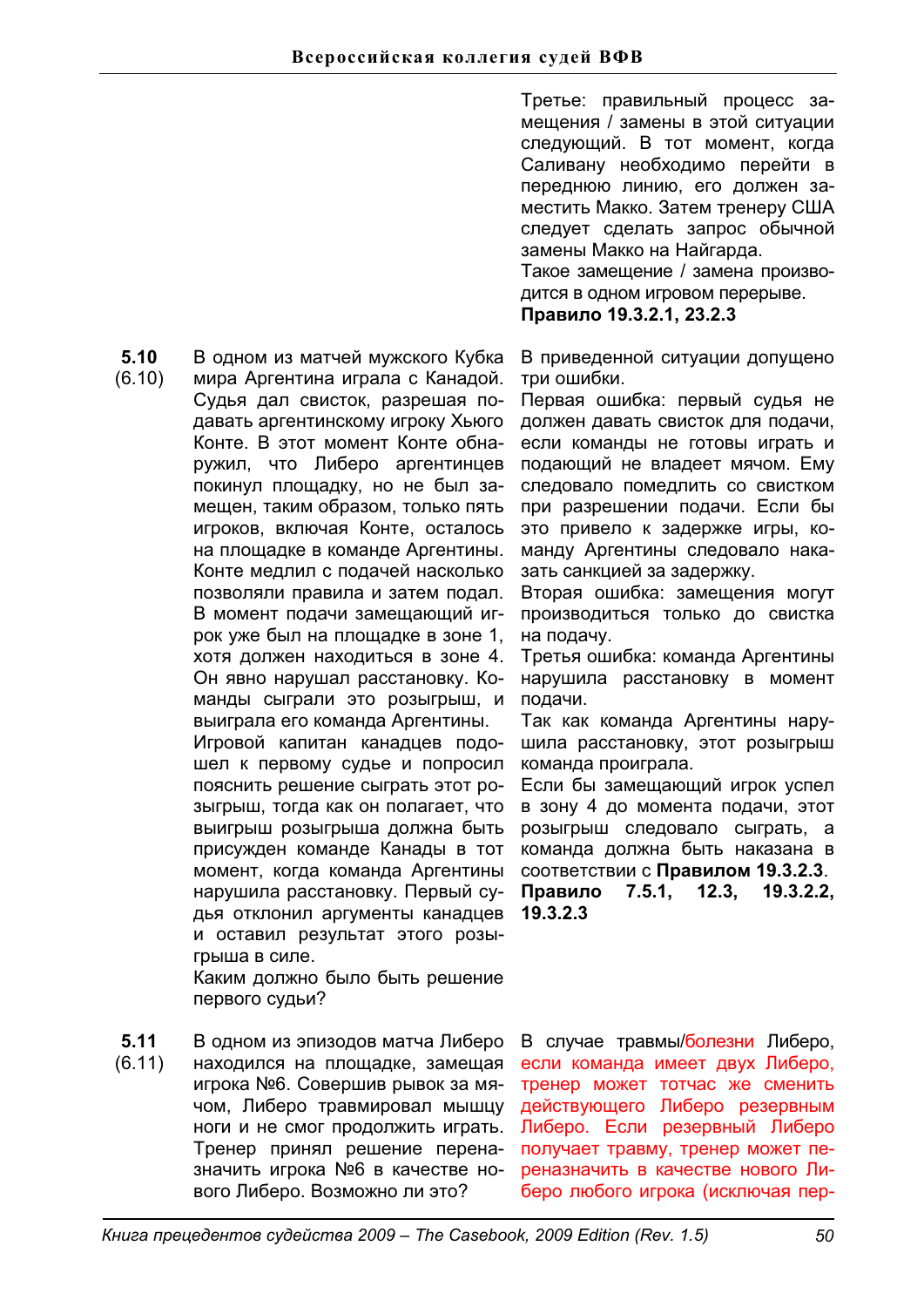**5.12**  (6.12) В матче между европейскими командами Ниборга (Nyborg) и Вархауга (Varhaug) тренер Ниборга выполнял еще и функции Либеро. Когда тренер был не на площадке, он прохаживался между продолжением линии атаки и местом разминки, давая инструкции своей команде. Судья не препятствовал этим действиям. Правильное ли это решение судьи?

**5.13**  (6.13) На Олимпийских играх в матче мужских команд США и Аргентины центральный блокирующий США Том Хофф сидел на скамейке, замешенный Либеро Эриком Саливаном. Когда Саливан перешел из зоны 6 в зону 5, Хофф по рассеянности вышел на площадку, а Саливан, вероятно по той же причине, или побуждаемый действиями партнера, покинул ее. Почти мгновенно Хофф понял, что совершил оплошность и быстро снова поменялся позициями с Саливаном. Первый судья оставил это оши-

воначального Либеро), который не находится на площадке в момент переназначения.

Если в команде только один Либеро, выбор тот же, что и в случае травмы резервного Либеро.

Таким образом, ситуация зависит от того, сколько зарегистрированных Либеро в команде. Если только один, игрок №6 сначала должен заместить травмированного Либеро. Затем тренер должен использовать обычную замену, чтобы игрок №6 был не на площадке. Тогда он может переназначить игрока №6 в качестве нового Либеро. Если игрок №6 не может быть заменен по правилам в этой партии, он не может быть переназначен в качестве Либеро в течение этой партии.

Если в команде есть резервный Либеро, тренер имеет право использовать только его. Правило 19.1.3, 19.3.3.1

Решение судьи правильное. Правила устанавливают, что Либеро не может быть ни капитаном команды, ни игровым капитаном. Правила не запрещают Либеро быть тренером. Следовательно, либеро-тренеру разрешается выполнять эти двойные обязанности, и нет никакой необходимости настаивать, чтобы он оставался на скамейке.

**ɉɪɚɜɢɥɨ 5.2.3.4, 19.1.3** 

Правило 19.3.2.1 требует, чтобы по крайней мере один розыгрыш был сыгран между двумя замещениями Либеро. Однако, учитывая мгновенный характер обмена позициями, судья не счел эти действия выполненным замещением. Когда такая ситуация ПРОИСХОДИТ ЯВНО ПО недоразумению и без задержки игры, нет необходимости дополнительно прерывать игру, слишком буквально употребляя данное правило, игру можно продолжить - это тоже проявление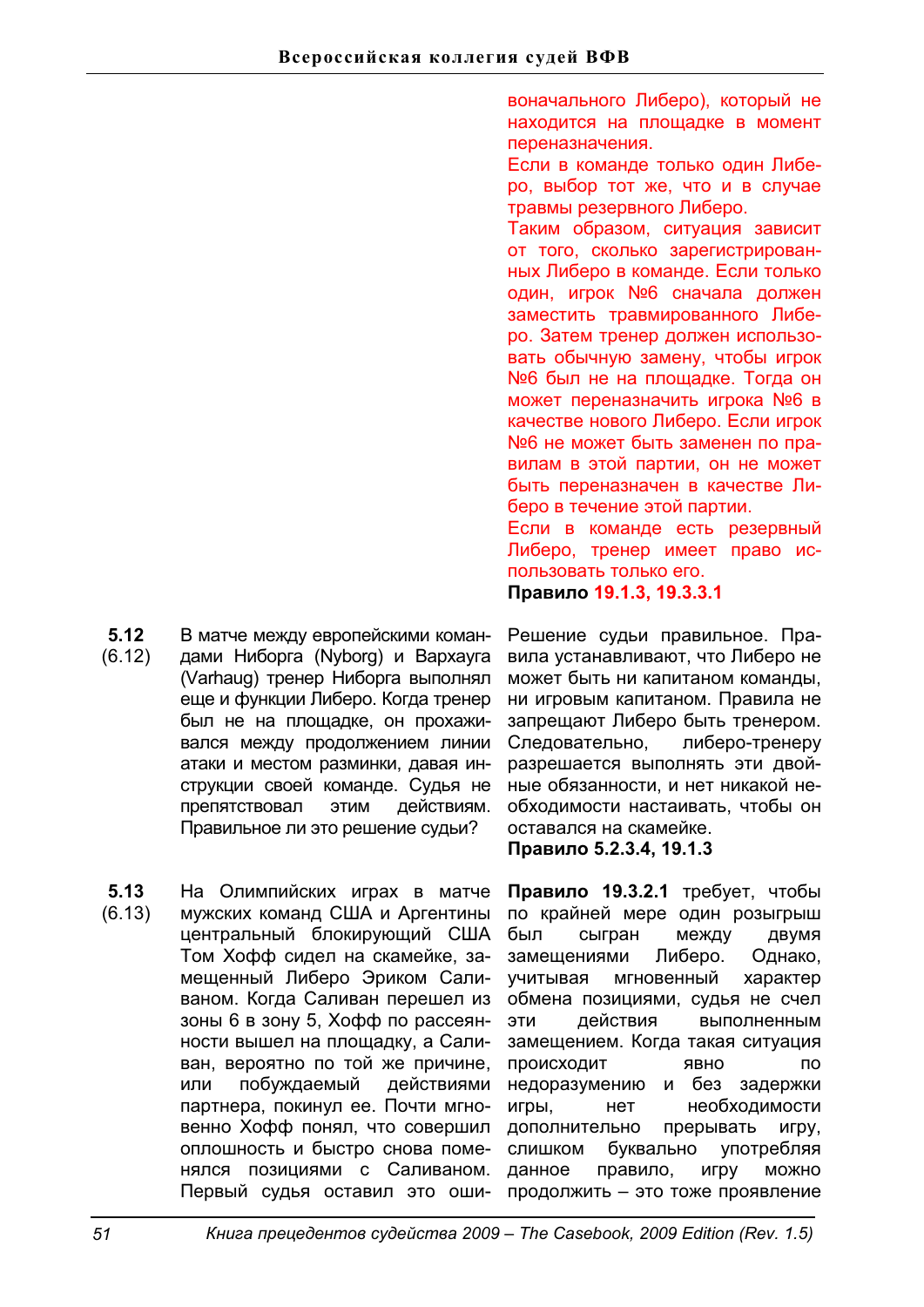бочное замещение без внимания и дал свисток на подачу. Было ли это решение первого судьи правильным?

**5.14**  В одном из матчей Чемпионата Ку-

(6.14) вейта Либеро оказался в передней линии в зоне 4. После розыгрыша трех очков первый судья заметил неправильную позицию. Какое решение первого судьи будет правильным?

Пока подающий не произведет удар по мячу, нарушения расстановки игроком Либеро (позиционной ошибки) еще нет. Уведомить судей, что Либеро находится на площадке, тогда как он должен быть на скамейке, является обязанностью помощника секретаря. С его помощью судья должен определить, в скольких розыгрышах Либеро занимал неправильную позишию.

С другой стороны, если бы Саливан покинул площадку и сразу же заместил другого игрока без требуемого розыгрыша между этими замещениями, команду США следовало бы наказать очком и подачей соперника, а неправильное за-

искуства судейства.

мещение исправить. **Правило 19.3.2.1** 

Команда, нарушившая расстановку, наказывается проигрышем розыгрыша и теряет все очки, набранные в неправильной расстановке. Расстановка исправляется и игра возобновляется.

Правило 7.5.4, 19.3.1.1, 26.2.2.1, **26.2.2.2** 

**5.15**  (6.15) В одном из матчей мужского Чемпионата Азии во время официальной разминки Либеро получил травму. Тренер попросил переназначить Либеро - новым Либеро должен стать капитан команды, который уже был внесен в карточку расстановки первой партии. Первый судья отклонил запрос, ссылаясь на то, что правила запрешают Либеро быть капитаном команды или игровым капитаном.

Первый судья принял неправильное решение.

Если команда имеет двух Либеро, тренер может сменить действующего Либеро тотчас же резервным Либеро. Если резервный Либеро получает травму, тренер может переназначить в качестве нового Либеро любого игрока (исключая первоначального Либеро), который не находится на площадке в момент переназначения.

Если в команде только один Либеро, выбор тот же, что и в случае травмы резервного Либеро.

Либеро не может быть капитаном команды или игровым капитаном, это действительно так, но в форс*мажорных* обстоятельствах капитан команды может уступить свой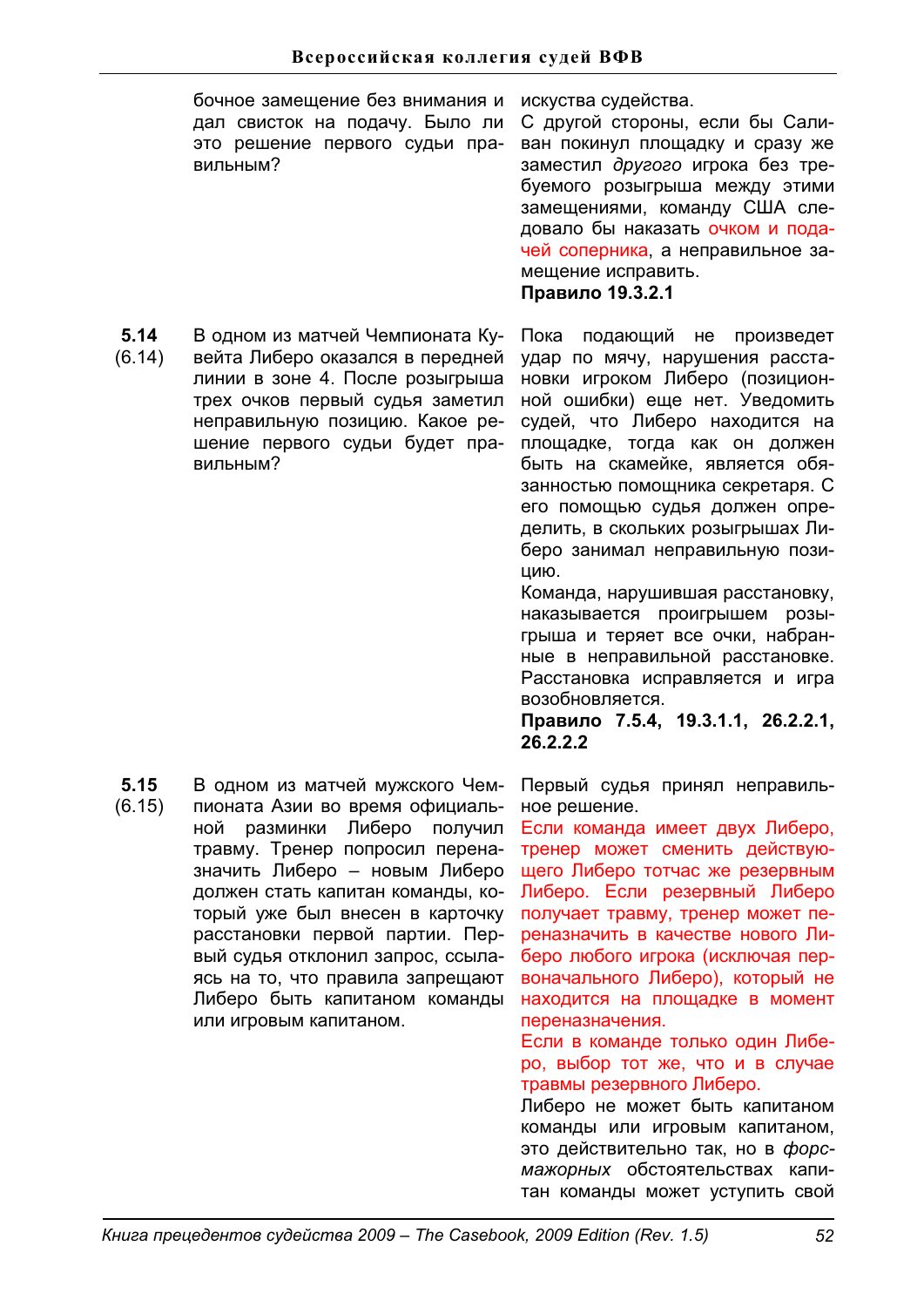пост, передав все принадлежащие ему права и обязанности капитана, чтобы быть переназначенным в качестве Либеро.

Поскольку капитан команды уже записан в карточке расстановки, последовательность действий должна быть следующая:

- 1. Заменить капитана команды другим игроком посредством обычной замены до начала матча.
- 2. Запрос тренера о назначении нового капитана команды.
- 3. Переназначение нового Либеро.
- 4. По требованию судей новый Либеро должен сменить свою форму на форму Либеро (или надеть поверх своей формы нагрудник или жакет, имеющийся для этой цели в дополнительном оборудовании).
- 5. Секретарь должен:
	- перерегистрировать первоначального капитана команды в качестве нового или переназначенного Либеро (сменить первоначального Либеро);
	- зарегистрировать нового капитана команды.

Детали этих перерегистраций / переназначений должны быть записаны в секторе ЗАМЕЧАНИЯ протокола.

# **Правило 5, 19.1.4, 19.2**

**5.16**  (6.16) После двух неудовлетворительных приемов подачи командой А ее тренер отозвал Либеро с площадки из зоны 6, заместив его, и немедленно послал обратно на площадку в зону номер 5 (не было ни единого розыгрыша между этими двумя замещениями). Второй судья не заметил этого. Первый судья видел эти действия и, тем не менее, разрешил подачу и после подающего удара зафиксировал свистком позиционную ошибку принимающей команды А. Является ли решение первого судьи правильным?

Решение первого судьи правильное. Позиционная ошибка фиксируется в момент подачи, до удара на подаче ошибка еще не совершена. Вообщето, фиксировать позиционные ошибки принимающей команды - обязанность второго судьи. В приведенном случае Либеро не имел права находиться на площадке во время предстоящего розыгрыша (розыгрыш начинается с удара подающим по мячу). Но, поскольку второй судья не заметил ошибочного замещения Либеро, первый судья, зная об ошибке, не мог позволить неправомерные действия и должен был помочь второму судье, зафиксировав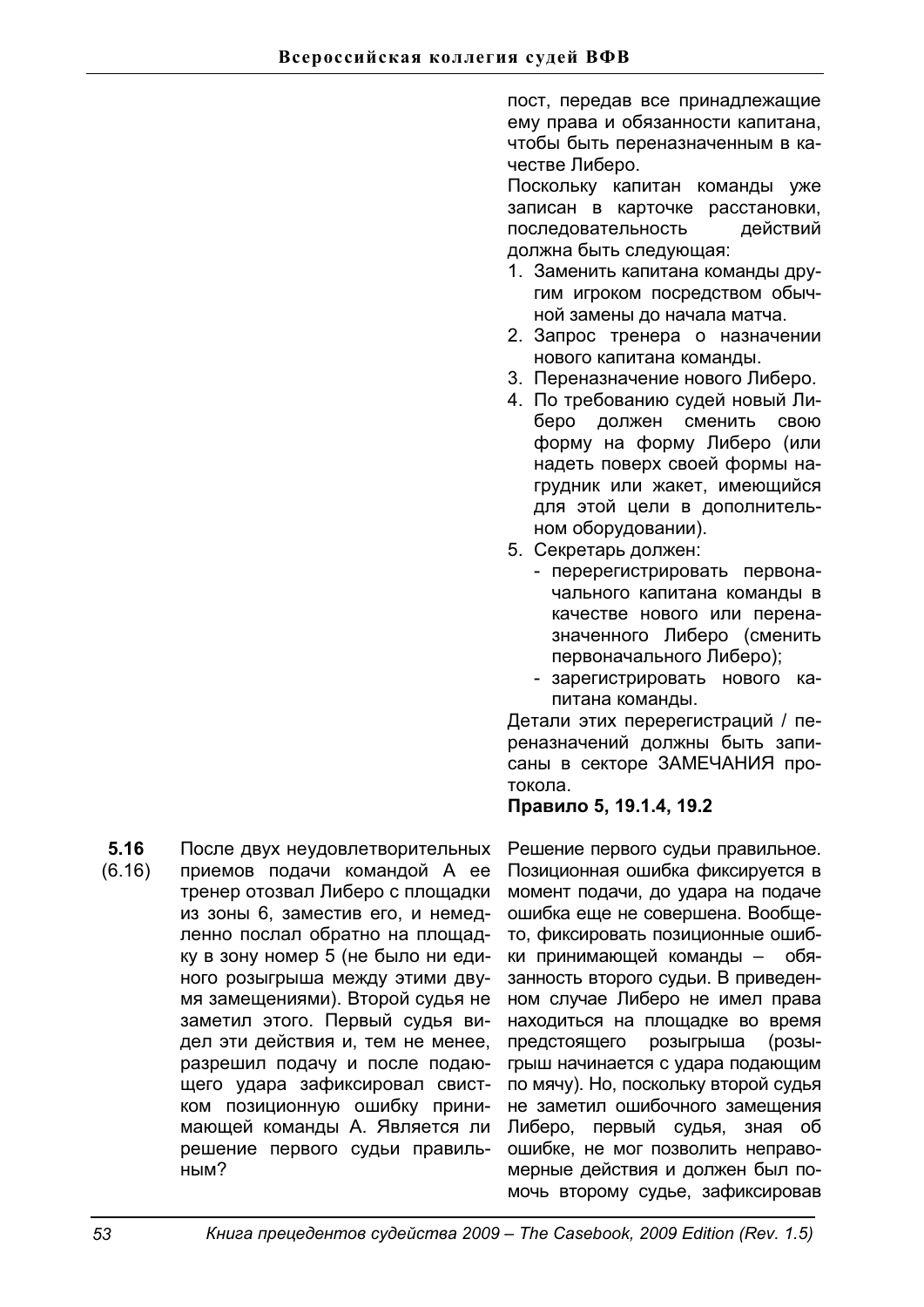**5.17**  По окончании розыгрыша Либеро

- (6.18) был замещен. Судья дал свисток, разрешая следующий розыгрыш. После подачи один из резервных мячей выкатился на площадку. Первый судья свистком остановил игру и назначил переигровку розыгрыша. До свистка, разрешающего повторение розыгрыша, Либеро попытался заместить игрока зоны 6. Второй судья отозвал его обратно с плошадки.
- **5.18**  На Олимпийских играх в Афинах в
- (6.19) одном из игровых эпизодов Либеро мужской команды Италии получил травму, второй судья разрешил врачу выйти на площадку и присутствовать тренеру при определении серьезности травмы. Было принято решение увести Либеро с площадки и вернуть на площадку игрока, которого замещал Либеро. После того как Либеро был уведен с площадки, он заявил, что восстановился, и настаивал на своем возвращении на площадку. Судьи разрешили Либеро вернуться на площадку и возобновили игру. Правильное ли это решение?
- **5.19**  Либеро команды А получил травму
- (6.21) в решающий момент матча. Тренер пожелал немедленно переназначить Либеро, и игрок, которого он замещал, вышел со скамейки на площадку уже в качестве нового Либеро. Можно ли разрешить такие действия?

свистком позиционную ошибку принимающей команды. В тех матчах, где есть помощник секретаря, отслеживать (регистрировать) замещения Либеро является его обязанностью. В подобном случае после удара подающим он должен зуммером сигнализировать о совершенной ошибке.

**ɉɪɚɜɢɥɨ 19.3.2.1, 19.3.2.2, 19.3.2.3, 23.2.3**

Решение второго судьи неправильное. Розыгрыш завершается присуждением очка одной из команд. Так как этот розыгрыш был аннулирован, между двумя замещениями не было ни одного розыгрыша. Но, не позволяется судьям предотвращать совершение ошибки командой.

**Правило 19.3.2.1** 

Нет, решение неправильное, это не следовало разрешать.

Даже в случае травмы Либеро можно сменить на площадке только посредством обычного замещения. Либеро, все же, имеет право принимать участие в матче, пока он не будет сменен резервным Либеро, либо травмированный резервный Либеро – переназначен

# Правило 19.3.3.1

В приведенной ситуации была допущена ошибка, поскольку два последовательных замещения произошли без единого состоявшегося розыгрыша между ними.

Правило 19.3.2.1

Судьям не следует разрешать такие действия. Текст соответствующего правила сформулирован таким образом, чтобы оградить команды от подобных плохо продуманных тактических ходов. Ну, например – как только этот новый Либеро перейдет в зону 4, кто сможет заместить его? Ответ - никто.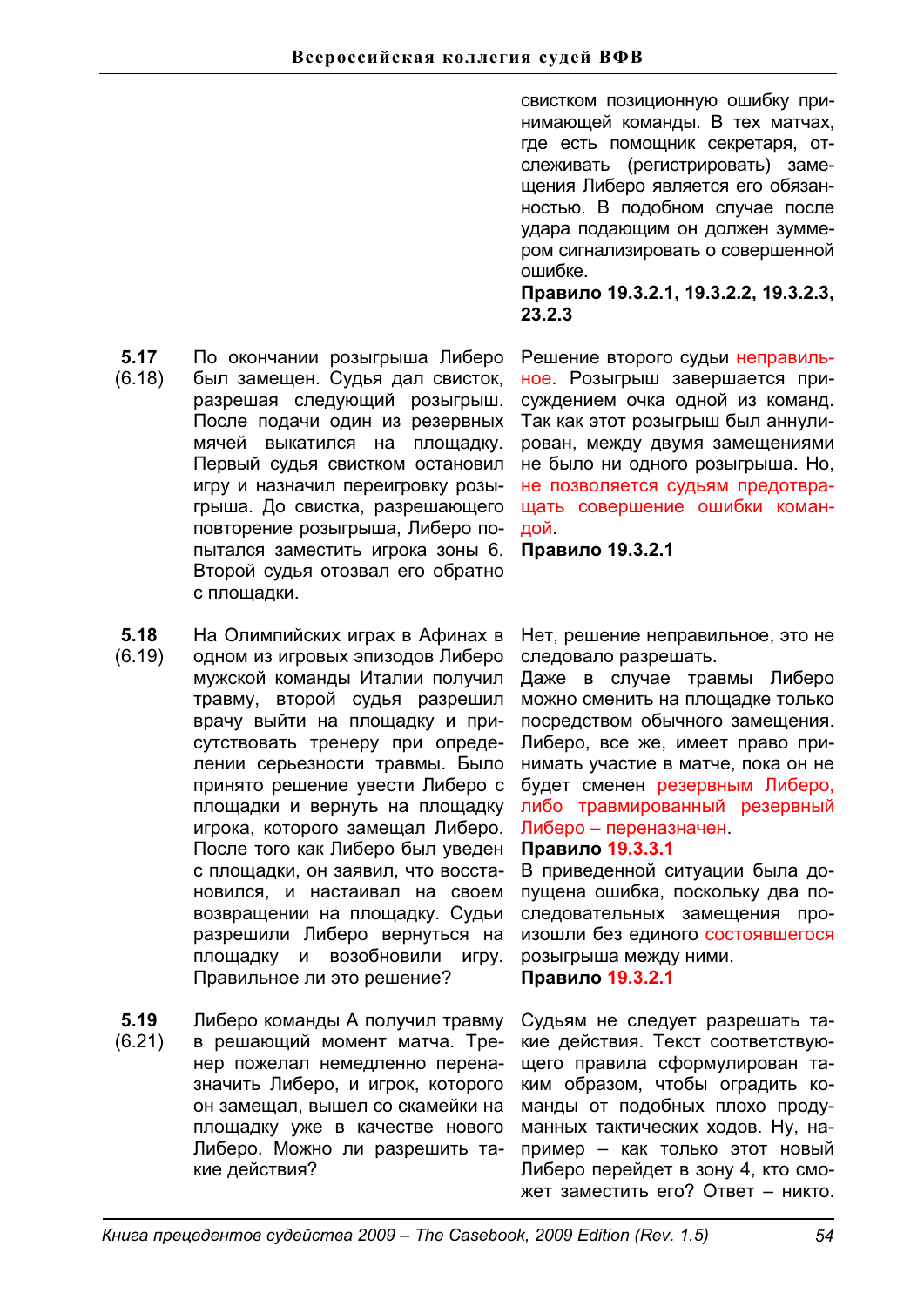Эта команда становится неполной. Поэтому должна использоваться следующая процедура:

Если команда имеет двух Либеро. тренер может тотчас же сменить травмированного действующего Либеро резервным Либеро. Если резервный Либеро получает травму, тренер может переназначить в качестве нового Либеро любого игрока (исключая первоначального Либеро), который не находится на площадке в момент переназначения.

Если в команде только один Либеро, процедура та же, что и в случае травмы резервного Либеро.

Травмированный Либеро должен быть замещен тем игроком, которого он замещал на площадке. Этого игрока необходимо заменить по правилам. После замены этот игрок может быть переназначен в качестве нового Либеро.

Он может выйти на площадку только после хотя бы одного состоявшегося розыгрыша.

**ɉɪɚɜɢɥɨ15.6.2, 19.3.2.1, 19.3.3.1**

**5.20**  (6.22) руку, и другой игрок был переназначен в качестве нового Либеро. До конца матча травмированный Либеро сидел на скамейке команды. Разрешено ли это?

Игроки, которые не могут принимать участие в разминке, не регистрируются в протоколе, они, следовательно, не могут сидеть на скамейке в качестве членов команды. В приведенном же случае травма произошла в процессе матча, игрок был в состоянии ходить, не являлся помехой и не представлял для команд никакой опасности. Эти обстоятельства имеют решающее значение при принятии **решения.** В таком случае игроку разрешается оставаться на скамейке. Если игрок нуждается в медицинской помощи, врачу команды следует поместить игрока за скамей-

кой или в безопасном месте за пределами Контрольной Зоны.

Схема 1а и Определения

Либеро команды А травмировал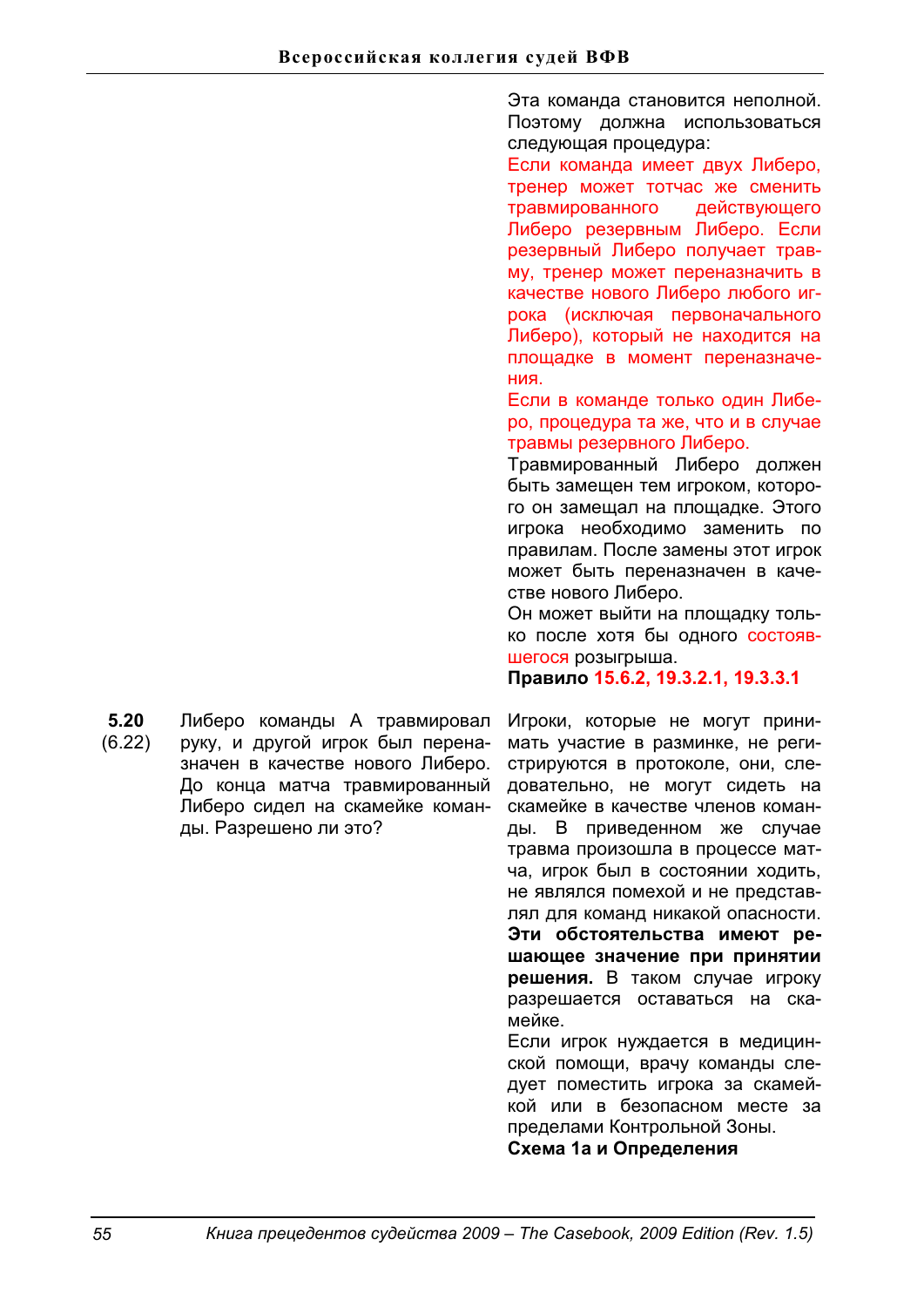- **5.21**  Во время одного из матчей Кубка
- (6.23) NORCECA Либеро команды А вышел на площадку при счете 11:11 в зону номер 5. В этот момент игрок команды Б получил замечание за грубое поведении, его команда была наказана, а команда А получила очко и право подавать. Команда А должна сделать переход. Поняв, что этот переход вынуждает команду заместить Либеро в том же перерыве между розыгрышами, судьи разрешили произвести замещение. Правильное ли это решение?

Решение правильное. Так как команда А получила очко и право подачи, она должна сделать переход. Обычно, по крайней мере, один состоявшийся розыгрыш должен быть сыгран между двумя замещениям Либеро. Лишь данная ситуация расценивается, как если бы розыгрыш состоялся.

Правило 19.3.2.1

**5.22**  (6.25) Во второй партии финального матча Кубка Англии Либеро пожаловался на плохое самочувствие. Врач команды тут же выяснил, что у Либеро температура 40,5°С, вызванная острой вирусной инфекцией, и принял решение, что Либеро не следует принимать участие далее в матче.

В этих обстоятельствах разрешается ли переназначить нового Либеро?

**5.23**   $(HOBBI\breve{M})$ В финальном матче мужского Чемпионата мира 2006 игрок Либеро польской команды получил травму. Тренер решил сменить его немедленно игроком №17, который в этот момент был не на площадке и не был замещен игроком Либеро. Тренер тут же отправил его на плошадку, причем, перед этим не было сыгранного розыгрыша. Было ли это замещением правильным?

**5.24**  (новый) Перед матчем секретарь записал фамилию Либеро и его №9 в список 12 игроков команды А в протоколе. В специальной строке для Либеро секретарь записал номер Либеро 15. Тренер и капитан команды подписали протокол. При счете 15-10 в пользу команды А в первой партии секретарь обнаружил ошибку. Какое решение будет правильным?

Если команда имеет двух Либеро, в случае травмы или болезни действующего Либеро он может быть сменен резервным Либеро. Если в команде только один Либеро, или резервный Либеро получает травму, когда он на площадке, он может быть переназначен в соответствии с процедурой переназначения. Правило 19.3.3.1

Обычно, по крайней мере, один состоявшийся розыгрыш должен быть между двумя замещениями Либеро. В случае травмы действительно разрешено отправить на площадку без состоявшегося розыгрыша резервного Либеро (если в списке команды два Либеро) или переназначенного Либеро.

**Правило 19.3.2.1** 

Это административная ошибка, и она не должна иметь никаких последствий для команды. Секретарь должен исправить номер, сделав запись в секторе "Замечания". **Правило 19.1.2**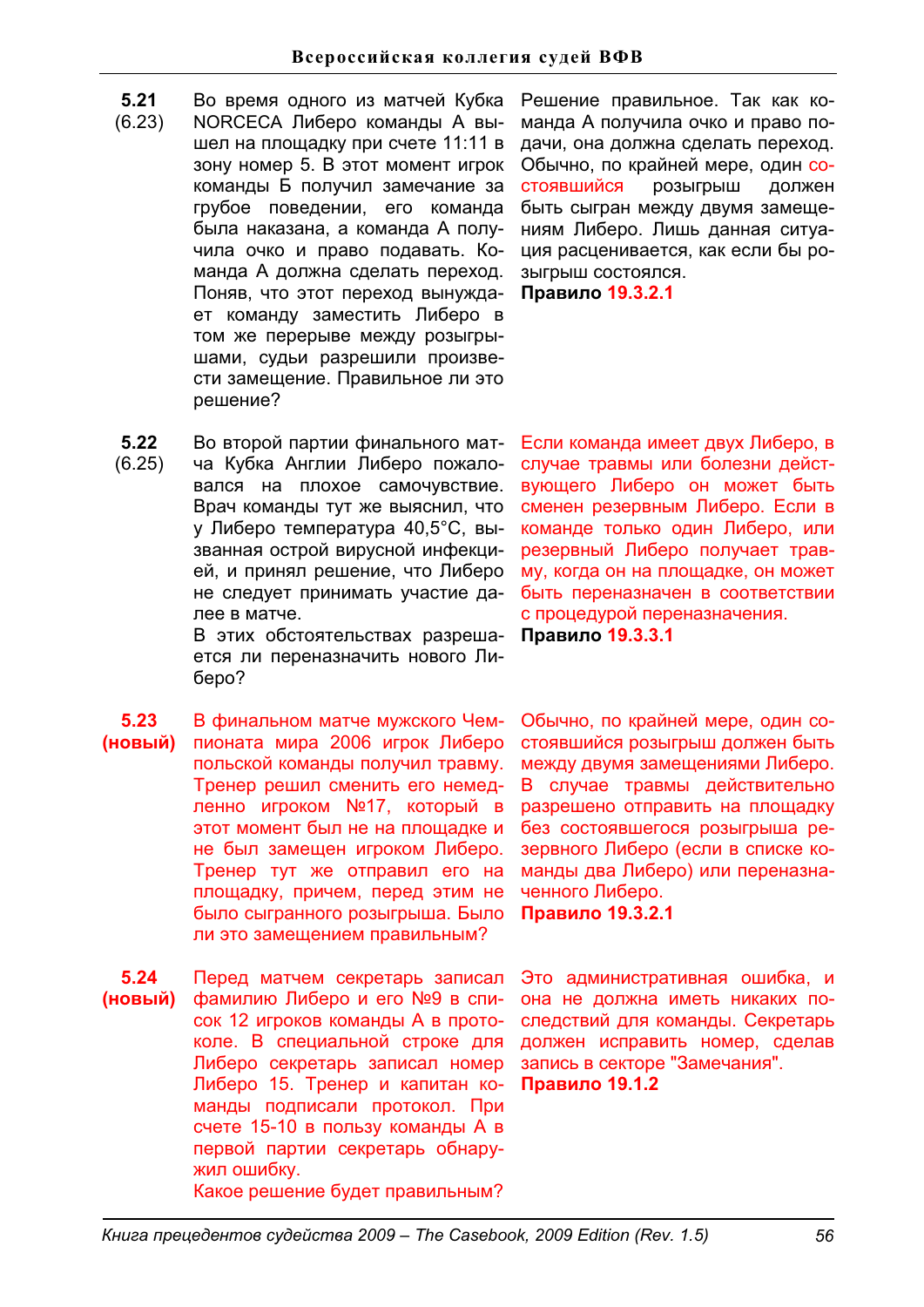**5.25 (ɧɨɜɵɣ)** В первой партии Либеро команды Т.к. неправильная футболка не по-А играл в футболке того же цвета и модели, как у всей команды. Партия закончилась 25-21 в пользу его команды. Перед началом второй партии тренер команды Б протестовал против такой ситуации и результата партии. Какое решение является правильным?

влияла на игру, результат первой партии не должен отменяться. Либеро должен сменить футболку. **Правило 19.2** 

# ГЛАВА 7: ПОВЕДЕНИЕ УЧАСТНИКОВ

### **Случай ʋ**

### Ситуация Указание

**6.1**  (7.1) В Кубке мира испанский игрок после того, как розыгрыш закончился, в раздражении ударил мяч ногой. Первый судья сделал игроку предупреждение за незначительное неправильное поведение. Правильно ли поступил первый судья?

Решение первого судьи правильное. Первый судья должен держать под своим контролем случаи подобного поведения, классифицируемого как незначительное неправильное поведение.

Если же удар ногой по мячу представляет опасность для игроков, судей либо зрителей, или является проявлением грубости, первый судья имеет право классифицировать такое поведение как грубое и сделать игроку замечание, предъявив желтую карточку. В таком случае секретарь должен зарегистрировать факт грубого поведения и номер игрока в соответствующей графе санкций в протоколе.

Наряду с тем, что первый судья может сделать устное предупреждение игроку за незначительное неправильное поведение или команде через игрового капитана за постоянное незначительное неправильное поведение команды, первый судья имеет право сразу, минуя предупреждение, налагать санкции, если проступок носит серьезный характер.

# **ɉɪɚɜɢɥɨ21.1, 21.2**

**6.2**  (7.2) В мужском Кубке мира Нидерланды играли с Кубой. В упорной напряженной второй партии пасующий команды Нидерландов Петер розыгрыш вследствие контакта с Первый судья принял неправильное решение. Команда Нидерландов выиграла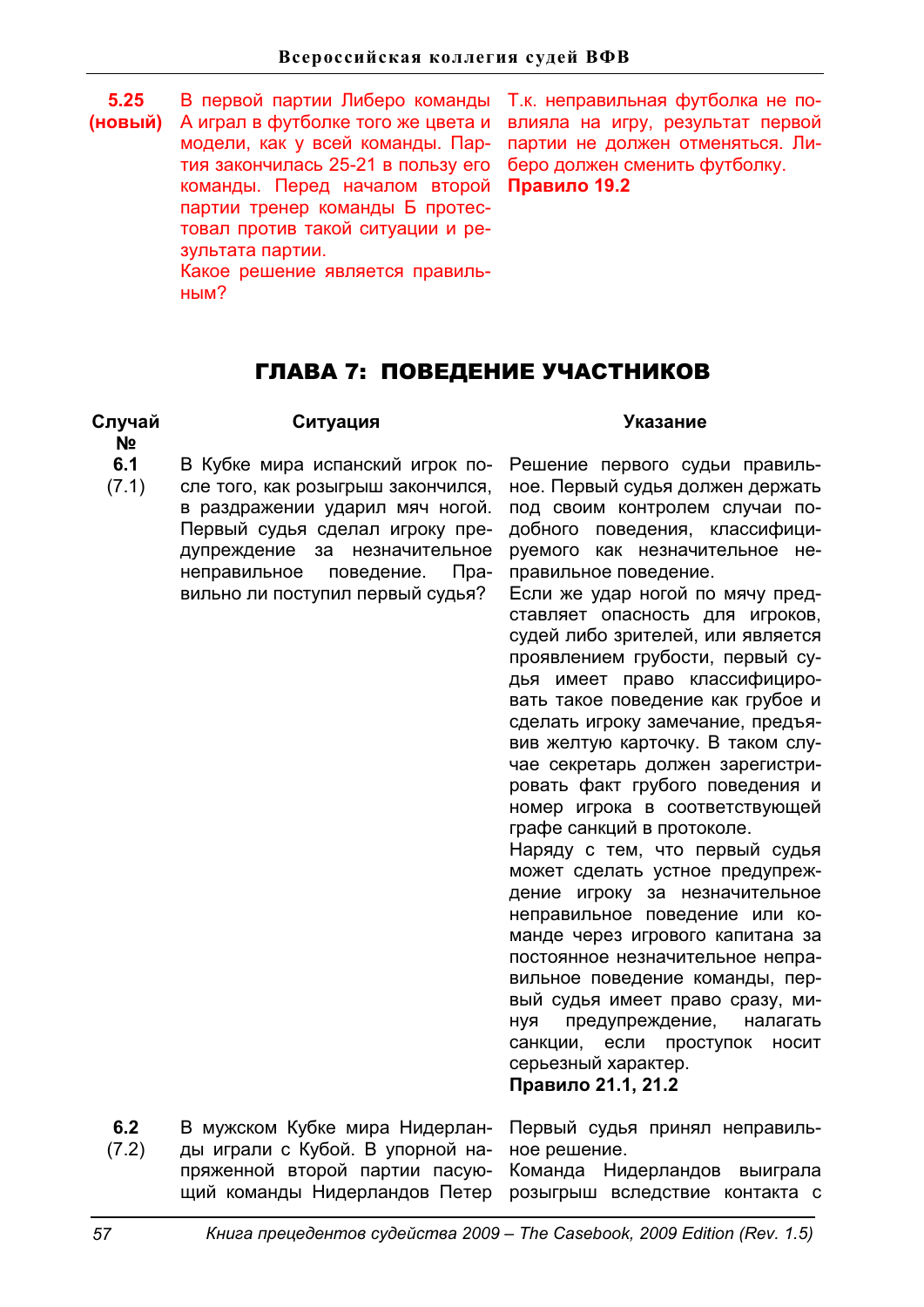Бланже выдал потрясающий пас, обманув кубинских блокирующих. Нападающий Нидерландов Ван Дер Мюлен вонзил мяч в пол с сокрушительной силой. Когда сбитые с толку кубинские блокирующие неудачно пытались блокировать Ван Дер Мюлена, кубинский пасующий Дьаго намеренно дернул нижний край сетки, в расчете на то, что судья поверит, что Ван Дер Мюлен задел сетку. Второй судья заметил эту неудавшуюся уловку и дал свисток, зафиксировав выигрыш розыгрыша командой Нидерландов, вдобавок Дьаго получил предупреждение от первого судьи. Достаточное ли это наказание для Дьаго?

**6.3**  (7.3) В ходе матча Мировой лиги тренер бразильцев вскочил после розыгрыша и, размахивая руками, выражал возмущение решением судьи. Допустимо ли такое поведение?

сеткой кубинского игрока, который помешал игре. Дьаго должен был получить замечание (желтая карточка: соперник получает очко и право подавать) за грубое поведение, а именно, попытку ввести в заблуждение судей.

**ɉɪɚɜɢɥɨ21.2.1, 21.3**

Тренеру может быть позволена определенная, нормальным образом выраженная, реакция. Если же эта реакция тренера расценивается судьей как незначительное неправильное поведение, первый судья должен предупредить тренера. При повторении такого поведения, должно последовать замечание и желтая карточка за грубое поведение.

Если нарушение происходит во время розыгрыша, наказание дается по окончании розыгрыша в до*бавление к результату самого ро*зыгрыша. В некоторых наиболее важных мировых соревнованиях Специальные судейские инструкции могут предусматривать перечень дополнительных санкций.

Правило 5.2, 21.1, 21.2, 21.3

**6.4**  (7.4) В перерыве между партиями игрок №3 одной из команд высказался в уничижительном тоне в отношении судьи и получил замечание за грубое поведение от первого судьи. В следующей партии эта команда должна была подавать первой. Какими должны быть дальнейшие действия первого судьи?

Санкции, налагаемые между партиями, применяются перед началом игры в следующей партии. Следовательно, перед первой подачей предстоящей партии первый судья должен жестом показать характер наказания, в данном случае - замечание и проигрыш розыгрыша подающей командой. Принимающая команда получает очко,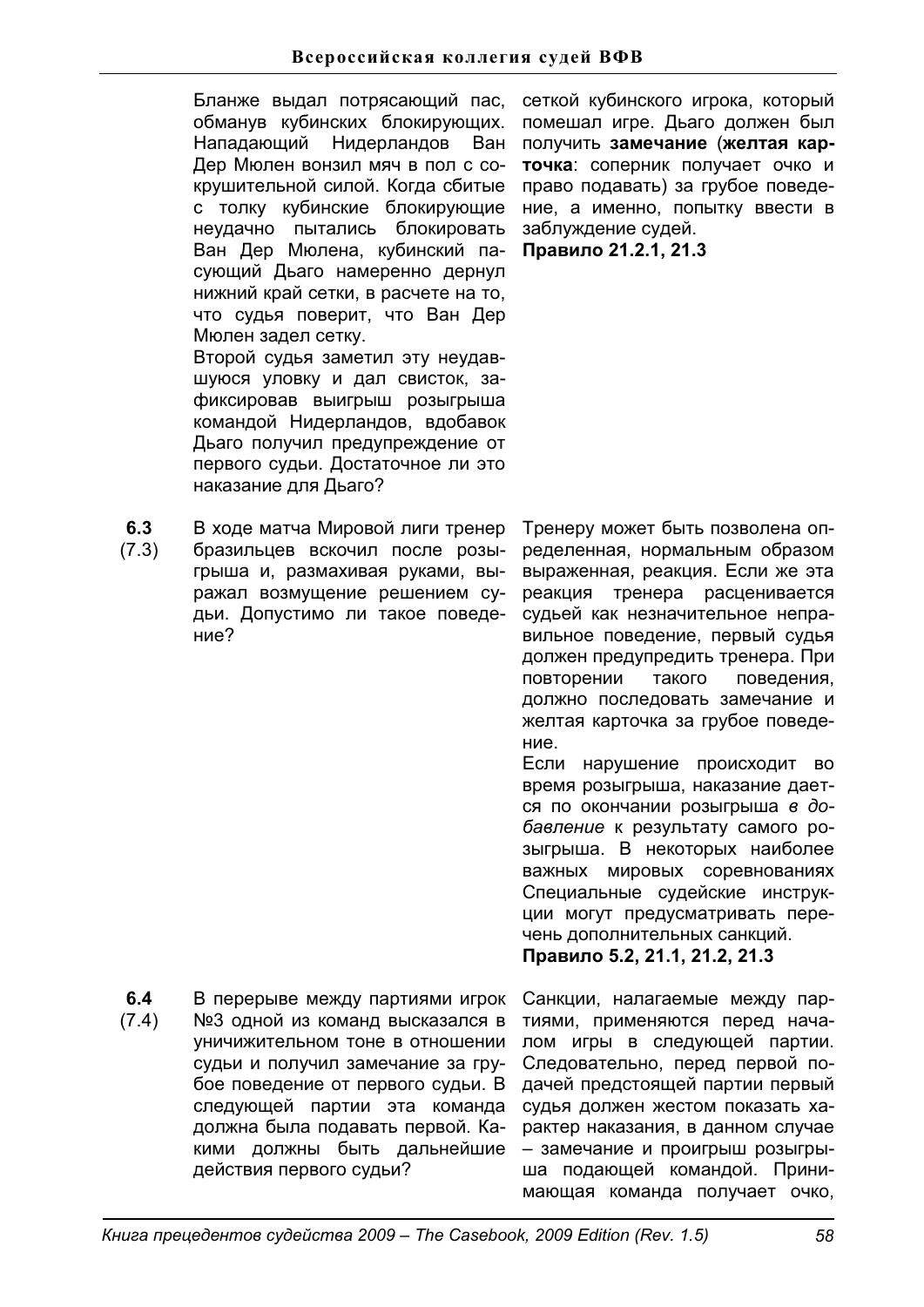### совершает переход и подает.

# Правило 21.5

Если наказываются обе команды, подающая команда в любом случае наказывается первой. затем наказывается принимающая команда. Вот перечень последствий тех нарушений, которые могут произойти между партиями, они должны быть записаны в протоколе игры.

- 1. Предупреждение игроку подающей команды. Наказания нет.
- 2. Предупреждение игроку принимающей команды. Наказания нет.
- 3. Замечание только игроку подающей команды. Проигрыш розыгрыша подающей командой, принимающая команда получает очко, переходит и подает.
- 4. Замечание только игроку принимающей команды. Подающая команда получает очко и подает.
- 5. Замечания обеим командам. независимо от очередности получения:
	- а. Проигрыш розыгрыша подающей командой, принимающая команда получает очко и право подачи.
	- b. Принимающая команда совершает переход на одну позицию. Затем проигрыш розыгрыша присуждается этой команде.
	- с. Команда, которая должна была подавать в партии первой, совершает переход на одну позицию, получает очко, и подавать начинает второй в очередности подачи игрок. Счет в этот момент 1:1.
	- d. В любом случае, очки добавляются, пока не будет наказана каждая из команд. Таким образом, и в конце партии обоюдное замечание при счете 24:25 не приведет к окончанию партии со счетом 24:26. счет после обоюдного замечания становится 25:26.
- **6.5**  (7.5) подачу. Ллой Болл был выходящим с задней линии связующим. Моло- санкции на игрока в соответствии с

Мужская команда США принимала В соответствии с **Правилом 21.3** первому судье дано право налагать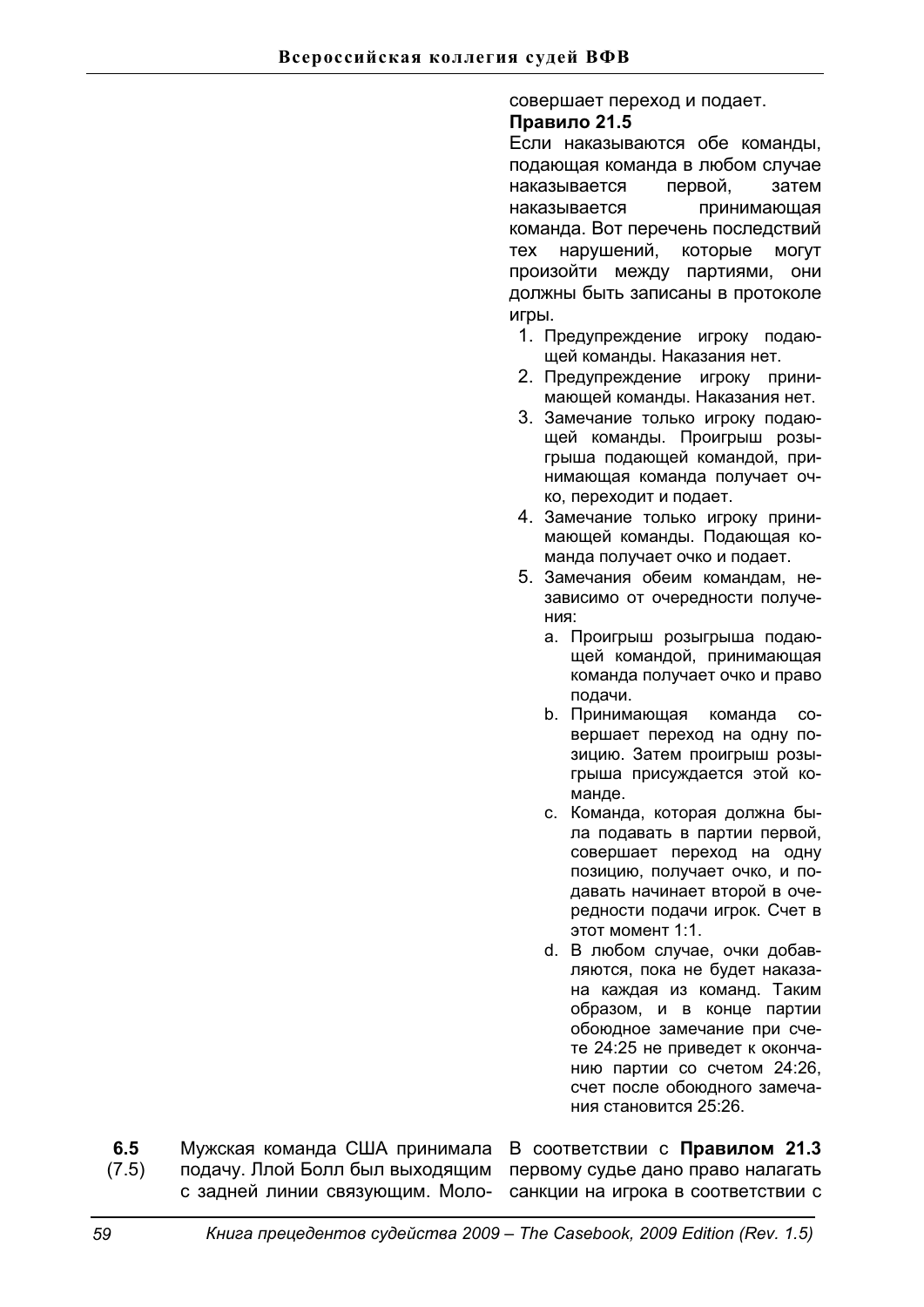дой американский принимающий принял мяч так неудачно, что у Болла не было ни малейших шансов коснуться мяча. После того как мяч, выйдя из игры, коснулся пола, расстроенный Болл дернул нижний край сетки. Является ли такой поступок игрока нарушением правил?

**6.6**  (7.6) Игрок возмущен решением первого судьи в отношении касания блока. Игрок в раздражении дергает сетку, и первый судья призывает его вернуться на свою позицию. Тогда, даже после предупреждения от первого судьи игрок направляется к судье с криками в его адрес, раздраженно жестикулируя.

> Судья расценивает поведение игрока как оскорбительное и предъявляет ему красную карточку, удаляя на партию. Соответствует ли это решение первого судьи правипам?

серьезностью проступка. Ударить по сетке в раздражении - это обычная эмоциональная реакция огорченного игрока, и контроль над таким поведением требует определенного судейского искуства. В некоторых случаях намеренное дергание сетки может рассматриваться как грубое поведение и соответственно наказываться. Поскольку в этом случае не было попытки ввести судей в заблуждение во время игры, здесь нет необходимости в замечании за грубое поведение. Правило 21.2, 21.2.1, 21.3

Очевидно, что действия первого судьи правильные. Он пытался урегулировать ситуацию, предупреждая игрока и отправляя его на площадку продолжить игру. Если это не приносит успеха, первый судья имеет право налагать санкции в со**ответствии с Правилом 21.3. Этим** правилом судье предоставлено право налагать санкции в зависимости от серьезности проступка. За грубое поведение игрок получает замечание, которое стоит провинившейся команде проигрыша розыгрыша, т.е. соперник получает очко и право подавать. При неправильном поведении более серьезного характера, например, за оскорбительное поведение, игрок удаляется до конца партии, за агрессивное поведение игрок должен быть дисквалифицирован до конца матча. Следует отметить, что следствием грубого поведения является проигрыш розыгрыша провинившейся командой, тогда как оскорбительное поведение и агрессия не влекут за собой наказание очком и подачей соперника.

Правило 21.1, 21.2, 21.3

**6.7**  (7.7) На Мировой лиге в матче команд Бразилии и Канады игрок был удален без предварительных санкций. Ни предупреждения, ни замечания

Задача первого судьи - стараться предотвратить приближение команд к такому уровню нарушений и неправильного поведения, который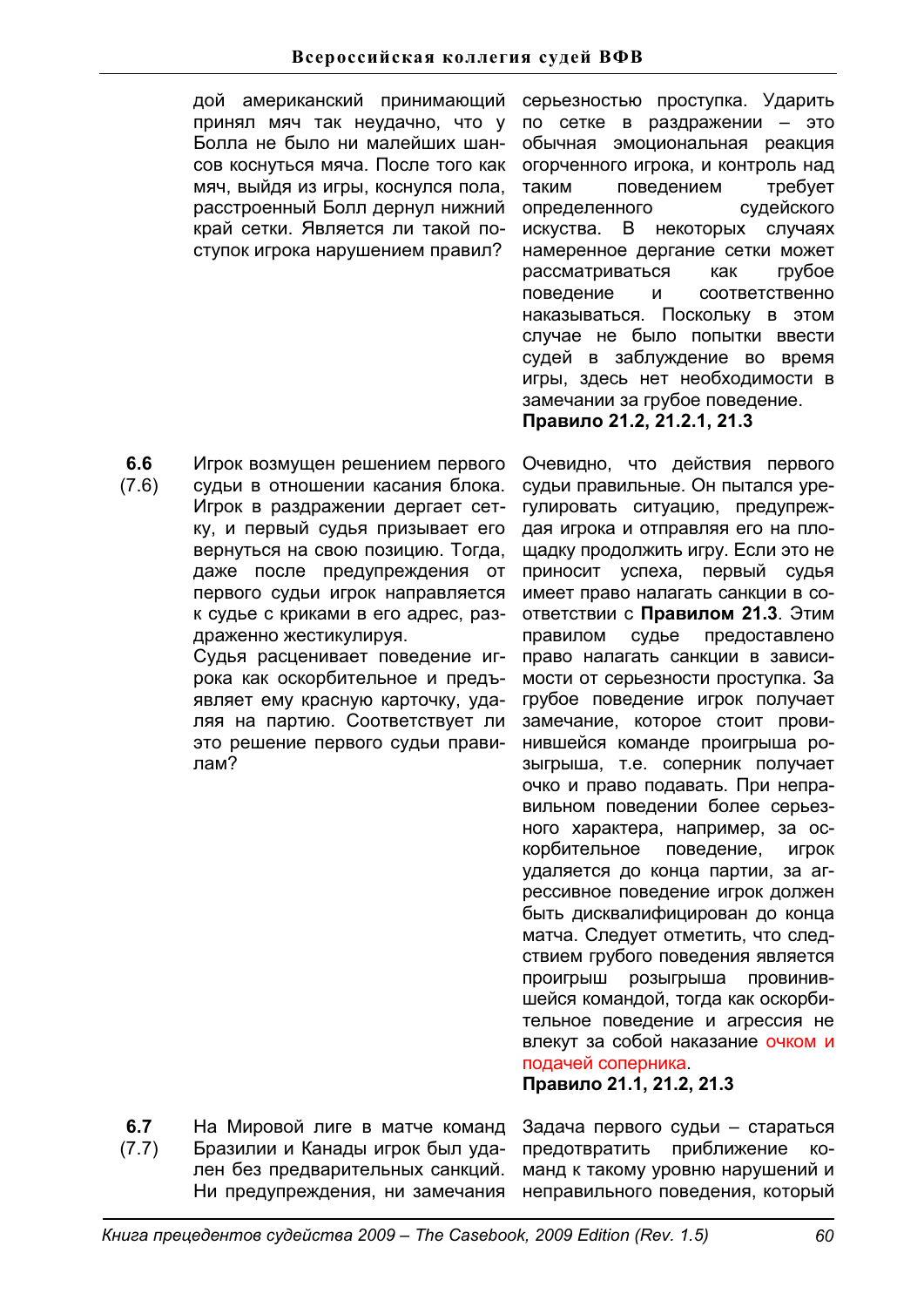до этого момента команда не получала.

Каковы должны быть действия первого судьи в случае последующего незначительного неправильного поведения любого из остальных членов этой команды?

требует применения санкций.

Тем не менее, если факт оскорбительного поведения очевиден, при первом же случае судья без предварительных санкций должен удалить игрока.

Санкции за неправильное поведение являются строго индивидуальными и предыдущие санкции, наложенные на какого-либо члена команды, не принимаются в расчет при наложении санкций на других членов этой команды. Поэтому, и после удаления первый судья может делать предупреждения или замечания другим членам команды. Правило 21

**6.8**   $(HOBBI**й**)$ Во время рукопожатий после матча один из капитанов команды демонстрировал крайне неспортивное поведение по отношению к первому судье, за которое во время матча последовала бы санкция.

Какова правильная последовательность действий первого судьи?

Т.к. матч с последним свистком судей не заканчивается, на любого члена команды может быть наложена санкция вплоть до окончания всех административных процедур матча. Первый судья должен проинформировать соответствующего члена команды о санкции, в данном случае капитана команды, и записать санкцию в секторе "Замечания" протокола.

Все последствия, касающиеся права участия игрока в следующих матчах, должны быть предметом решения соответствующих инстанций.

**6.9 (ɧɨɜɵɣ)** 

В матче Чемпионата Венгрии игрок №7 был замещен игроком Либеро и сидел на скамейке. Он громко выражал недовольство решением судьи. Первый судья наказал его "замечанием". Это не остановило игрока, и он поаплодировал судье. Первый судья удалил его. Удаленный игрок продолжал вести себя неправильно и получил дисквалификацию.

Какая последовательность действий будет правильной?

Удаленный или дисквалифицированный игрок должен быть сразу же заменен. Поэтому, он должен заместить Либеро и должен быть замен по правилам. Если это невозможно, команда будет состоять из 5 обычных игроков. и. следовательно, будет объявлена неполной.

Счет в момент удаления (или дисквалификации) должен быть записан.

**Правило 6.4.3, 15.8**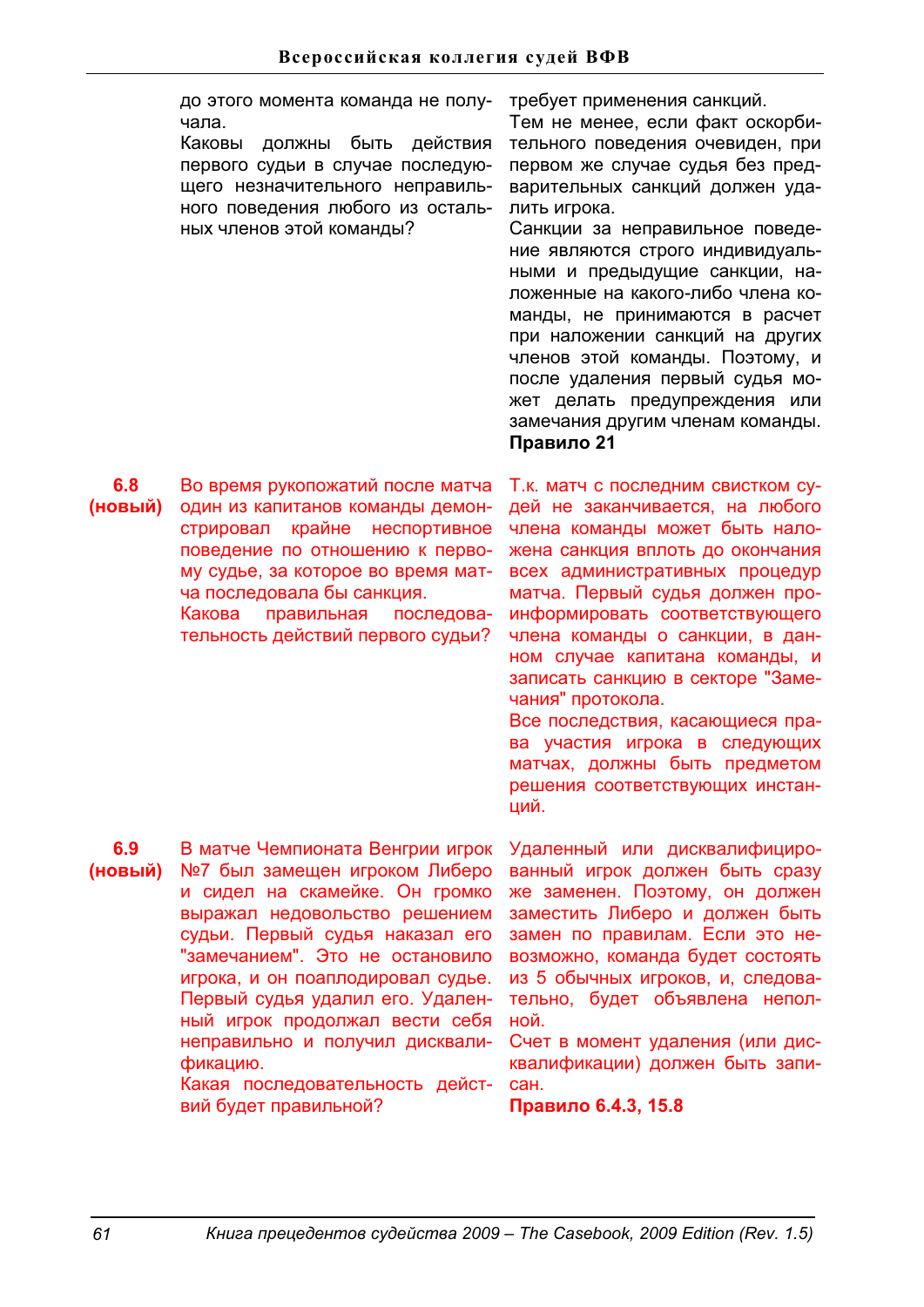# ГЛАВА 8: СУДЬИ И ИХ ОБЯЗАННОСТИ

# Случай **ʋ**

# Ситуация Указание

- **7.1**  Бразильский тренер во время игры
- (8.1) разговаривал с секретарем, отвлекая его. Второй судья потребовал от тренера не мешать секретарю. Правильно ли поступил второй судья?

Несмотря на то, что только первый судья может официально предупредить или наказать тренера, игрока или другого члена команды, в тех случаях, когда второй судья полагает, что ситуация требует предупреждения, он должен известить об этом первого судью, и вопрос должен быть рассмотрен и решен первым судьей.

# Правило 23.3.2.2

Впрочем, если второй судья, проявив искусство судейства, сможет словесно урегулировать подобную ситуацию, это будет только на пользу - нет необходимости останавливать игру для применения санкций.

- **7.2**  (8.2) Второй судья обратил внимание первого судьи на то, что запасной игрок американской команды Эрик Сато сидит на полу в месте разминки, а не стоит или выполняет растяжку. Первый судья сделал предупреждение американской команде за незначительное неправильное поведение и заставил Сато встать. Являются ли эти действия первого судьи правильными?
- **7.3**  (8.3) Тренер американской команды девушек подошел к секретарю осведомиться относительно количества тайм-аутов, использованных мексиканской командой. Как должен отреагировать секретарь?

Первый судья принял неправильное решение. От игроков не требуется именно стоять в месте разминки. С другой стороны, игроки не могут сидеть в месте разминки на скамейках, стульях, ограждениях или стенках. Место разминки предназначено для того, чтобы игроки могли готовиться вступить в игру. Правило 4.2.1, 4.2.3, 24.2.4, 24.2.5

# Секретарь не обязан удовлетворять запрос тренера.

Как правило, тренерам не разрешается спрашивать у секретаря **ɤɚɤɭɸ-ɥɢɛɨ ɢɧɮɨɪɦɚɰɢɸ.** 

Однако, в тех случаях, когда количество использованных игровых перерывов не отображается на имеющемся электронном табло, тренеры имеют право спросить у секретаря об этой информации, но только относящейся к собственной команде, и только тогда, когда они не отвлекают секретаря и не задерживают матч.

Правило 25.2.2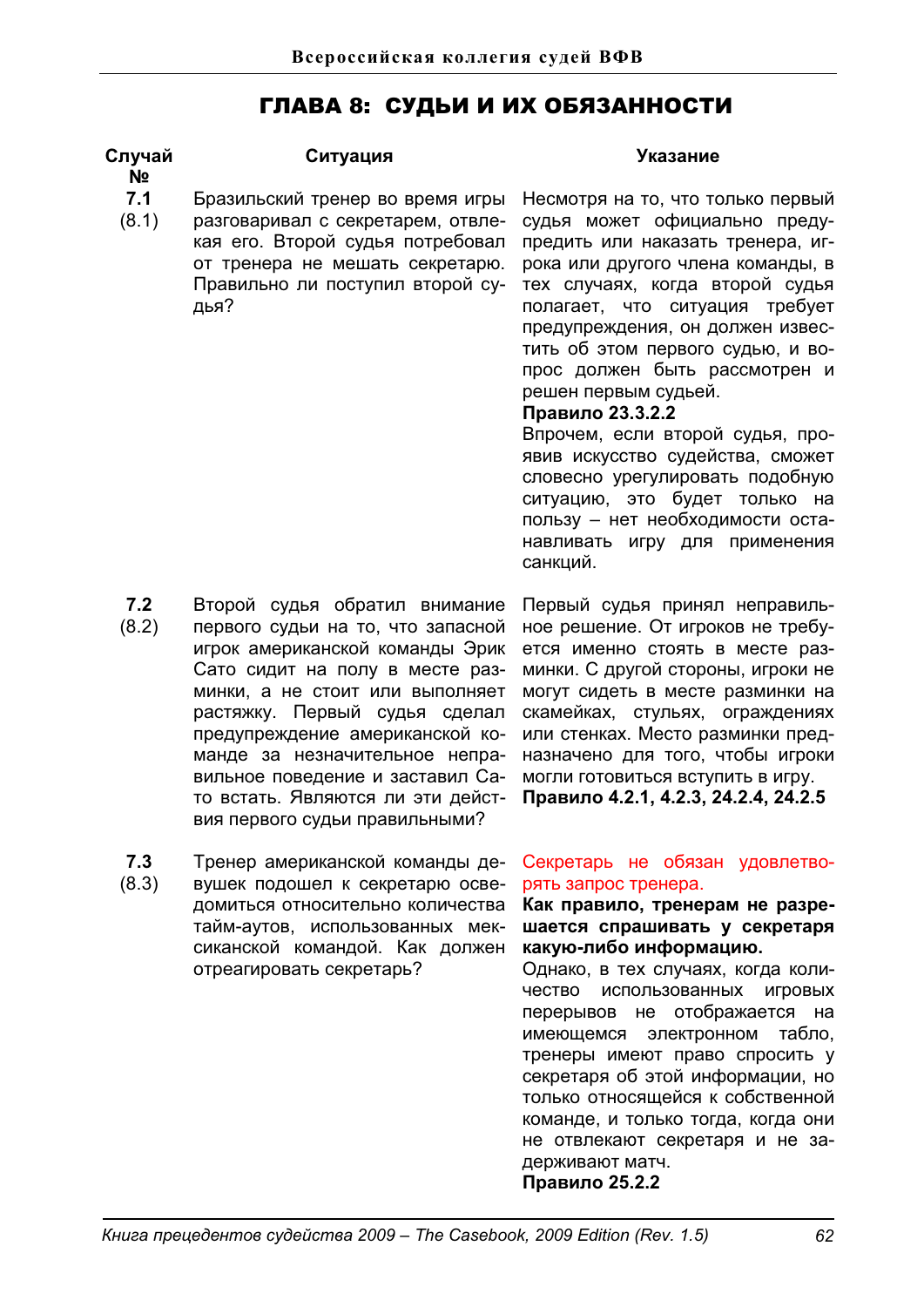- **7.4**  (8.4) На Чемпионате США игровой капитан команды Кеннет Аллен Клаб (Kenneth Allen Club) попросил первого судью разъяснить его решение относительно эпизода в игре. Разъяснение судьи как будто бы удовлетворило игрового капитана. Команда Кеннет Аллен Клаб проиграла матч. Когда матч закончился, капитан команды пытался зарегистрировать протест в протоколе. Первый судья отказал. Правильное ли это решение первого судьи?
- **7.5**  (8.5) На турнире в Шотландии в матче команд Эллиотс (Elliots) и Гранджмаут (Grangemouth) счет в третьей партии 23:23. Второй судья зафиксировал нарушение расстановки командой Гранджмаут. Капитан команды Гранджмаут пытался протестовать, но безуспешно. Во время следующей подачи при счете 24:23 в пользу Эллиотс второй судья снова зафиксировал неправильную расстановку команды Гранджмаут, и партию выиграла команда Эллиотс. Игровой капитан команды Гранджмаут снова протестовал, обращаясь к обоим судьям. После непродолжительной дискуссии первый судья согласился, что оба решения были неправильными.

Тем не менее, первый судья заявил, что партия закончена, и не может быть произведено никаких исправлений. Несмотря на продолжающиеся протесты, судья начал четвертую партию.

Капитан команды Гранджмаут по окончании матча записал официальный протест.

Были ли действия первого судьи правильными?

**7.6**  (8.6) В третьей партии матча женских команд Китая и Кореи в Кубке мира тренер команды Китая Ланг Пинг (Lang Ping) нажала кнопку зуммера

Решение первого судьи правильное. Во время оспариваемого эпизода игровой капитан команды Кеннет Аллен Клаб не заявил о намерении подать протест. Правило 5.1.2.1, 5.1.3.2, 23.2.4

Первый судья действовал неправильно. Правила разрешают судьям корректировать их решения, касающиеся применения правил. Первому судье следовало исправить эту явную ошибку и возобновить матч со счета 23:23 в третьей партии.

На ФИВБ Мировых соревнованиях Контрольный комитет должен исправлять подобные очевидные ошибки.

Решение второго судьи отклонить замену неправильное.

и показала жест тайм-аута. Второй речень обязанностей второго су-Разрешать перерывы и контролировать их количество входит в пе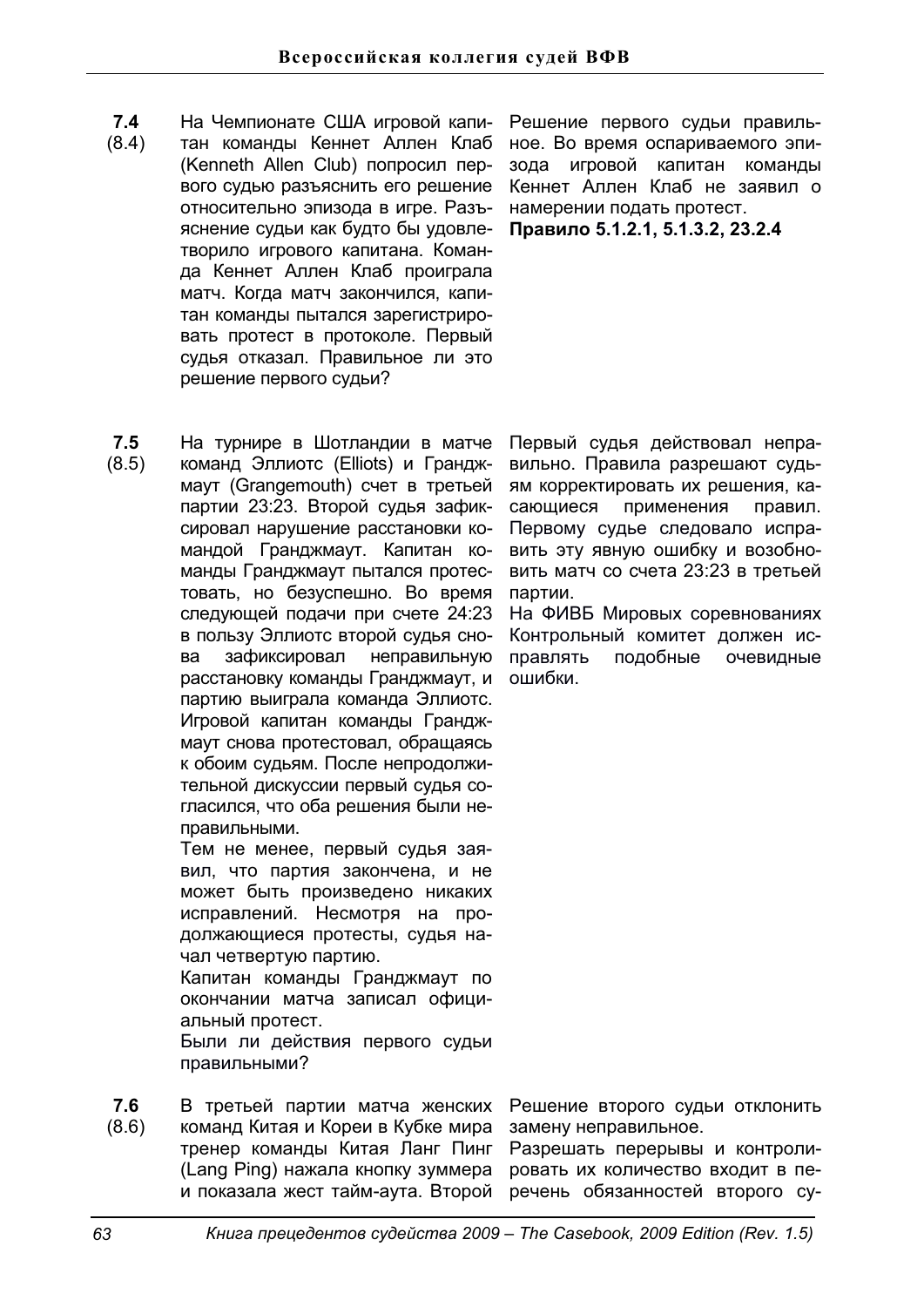судья инстинктивно дал свисток, но затем вспомнил, что команда Китая уже использовала разрешенные правилами два тайм-аута.

Тогда он дал знак командам не покидать площадку, и наказание за неправильный запрос не последовало, так как задержка была незначительной.

В этот момент тренер Китая сигнализировала жестом, что хочет сделать замену. Второй судья отправил заменяющего игрока обратно, квалифицировав этот запрос замены как "неправильный запрос". после чего игра продолжилась. Был ли второй судья прав в данной ситуации?

**7.7**  (8.7) Матч Чемпионата Северной и Центральной Америки и Карибского региона (NORCECA) между женскими командами США и Канады носил очень упорный характер. Перед началом 5-ой партии тренер американской команды Кент Миллер представил карточку расстановки своей команды. Первый судья дал сигнал командам выйти на площадку.

По сигналу игроки американской команды заняли свои позиции на площадке, в то время как канадские игроки все еще окружали своего тренера около скамейки. Первый судья вновь просигналил, чтобы канадская команда вышла на площадку. Безусловно, канадский тренер видел позиции игроков американской команды на площадке и только после этого передал карточку расстановки своей команды второму судье.

Первый судья сделал команде Канады предупреждение за задержку. Американский тренер обратился с протестом в Контрольный комитет, требуя наказать команду Канады за "грубое поведение", в результадьи. Когда второй судья давал свисток, отреагировав на жест тренера, он должен был уже знать, что команда Китая не имеет более тайм-аутов, и должен был без свистка отклонить запрос.

Поскольку задержка была незначительной, второй судья принял правильное решение, не медля продолжить игру без каких-либо последствий, продемонстрировав умелое судейство.

Что касается запроса замены, поскольку только один запрос замены был сделан той же командой во время одного и того же перерыва между розыгрышами, запрос замены был правомерен и замену следовало разрешить.

Правило 15.1, 15.2.1, 15.11, 16.1, **16.2, 24.2.6, 24.2.7** 

Изначально первый судья сделал ошибку, отправив команду США на площадку, когда команда Канады еще не представила карточку расстановки.

Когда команда США уже была на площадке, предупреждение, сделанное первым судьей за задержку команде Канады, было оправданным. Если же очевидно, что канадский тренер извлек выгоду из этой ситуации, Контрольному комитету следует квалифицировать поведение тренера команды Канады как "грубое поведение" и присудить команде США очко и право подачи.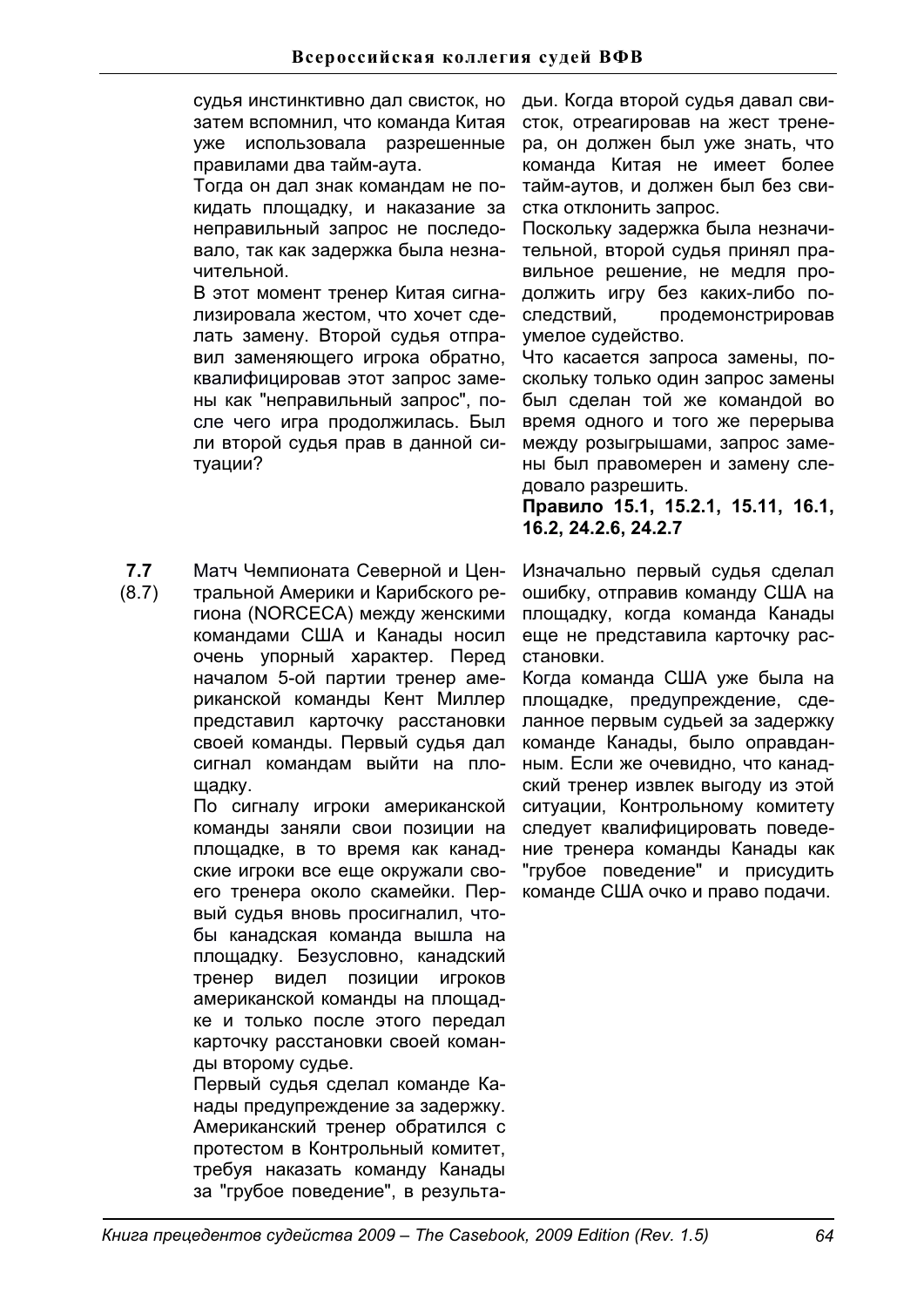те чего команде США должно быть присуждено очко. Какое решение было бы правильным в данном случае?

- **7.8**  (8.8) На Кубке мира во время тайм-аута в матче женских команд Кубы и Бразилии тренер команды Кубы собрал всю команду в самом углу свободной зоны у места разминки. Судьи не препятствовали этому. Правы ли судьи?
- **7.9**  (8.9) В заключительном женском квалификационном олимпийском турнире команда Хорватии выигрывала у команды Кореи во второй партии со счетом 6:5. После розыгрыша игроки пытались обнаружить мокрое пятно на площадке. Помощник тренера команды Кореи подошел к Правило 5.2.3.4, 5.3.1 боковой линии, чтобы помочь игрокам найти пятно.

Первый судья подозвал игрового капитана команды Кореи и попросил игрового капитана сказать помощнику тренера о том, что ему следует оставаться на скамейке. Действия первого судьи были правипьными?

- **7.10**  (8.10) В заключительном женском квалификационном олимпийском турнире во второй партии матча команд Кореи и Китая при счете 8:6 в пользу Кореи тренер корейской команды поинтересовался у второго судьи, тот ли игрок его команды собирается подавать. Второй судья сверился с секретарем и ответил, что игрок готовится подавать, не нарушая очередности подачи. Первый судья продолжил матч. Соответствуют ли действия судей правилам?
- **7.11**  (8.11) В молодежном чемпионате мира играли команды девушек Кубы и Словакии. Тренер команды Словакии сделал запрос тайм-аута. Второй судья дал свисток и разрешил тайм-аут.

Правило 15.4.2 устанавливает, что во время тайм-аута команда должна "выйти в свободную зону к своей скамейке". Поэтому, второму судье следует сказать кубинской команде, чтобы они подошли к своей скамейке.

# **Правило 15.4.2**

Действия первого судьи правильные. Помощнику тренера разрешается сидеть на скамейке, но он не может вмешиваться в игру. Только тренер может ходить вдоль боковой линии за ограничительной линией тренера.

Судьи действовали неправильно.

Единственный член команды, кому разрешается разговаривать с судьей - это игровой капитан. Тренер таким правом не обладает, в том числе, разговаривать со вторым судьей. Первому судье следовало подозвать игрового капитана и попросить ее напомнить тренеру о том, что тренер не обладает правом разговаривать с судьями. Правило 5.1.2

Команда Словакии имела веские основания для протеста. В тех случаях, когда судьи попросту не поняли друг друга, команды не должны быть пострадавшей стороной, т.е. быть наказаны. Исходя из это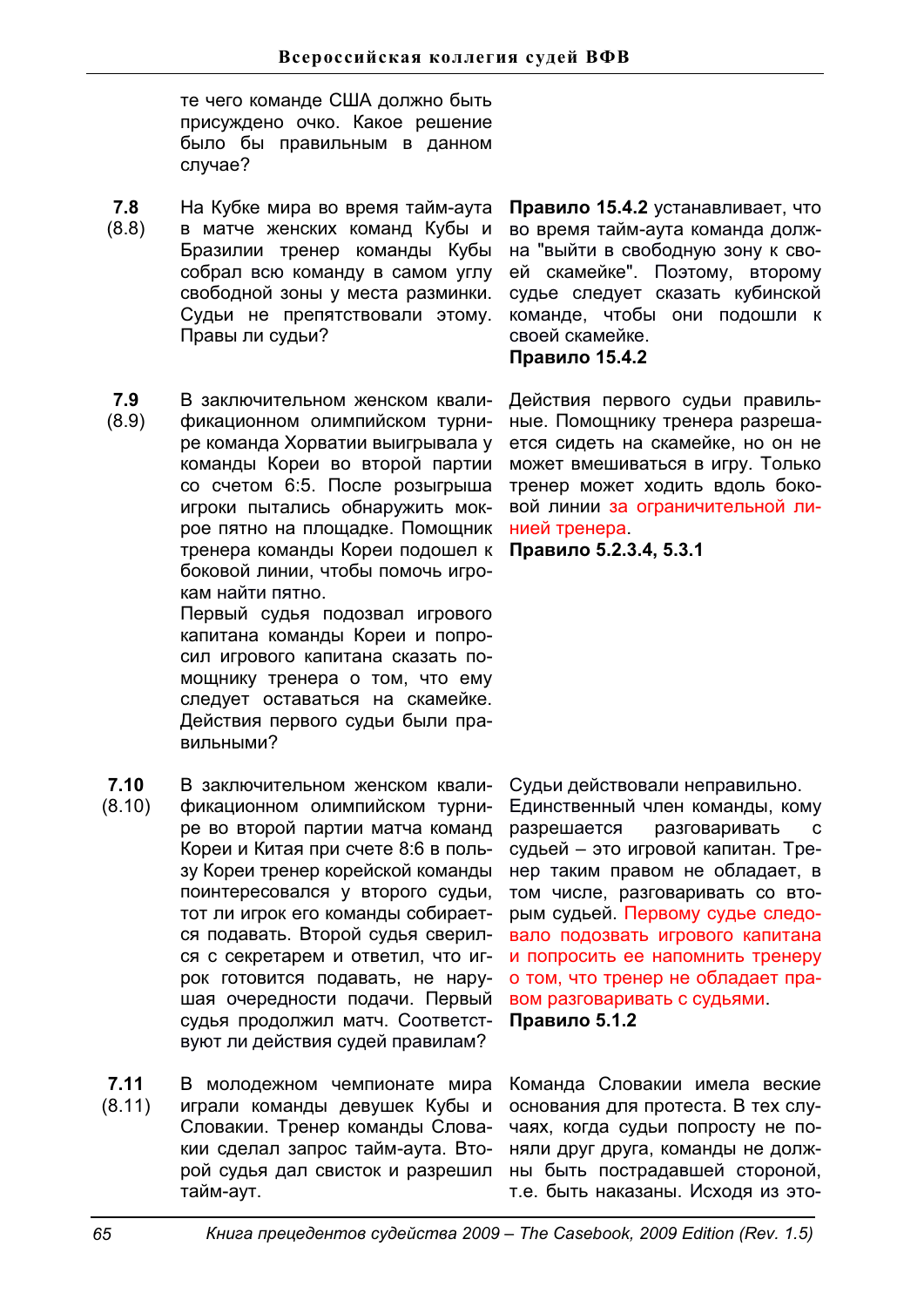Первый судья не слышал свистка второго судьи и дал разрешение подавать команде Кубы.

Второй судья снова дал свисток, разрешая тайм-аут команде Словакии. Не разобравшись в этой ситуации, первый судья сделал предупреждение за задержку команде Словакии.

Позже в той же партии подающий Словакии был наказан за задержку. Это была уже вторая санкция за задержку, наложенная в матче на команду Словакии, и, следовательно, эта санкция - замечание за задержку, в результате чего Куба получила очко. Это очко для Кубы было двадцать четвертым, и кубинкам оставалось набрать одно очко для победы в матче, которое они и выиграли в следующем розыгрыше.

Команда Словакии неистово протестовала по поводу санкций за задержку. Были ли основания у словацкой команды для протеста?

го, можно заключить, что первое предупреждение команде Словакии, очевидно, было неоправдан-HЫM.

При таком развитии событий, второй случай повлек бы только предупреждение за задержку, а протест Словакии вообще не имел бы места.

С другой стороны, команда Словаки должна была заявить о намерении подать протест в тот момент. когда получила первую санкцию за задержку. Поскольку это не было сделано, команда Словаки упустила возможность опротестовать реɲɟɧɢɟɩɟɪɜɨɝɨɫɭɞɶɢ**.**

**Правило 5.1.2.1**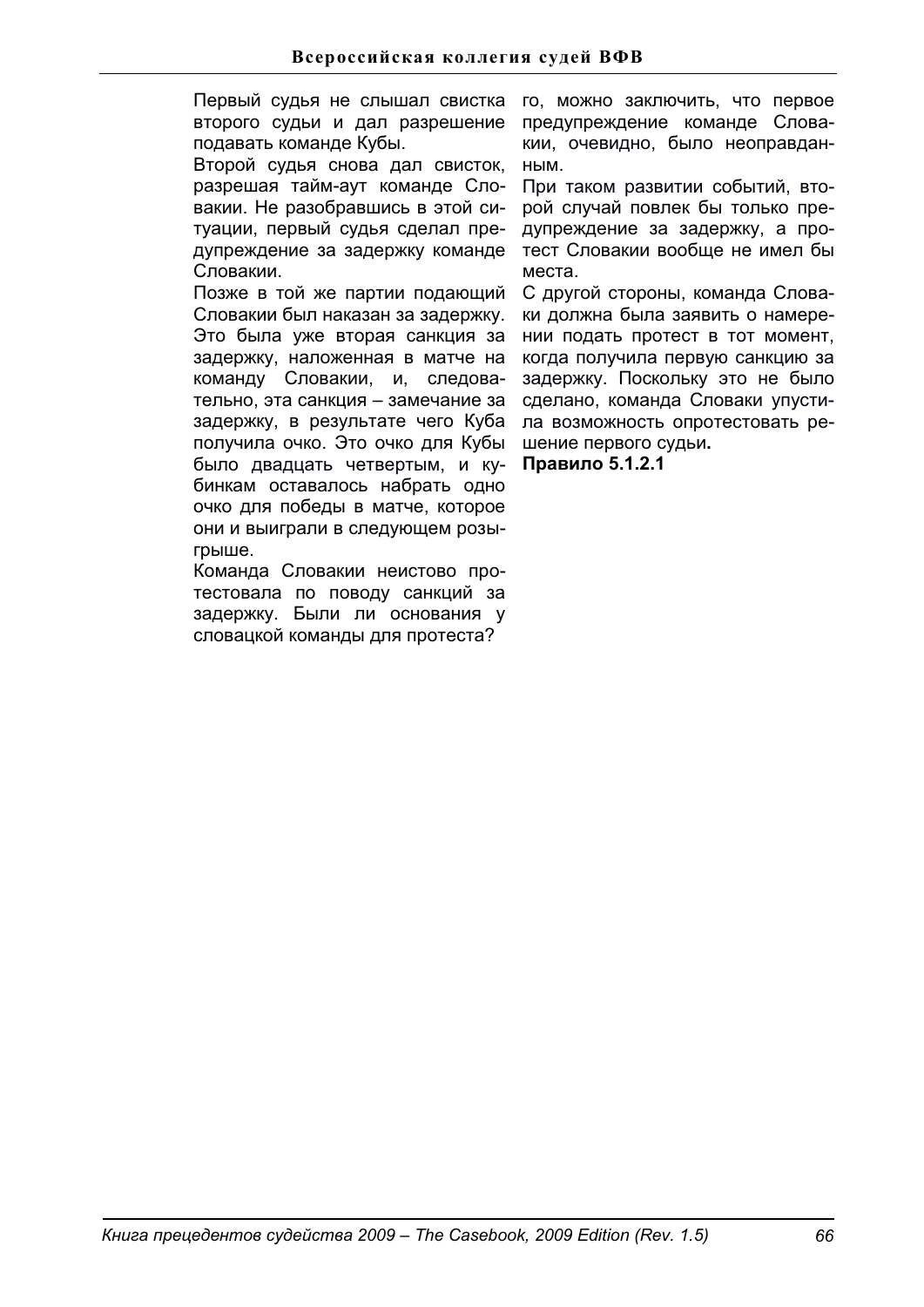# ГЛАВА 9: ОТДЕЛЬНЫЕ СЛУЧАИ

### **Случай ʋ**

# Ситуация Указание

- **8.1**  Во время матча женских команд
- (9.1) Кубы и Канады кубинская команда играла напористо и быстро. Канадская команда намеренно снижала темп игры очень эмоциональных кубинок. Как на это следует реагировать судье?

# ПРИНЦИП:

"Темп" непростой и очень тонкий элемент в волейболе. Каждая команда имеет свой оптимальный игровой темп и ритм. Темп не оговаривается правилами, но контроль над ним для квалифицированного судьи является одним из ключевых элементов судейства. Адекватный темп позволяет провести матч на высоком уровне. Наряду с тем, судье следует вести игру, поддерживая постоянный, соответствующий нормальному ходу игры, темп. Судье не следует позволять любым внешним воздействиям задерживать, замедлять ход хорошего матча или разрушить искусную игру одной из команд. Это тоже является проявлением мастерства и искусства судейства.

**8.2**  (9.2) В Кубке мира во время матча женских команд Кубы и Перу с формы одной из кубинских спортсменок упало полотенце для вытирания пола и оказалось на полу между блокирующими Перу. Игра продолжалась, и розыгрыш выиграла команды Кубы. Какое решение будет правильным в этом случае?

Первый судья должен определить, в какой степени полотенце повлияло на игру. Так как полотенце упало между блокирующими соперника во время игры, потенциально оно могло повлиять на исход розыгрыша и, возможно, быть причиной травмы. Если, по мнению первого судьи, ситуация представляет опасность, он должен немедленно остановить игру и назначить повторение розыгрыша. С другой стороны, если розыгрыш заканчивается, и падение полотенца не повлияет на его исход, нет необходимости проводить переигровку. Если бы это было сделано умышленно или случилось повторно, следовало применить соответствующие санкции. Правило 17.2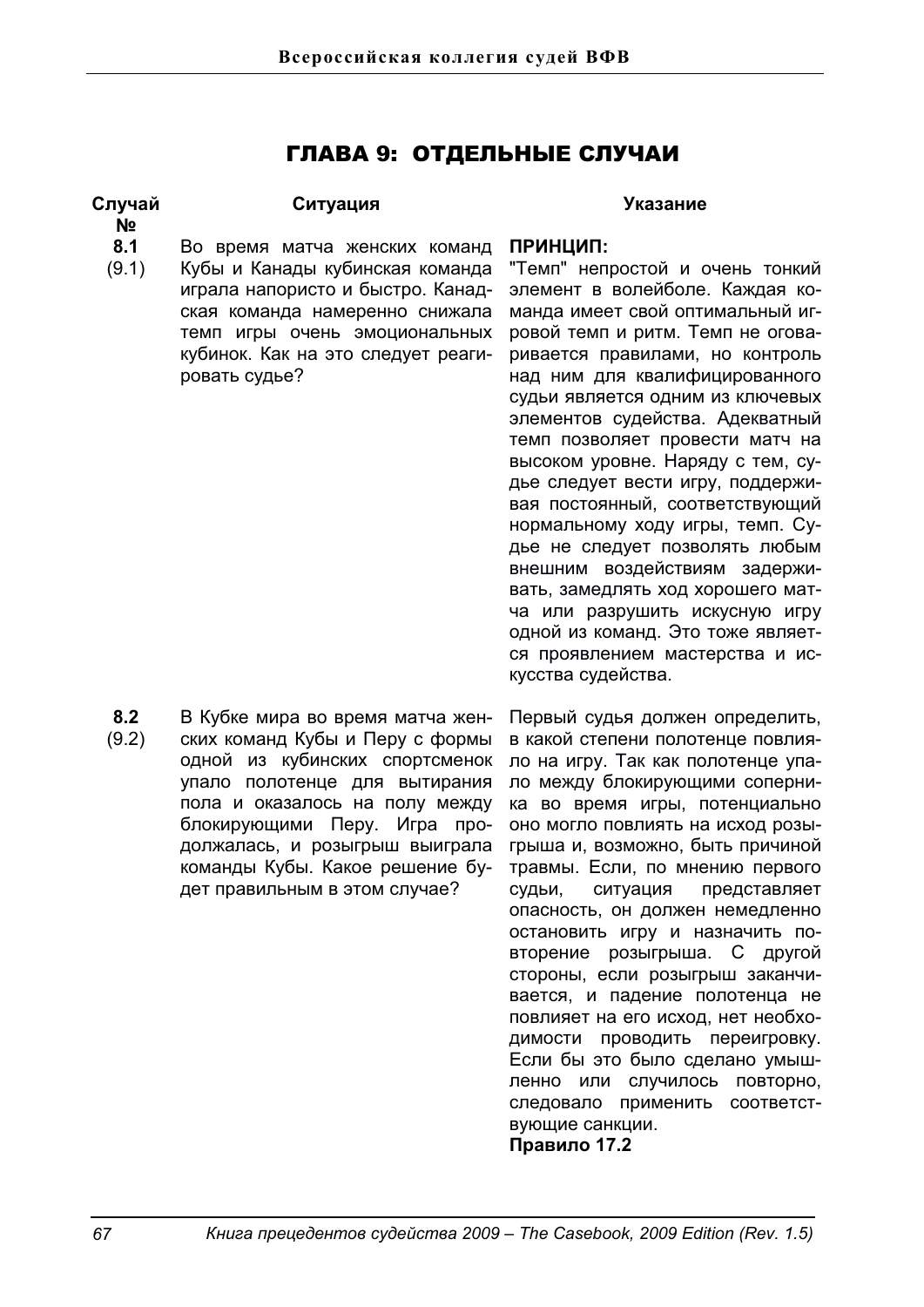- **8.3**  При счете 9:7 в третьей партии
- (9.3) матча Чемпионата Кувейта в зале погас свет. Во время этой партии игрок стартового состава одной из команд был дисквалифицирован до конца матча. Матч был возобновлен на другой игровой площадке. Правило 17.3.2.2 предписывает: прерванная партия должна быть аннулирована и переиграна с теми же членами команд и с теми же начальными расстановками. Какое решение будет правильным в отношении использования в игре дисквалифицированного игрока в третьей партии, когда она начнется заново на другой площадке?
- **8.4**  (9.4) На Кубке мира во время матча женских команд Бразилии и Нидерландов во второй партии на табло, которое видят зрители, отображал-

ся неправильный счет. Тотчас же, эмоциональный бра-

зильский тренер стал апеллировать к секретарю, судье и Контрольному комитету. Его поддержал глава бразильской делегации, который, покинув трибуну, зарезервированную для глав делегаций, оказался у стола Контрольного комитета.

Первый судья свистком подозвал игрового капитана бразильской команды и объяснил ей, что он наказывает тренера бразильской команды замечанием за грубое поведение. Несмотря на то, что игровой капитан была обязана сообщить о наложенном замечании бразильскому тренеру, она этого не сделалa.

Более того, в случившемся замешательстве второй судья упустил из вида наложение санкции, и замечание за грубое поведение не было зарегистрировано в протоколe.

К этому времени члены Контрольного комитета без объявления о том, что созывается "Судейское совещание", определили, что счет Когда такая партия начинается заново, ни дисквалифицированным, ни удаленным игрокам не разрешается участвовать в игре. Другие игроки, которые были в составе команды, но не были в начальной расстановке, должны занять их позиции на площадке.

Кроме того, все другие санкции, которые были записаны в протоколе до момента выключения света, остаются в силе и должны быть перенесены в протокол новой партии.

Первоначальной ошибкой была ошибка секретаря.

# **Правило 25.2.2.1**

Второй ошибкой была ошибка оператора табло.

Третья состояла в том, что помощник секретаря не проверил, совпадает ли его информация с информацией секретаря, чтобы быть уверенным, что его действия и действия официального секретаря согласованы.

# Правило 26.2.2.5

Через второго судью первый судья должен был удостовериться, что санкция за неправильное поведение записана в протоколе.

# Правило 25.2.2.6

Игровой капитан бразильской команды должна была сообщить о наложении на тренера санкции за неправильное поведение своему тренеру. Если она этого не сделала, необходимо было применить санкцию.

# Правило 21

Контрольному комитету не следовало позволять бразильскому тренеру приближаться к столу Контрольного комитета. Президент жюри игры должен был, просигнализировав о созыве Судейского совещания, остановить матч, с тем чтобы Судейское совещание реши-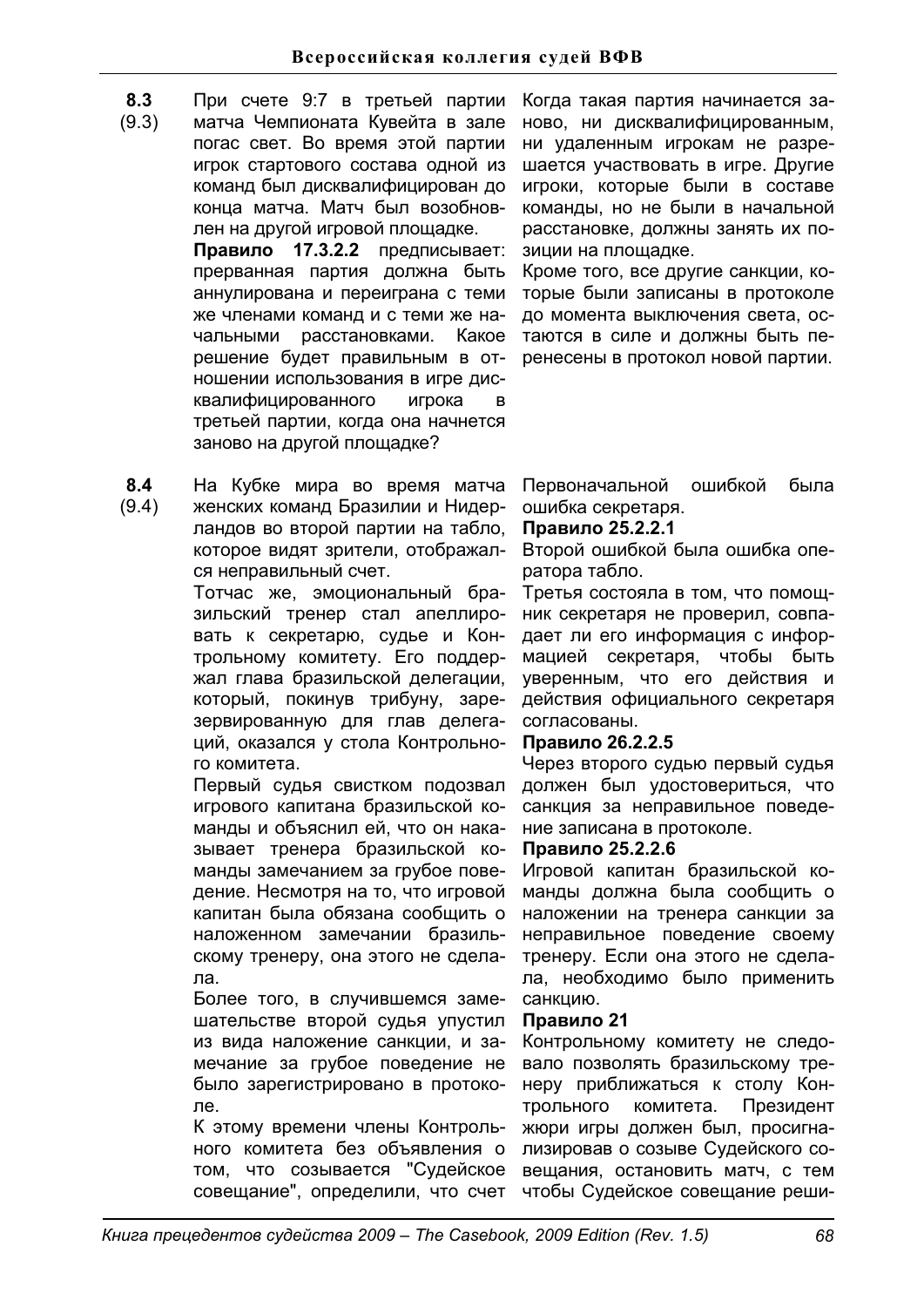на табло был неправильным. По всей видимости, секретарь был не точен в подсчете, но помощник секретаря согласился с Контрольным комитетом и бразильским тренером. Счет был исправлен, и игра продолжилась без какого-либо упоминания об инциденте в протоколе. Как эта ситуация должна быть урегулирована?

**8.5**  (9.5) Во время матча мужских команд США и Бразилии американский игрок, принимая подачу, отправил мяч за антенной через внешнюю площадь в свободную зону команды Бразилии. Пасующий американцев Ллой Болл (Lloy Ball) устремился за мячом в свободную зону соперника мимо второго судьи. Пробегая около стойки и второго судьи, Болл схватился за стойку, чтобы быстрее повернуть на бегу и достать мяч. Судья видел это, но не остановил игру. Правильное ли решение принял первый судья?

**8.6 (НОВЫЙ)** В начале четвертой партии у команды А на площадке на позиции 6 находился игрок №11 вместо записанного в карточке расстановки игрока №15. Второй судья во время проверки расстановки не заметил это несоответствие. Сразу после проверки Либеро заместил игрока №11. Позже в ходе партии игрок №11 заместил игрока Либеро. Первый TTA состоялся при счете 8-5 в пользу команды А, После ТТА игрок №11 приготовился подавать. Второй судья, наконец, обнаружил, что игрок по ошибке находится на площадке, и начал объяснять игровому капитану и тренеру эту ошибку. В ходе долгой дискуссии к ним присоединился первый судья, спус-

ло проблему со счетом. Необходимо, чтобы президент жюри игры включил в состав Судейского совещания первого судью и Судейского Делегата (Refereeing Delegate). Второй судья может быть приглашен, но без права голоса при решении. Остальные судьи, обладающие информацией по данному вопросу, могут быть вызваны, чтобы проинформировать Судейское совещание в отношении проблемы.

Смотри: ФИВБ Судейское руко-**ВОДСТВО И ИНСТРУКЦИИ** Правило 25.2.2.6, 25.2.2.7

Решение правильное. При условии, что Болл не касался стойки в момент контакта с мячом, его действия не противоречат правилам. Его игра была и правильной, и зрелишной.

 $П**равило** 9.1.3$ 

В этой ситуации целый комплекс **DIIIM<sub>DOK</sub>** 

Первая была допущена в начале партии. Расстановка команды А не соответствовала записанной в карточке расстановки. Второй судья не обнаружил это несоответствие.

Вторая была допущена после ТТА. Команда Б должна была получить очко в результате позиционной ошибки команды А, поэтому счет должен быть 6-0 в пользу команды  $\mathbf{E}$ 

Третья состояла в том, что был повторно назначен ТТА, когда команда Б набрала восьмое очко.

При наличии Контрольного комитета в матче, президент жюри игры должен был тоже проверить рас-